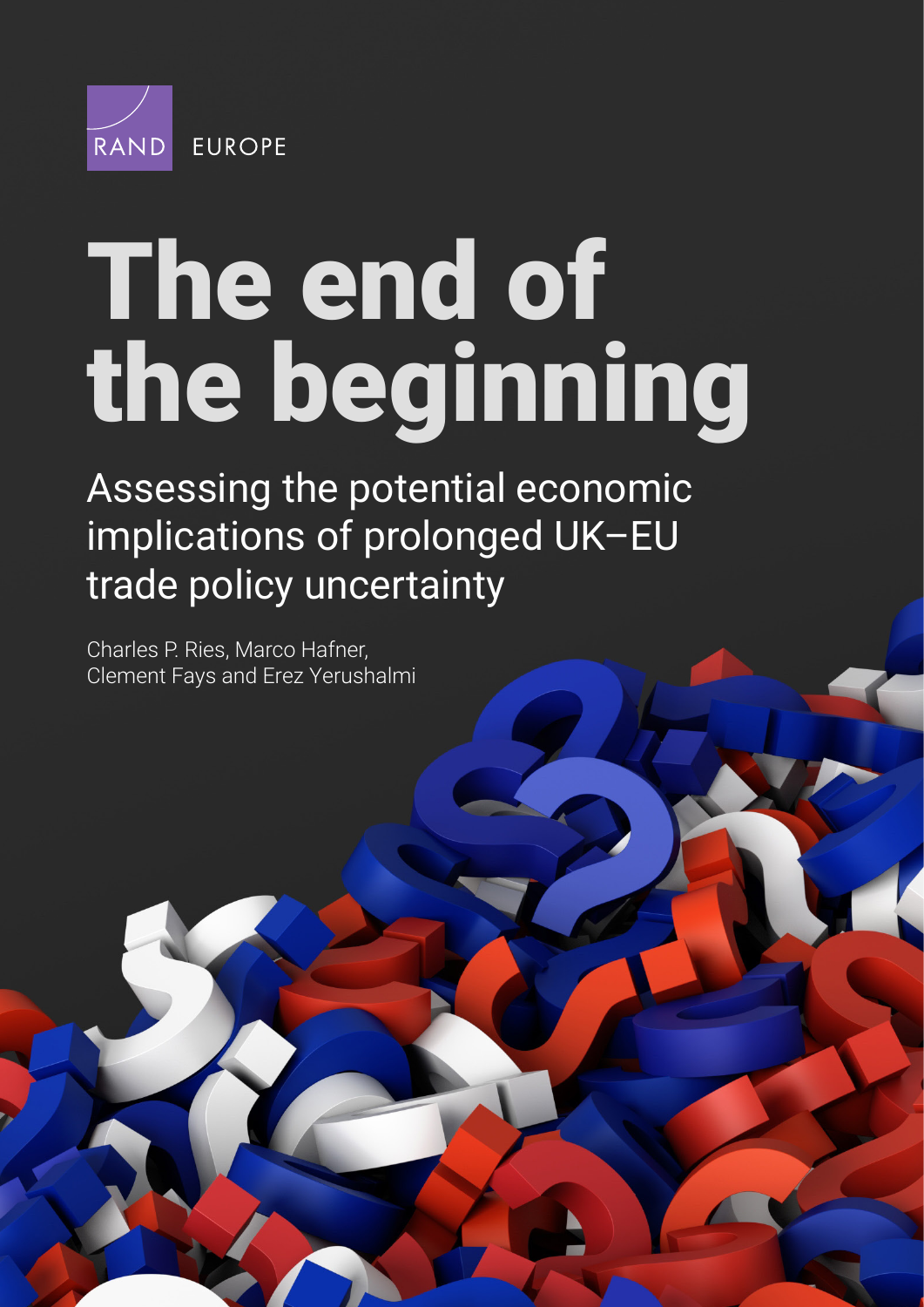For more information on this publication, visit [www.rand.org/t/RR4265](http://www.rand.org/t/RR4265)

Published by the RAND Corporation, Santa Monica, Calif., and Cambridge, UK

© Copyright 2020 RAND Corporation

RAND® is a registered trademark.

RAND Europe is a not-for-profit research organisation that helps to improve policy and decision making through research and analysis. RAND's publications do not necessarily reflect the opinions of its research clients and sponsors.

#### Limited Print and Electronic Distribution Rights

This document and trademark(s) contained herein are protected by law. This representation of RAND intellectual property is provided for noncommercial use only. Unauthorized posting of this publication online is prohibited. Permission is given to duplicate this document for personal use only, as long as it is unaltered and complete. Permission is required from RAND to reproduce, or reuse in another form, any of its research documents for commercial use. For information on reprint and linking permissions, please visit [www.rand.org/pubs/permissions.](http://www.rand.org/pubs/permissions)

#### Support RAND

Make a tax-deductible charitable contribution at [www.rand.org/giving/contribute](http://www.rand.org/giving/contribute)

[www.rand.org](http://www.rand.org) [www.randeurope.org](http://www.randeurope.org)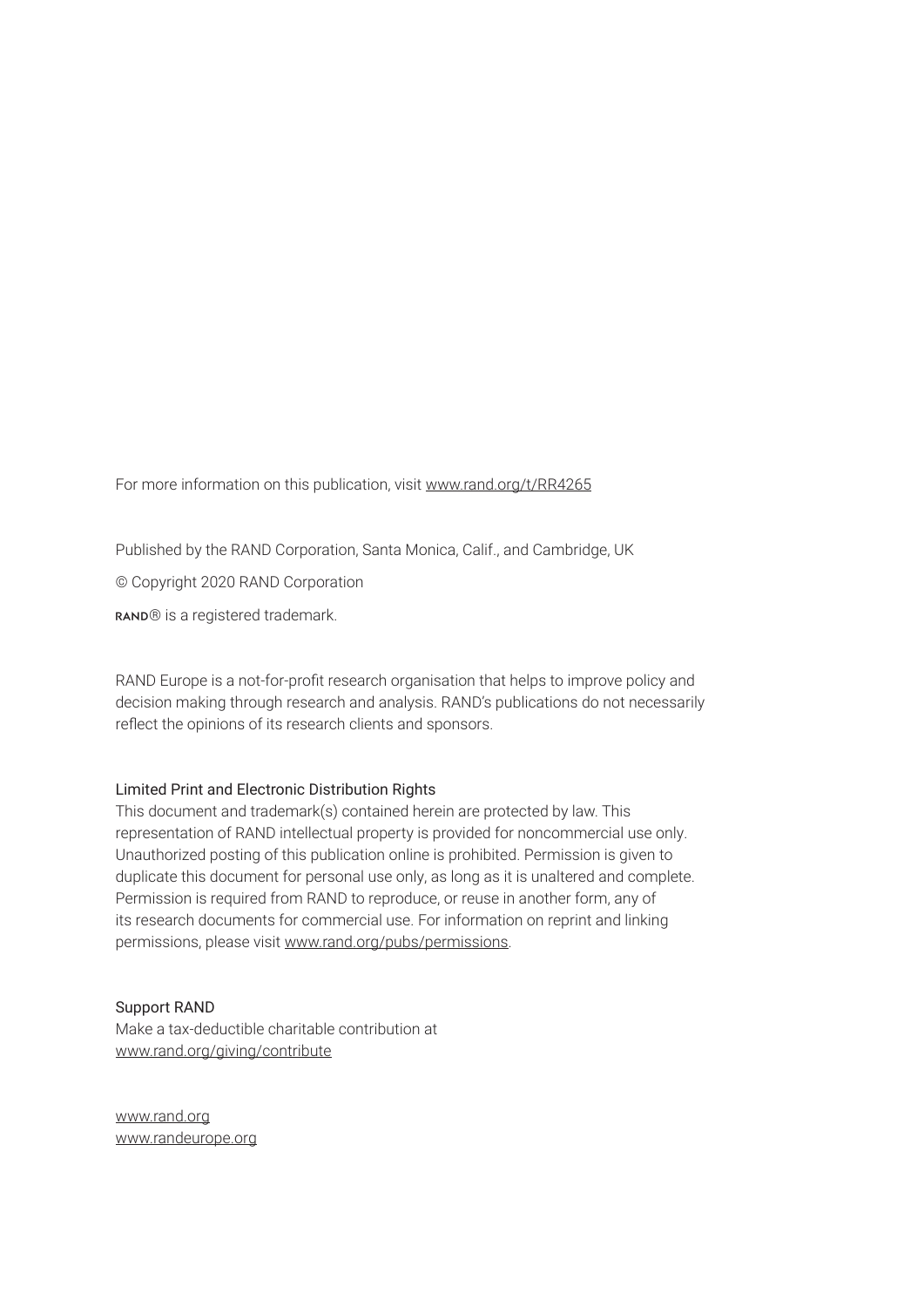## Preface

This study was conducted by RAND Europe in association with the RAND International Security and Defense Policy Center, a centre within the RAND National Defense Research Institute.

RAND Europe, an affiliate of the RAND Corporation, is a not-for-profit organisation whose mission is to help improve policy- and decision-making through research and analysis. Over the last 25 years, we have provided objective research and analysis to serve the policy needs of governments, institutions, charities, foundations, universities and the private sector.

For more information please contact:

RAND Europe Westbrook Centre Milton Road Cambridge CB4 1YG United Kingdom +44 (1223) 353329

#### **Funding**

Funding for this research was made possible by the independent research and development provisions of RAND's contracts for the operation of its US Department of Defense federally funded research and development centres.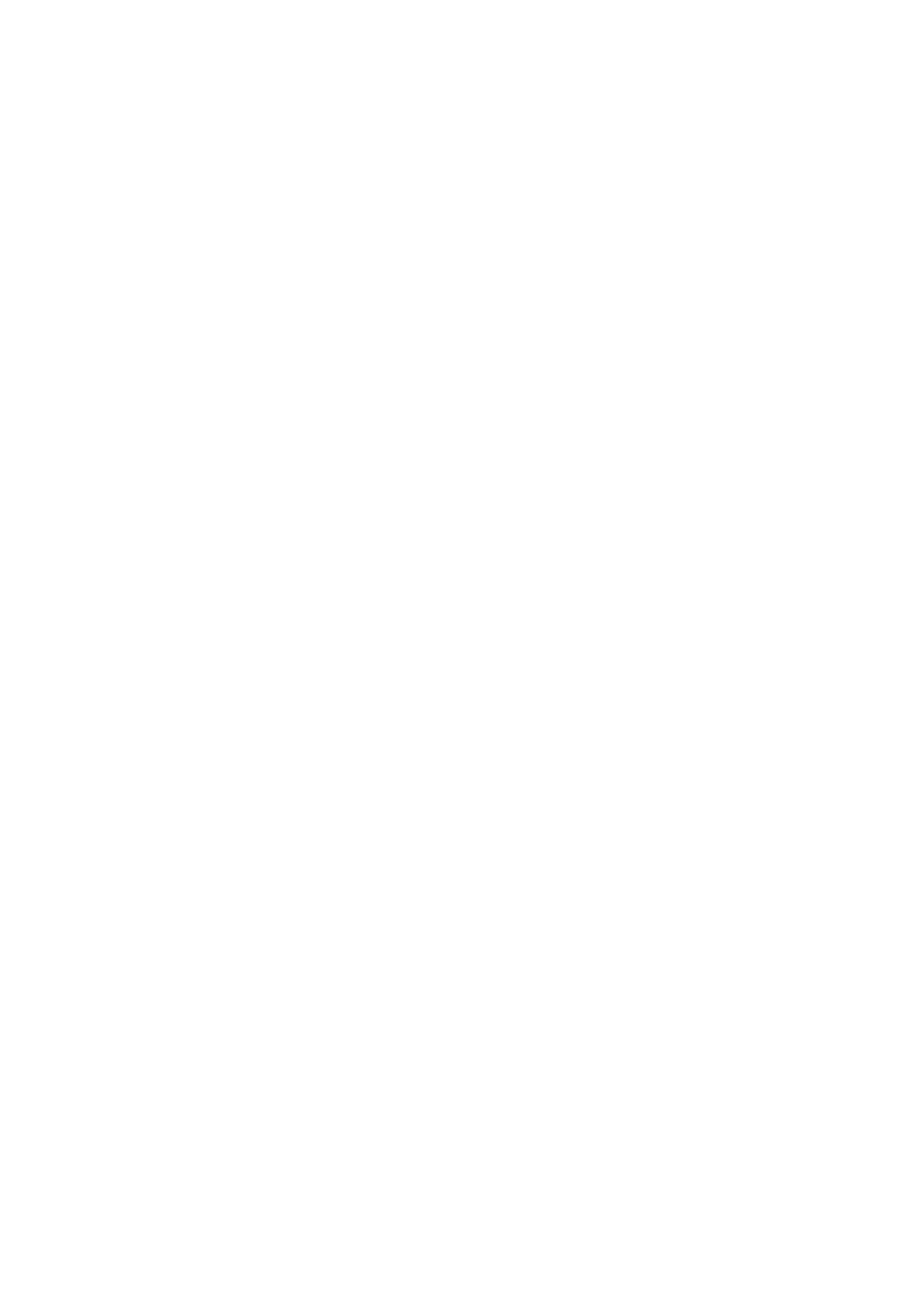## Table of contents

| <b>Preface</b>                                                                                                                                                                                                                     | İ                    |
|------------------------------------------------------------------------------------------------------------------------------------------------------------------------------------------------------------------------------------|----------------------|
| List of figures and tables                                                                                                                                                                                                         | iv                   |
| <b>Summary</b>                                                                                                                                                                                                                     | $\mathbf{V}$         |
| Acknowledgements                                                                                                                                                                                                                   | viii                 |
| <b>Abbreviations</b>                                                                                                                                                                                                               | ix                   |
| <b>Chapter 1. Introduction</b>                                                                                                                                                                                                     | 1                    |
| Chapter 2. The UK since the vote to leave the EU<br>The UK's economic performance and living standards since the vote to leave the EU<br>UK's foreign trade and investment performance since the referendum<br><i>Implications</i> | 5<br>6<br>7<br>11    |
| Chapter 3. Estimating the macroeconomic implications of trade<br>policy uncertainty related to the ongoing UK-EU renegotiation period<br>Trade<br><b>FDI</b><br><i>Implications</i>                                                | 13<br>16<br>18<br>20 |
| Chapter 4. Conclusions $-$ The end of the beginning                                                                                                                                                                                | 23                   |
| <b>References</b>                                                                                                                                                                                                                  | 27                   |
| Appendix A: The macroeconomic model<br>Model description<br>Calibrating the model to reflect the UK situation: the data inputs                                                                                                     | 31<br>31<br>32       |
| Appendix B: GDP effects for the EU-27                                                                                                                                                                                              | 33                   |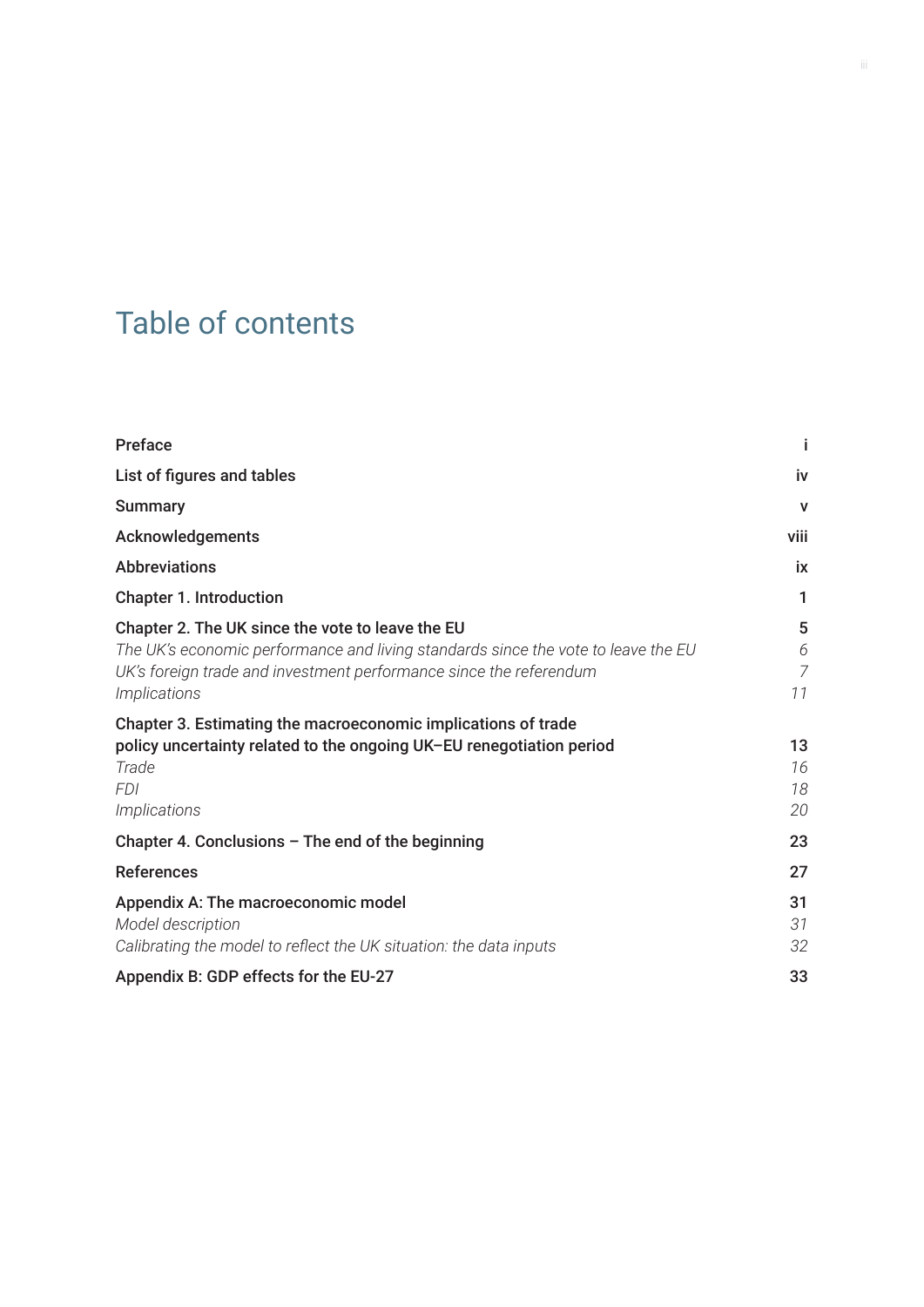## List of figures and tables

| Figure S.1: Summary of UK GDP effects of changes in trade and FDI related to trade  |     |
|-------------------------------------------------------------------------------------|-----|
| policy uncertainty during the UK-EU renegotiation period                            | vii |
| Figure 3.1: Summary of estimated UK GDP effects of changes in trade and FDI related |     |
| to trade policy uncertainty during the UK-EU renegotiation period                   | 15  |

| 16 |
|----|
| 18 |
| 20 |
| 33 |
| 34 |
|    |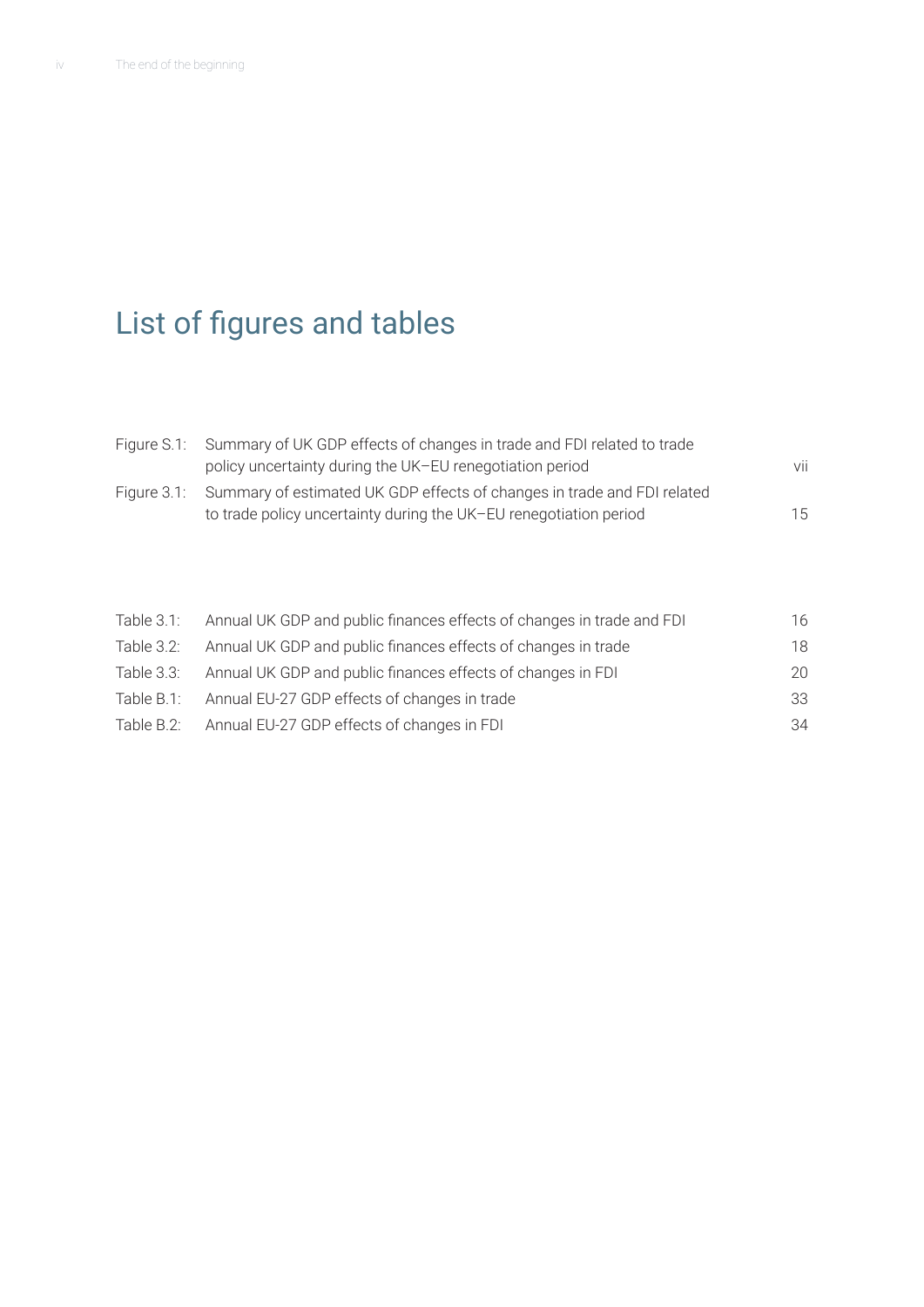### Summary

The past three years of Brexit developments have been only the start of a new chapter between Britain and its European Union neighbours. Since the United Kingdom (UK) voted to leave the European Union (EU), both sides have entered a sequential negotiation process. The first phase of this process was aimed at defining a Withdrawal Agreement (WA) to set out the terms of the UK's departure from the EU. The WA covers only a small set of issues, including the UK's financial settlement, a solution to the Irish border, citizens' rights, and the role of the European Court of Justice.1 But controversy over its desired terms, the possible effects of withdrawal on peace in Northern Ireland, and even the possible future of the UK itself, caused a year-long political crisis in the UK that has only recently been resolved by the General Election of 12 December 2019. The British electorate voted for a government committed to "get Brexit done". Now armed with a strong majority, the government of Prime Minister Boris Johnson intends to put the WA (and Political Declaration) and accompanying implementing legislation through Parliament by the end of January 2020, in order to leave the EU as provided for on 31 January 2020.

With the UK's departure from the EU set for the end of January, detailed negotiations about the future relationship can only then begin. While there has been extensive focus on whether and when the UK would formally leave the European Union, there has been little analysis of what happens the day after it has done so, and of the likely ramifications of the uncertainty that will likely prevail until new arrangements are negotiated, ratified and implemented. This study looks beyond recent Brexit debates related to the first phases of the negotiation process and aims to assess some of the potential economic implications to the UK of prolonged uncertainty about a final destination for the UK–EU trading relationship.

There is mounting evidence that the UK's decision to leave the EU may already have had negative consequences for the UK economy. Before the EU referendum in June 2016, Her Majesty's Treasury predicted that a win by the Leave campaign would lead to an immediate economic recession in the aftermath of a vote to leave the European Union. A similar prediction was made by the Bank of England. But the UK economy continued to grow after June 2016, albeit at a slower pace. The Treasury and Bank of England forecasts were criticised at the time, and since,

<sup>1</sup> Accompanying the WA negotiated between the UK and the EU is a Political Declaration (PD) setting out the broad parameters for the future relationship. The PD is not legally binding and sets out both parties' objectives for aspects of the desired future economic and security relationship between the UK and the EU, including a deep and comprehensive free trade agreement.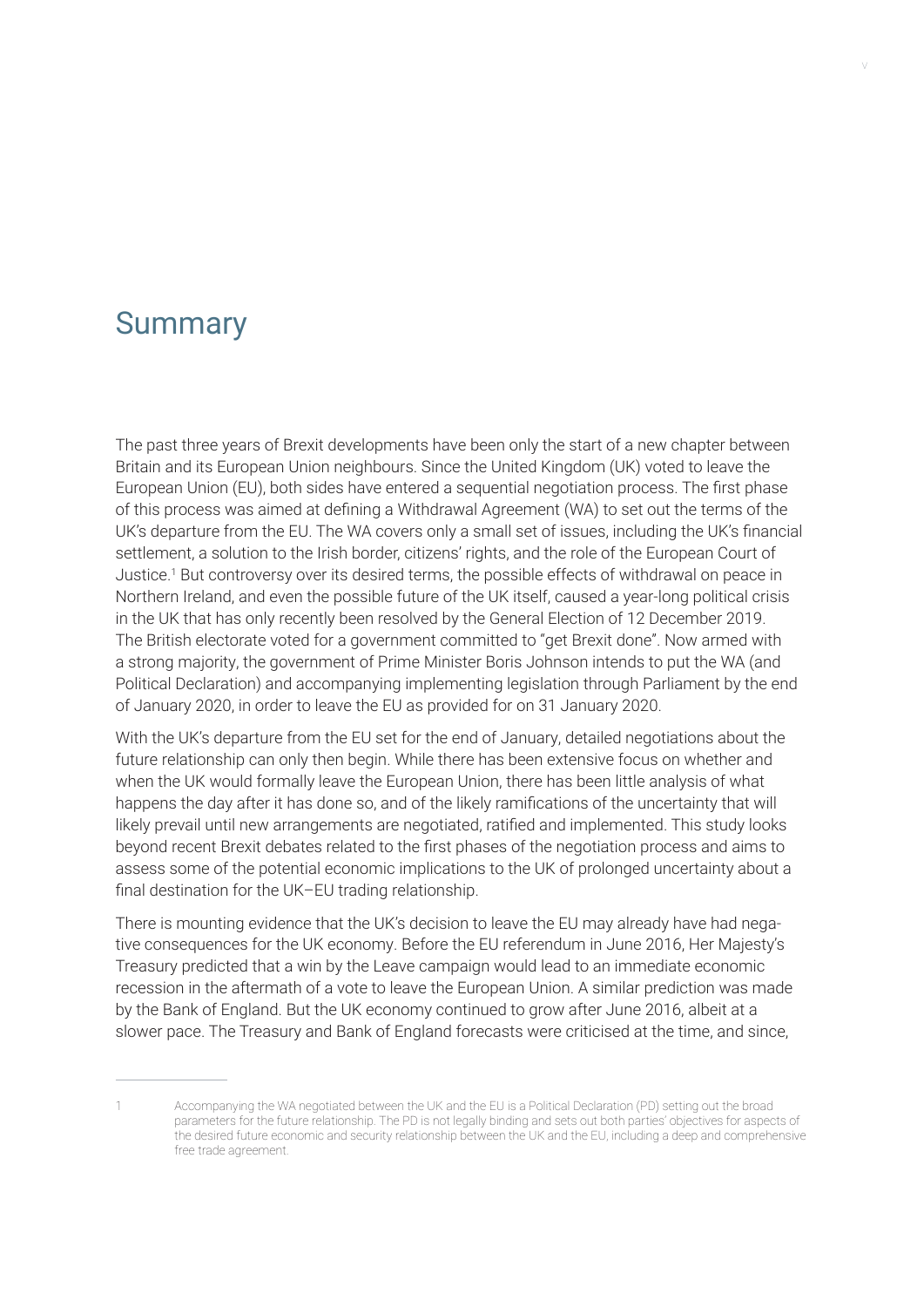for exaggerating the economic consequences from the referendum and were termed as *'Project*  Fear' by prominent advocates for Brexit.<sup>2</sup> As Tetlow and Stojanovic (2018) point out, Her Majesty's Treasury's forecast of an immediate recession was inherently wrong as it assumed a series of factors that did not happen, including that (1) households and businesses would immediately drop their spending; (2) the Bank of England would not cut interest rates; and (3) the Chancellor would immediately raise taxes and cut public spending.<sup>3</sup>

The evidence reviewed in Chapter 2 suggests that even though the UK remained a member of the EU (and will do so until the end of January 2020) without any changes in its terms of trade with the other 27 EU member states, the UK experienced negative economic consequences due to the referendum decision. Different mechanisms – including trade policy uncertainty influencing foreign trade and investment flows – affected the UK's overall economic performance.

Chapter 3 seeks to quantify some of the macroeconomic implications of *prolonged* trade policy uncertainty during the UK–EU renegotiation period, which – given the difficulties of negotiating such a new permanent relationship with the  $EU -$  is expected to be lengthy. The non-binding Political Declaration (PD) that accompanies the soon-to-be ratified EU–UK Withdrawal Agreement (WA) is not very specific on many key aspects of the future partnership. To assess the potential economic implications of further and prolonged trade policy uncertainty during the course of the renegotiation period that lies ahead, this study uses a macroeconomic model to estimate the economic effects of changes in trade and FDI associated with trade policy uncertainty.

Figure S.1 provides a summary of how potential trade policy uncertainty during a prolonged renegotiation period may affect UK GDP, based on changes in trade and FDI combined. Our estimates are based on previous assessments of how trade policy uncertainty may have affected trade and FDI since the UK voted to leave the EU. For example, our estimates for trade are based on studies that have measured that UK exports to the EU and the rest of the world are about 13 per cent lower compared to a hypothetical world where the UK had voted to stay in the EU. As illustrated in Figure S.1, we assess that the economic effects of trade policy uncertainty associated with changes in trade and FDI are tangible. For instance, we estimate that by the end of the initially planned transition period in 2020, UK GDP could be 0.17 percentage points lower compared to the baseline where the UK is not in a renegotiation period about its future trading relations with the EU. This is the equivalent of a GDP loss of about \$5.5bn. If the renegotiation period lasts longer, by 2025 the estimated effect is a 0.39 percentage point lower UK GDP compared to the baseline (about \$13.8bn). The effect would increase over time and by 2029, it is estimated to be minus 0.55 percentage points (about \$20bn in foregone GDP) compared to the baseline. Using estimates from HM Treasury that 1 per cent of foregone GDP is associated with £7.6bn (\$9.5bn) of extra borrowing annually, the associated cost to the UK public finances by 2021 would be almost \$2bn, increasing to almost \$3.8bn by 2025.

We estimate that EU economies would also experience some economic implications, though considerably smaller than in the UK. These effects are presented in Appendix B.

<sup>2</sup> Maidment (2019).

<sup>3</sup> Tetlow & Stojanovic (2018).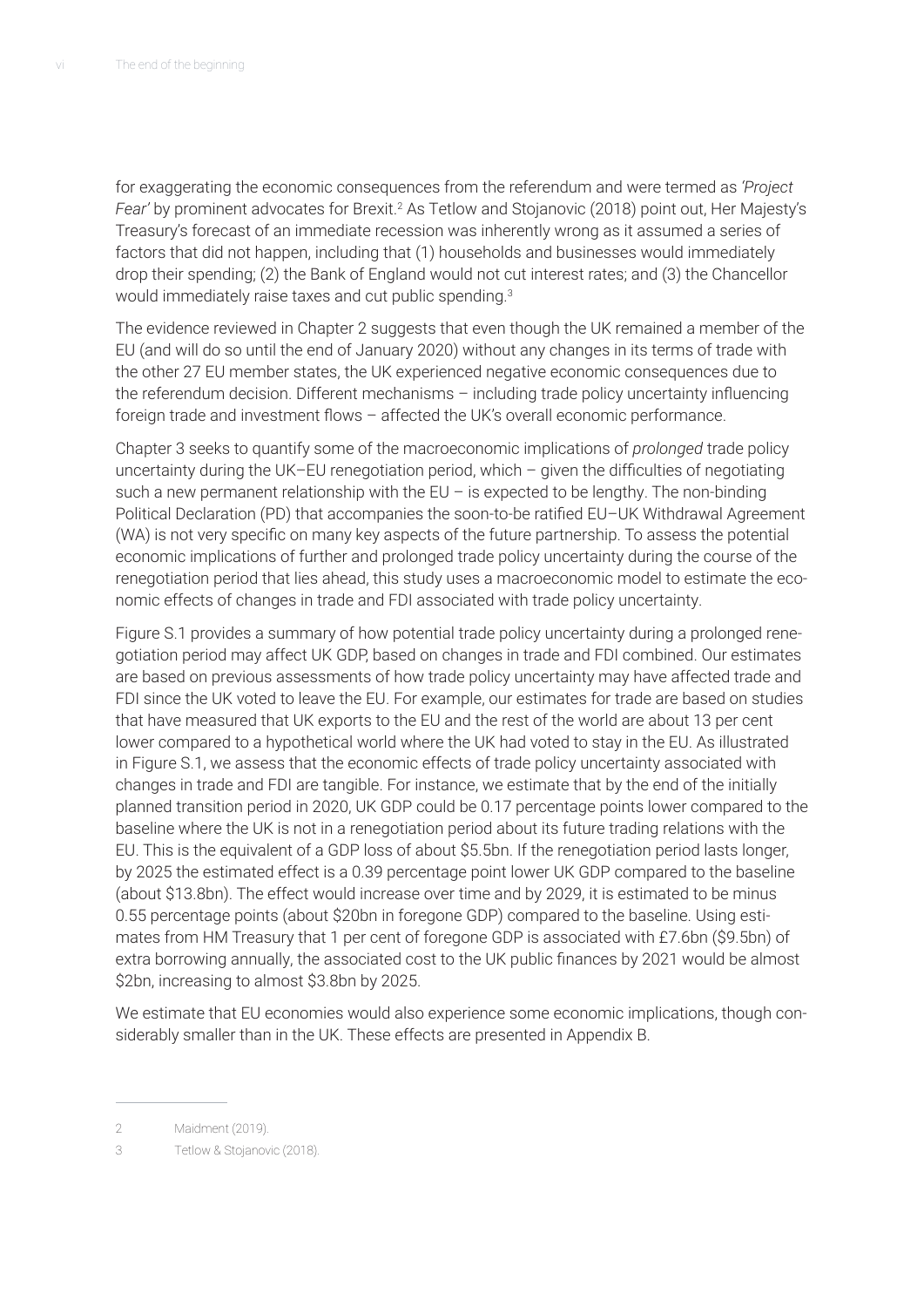



*NOTE: This figure reports the estimates for the effects on UK GDP by year from a reduction in trade and changes to FDI associated with increased trade policy uncertainty during the potential length of the renegotiation period between the UK and the EU. The percentage change needs to be read in comparison to the baseline economic projection for the UK. In both scenarios – the baseline and the counterfactual – it is assumed that the UK will experience economic growth, but under the counterfactual scenario with changes in trade and FDI due to trade policy uncertainty, UK growth would be smaller compared to baseline. The figures reflect the 95% confidence interval, reflecting that in 95 of* 

The implications of this analysis are that in the upcoming phase of the negotiations with the EU, the UK will need to weigh up the potential short-term economic implications of prolonged trade policy uncertainty if negotiations last beyond December 31 2020, versus the potential negative long-term economic implications of an agreement that is made quickly but lacks the comprehensiveness required for a broad and deep future UK-EU trading relationship. Britain's allies, especially the United States, will also be concerned by any prolonged period of uncertainty about the UK's security and defence relationships with its neighbours.

In all these senses, 31 January 2020 is just the end of the beginning.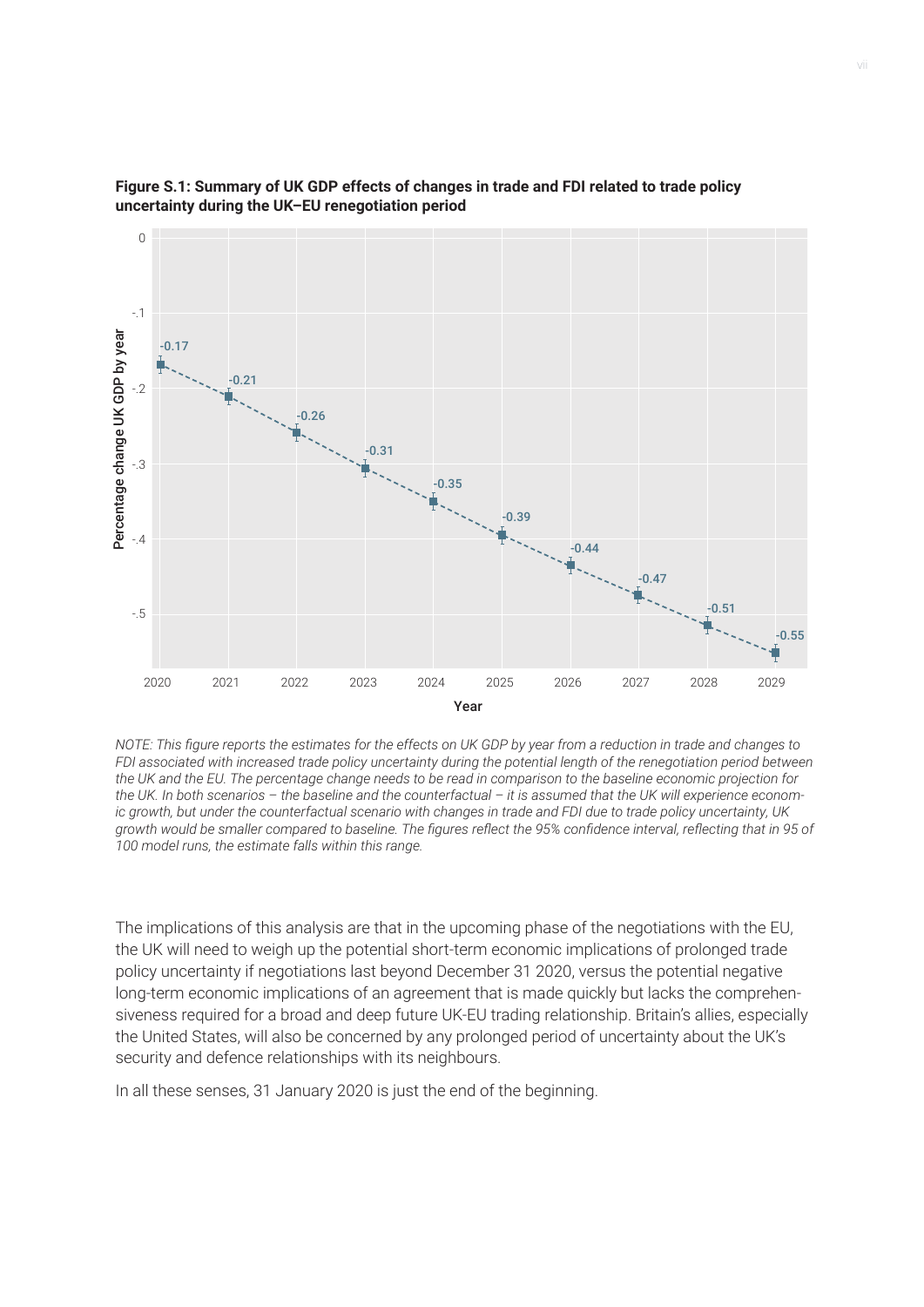## Acknowledgements

This study has benefited from, and extends, the analysis presented in three previous RAND Europe studies related to Brexit: *Defence and security after Brexit* (Black et al. 2017)*; What sort of Brexit do the British people want?* (Grant et al. 2017); and *After Brexit – Alternate forms of Brexit and their implications for the United Kingdom, the European Union and the United States* (Ries et al. 2017).

The study team especially thanks the reviewers for our study, Dr Christian van Stolk, Executive Vice President of RAND Europe and Charlene Rohr, Senior Research Leader at RAND Europe. Their thoughtful comments helped sharpen our analysis and pointed us to lacunae in our thinking. The authors of course assume full responsibility for the study's findings.

The quality of the prose benefited enormously from the careful copy-editing of Richard Gilbert.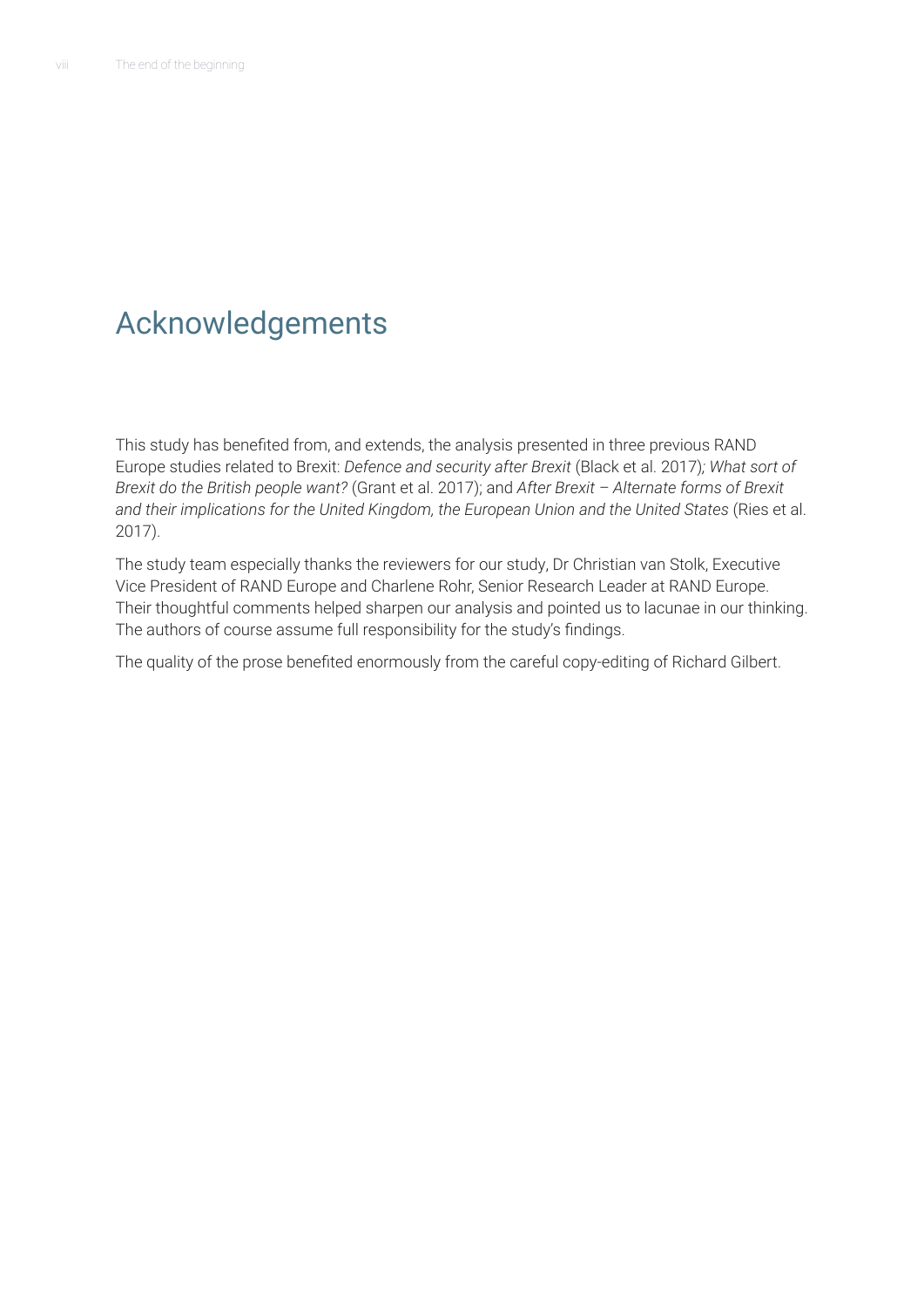## Abbreviations

| <b>CER</b>   | Centre for Economic Reform                            |
|--------------|-------------------------------------------------------|
| CGE          | Computable general equilibrium                        |
| CU           | Customs union                                         |
| EC           | <b>European Community</b>                             |
| ECJ          | European Court of Justice                             |
| EEA          | European Economic Area                                |
| EEC          | European Economic Community                           |
| EU           | European Union                                        |
| <b>FDI</b>   | Foreign direct investment                             |
| <b>FTA</b>   | Free trade agreement                                  |
| GDP          | <b>Gross Domestic Product</b>                         |
| <b>GTAP</b>  | Global Trade Analysis Project                         |
| <b>MFN</b>   | Most favoured nation                                  |
| <b>NAFTA</b> | North American Free Trade Agreement                   |
| <b>NTB</b>   | Non-tariff barrier                                    |
| OECD         | Organisation for Economic Cooperation and Development |
| <b>PTA</b>   | Preferential trade agreement                          |
| PD           | <b>Political Declaration</b>                          |
| <b>SCM</b>   | Synthetic control methods                             |
| TEU          | Treaty on European Union                              |
| <b>TTIP</b>  | Transatlantic Trade and Investment Partnership        |
| UK           | United Kingdom                                        |
| <b>WTO</b>   | World Trade Organization                              |
| <b>WA</b>    | Withdrawal Agreement                                  |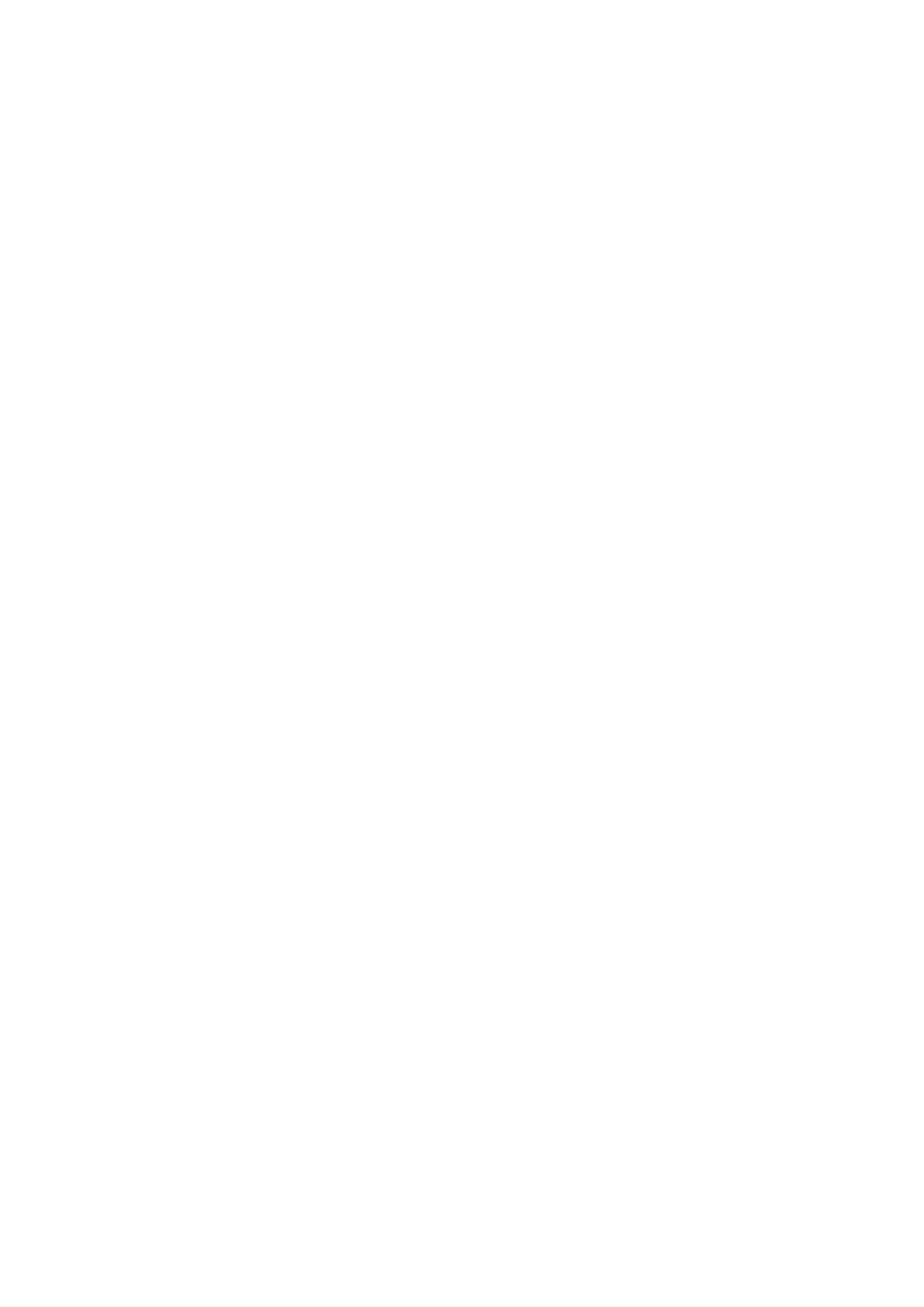## Introduction 1

In a referendum in June 2016 the electorate of the United Kingdom (UK) voted to leave the European Union (EU). Thereafter, the UK filed a notification to the European Union on 31 March 2017 under the Treaty of European Union's Article 50 formally stating its intention to withdraw. The Article 50 notification began a two-year negotiation process to determine the terms of departure and, thereafter, the broad parameters of the UK's subsequent economic and political relationship with the EU.

The terms of departure were to be set out in the Withdrawal Agreement (WA), including such matters as settlement of financial obligations, rights of citizens, principles for such matters as treatment of the border between Northern Ireland and the Republic of Ireland, and the role of the European Court of Justice. The aim of UK and EU negotiators was to set the terms of the Withdrawal Agreement and a more general, non-binding 'Political Declaration' by the end of the two-year period provided for by the Article 50 process. To ensure no sharp changes in trade barriers and other trading conditions would take place at the end of the Article 50 period (when the UK would cease to be a member of the EU), the December 2018 draft WA<sup>4</sup> also provided for a 21-month 'transition period' until 31 December 2020, during which the UK would remain within the EU Single Market.

In the event, Prime Minister Theresa May's government was unable to achieve parliamentary assent for its draft WA, despite three attempts in early 2019. To avoid sharp changes in trading conditions, the Article 50 deadline was extended several times to allow for its terms to be agreed in the WA. The most recent  $-$  and currently applicable  $-$  deadline agreed by the EU is 31 January 2020.

Theresa May was forced to resign her position as prime minister and was followed in July 2019 by Boris Johnson. The Johnson government succeeded in renegotiating the Withdrawal Agreement with the EU to change its terms relating to Northern Ireland, keeping NI within the EU Single Market regulatory zone but within the UK's customs area. This solution will require some customs checks (exact details to be worked out) on goods crossing the Irish Sea. The Johnson government won preliminary parliamentary approval for its WA and called a General Election for 12 December 2019. The Tory Party won a decisive – and historic – victory in the election on a

4 Her Majesty's Government (2018b).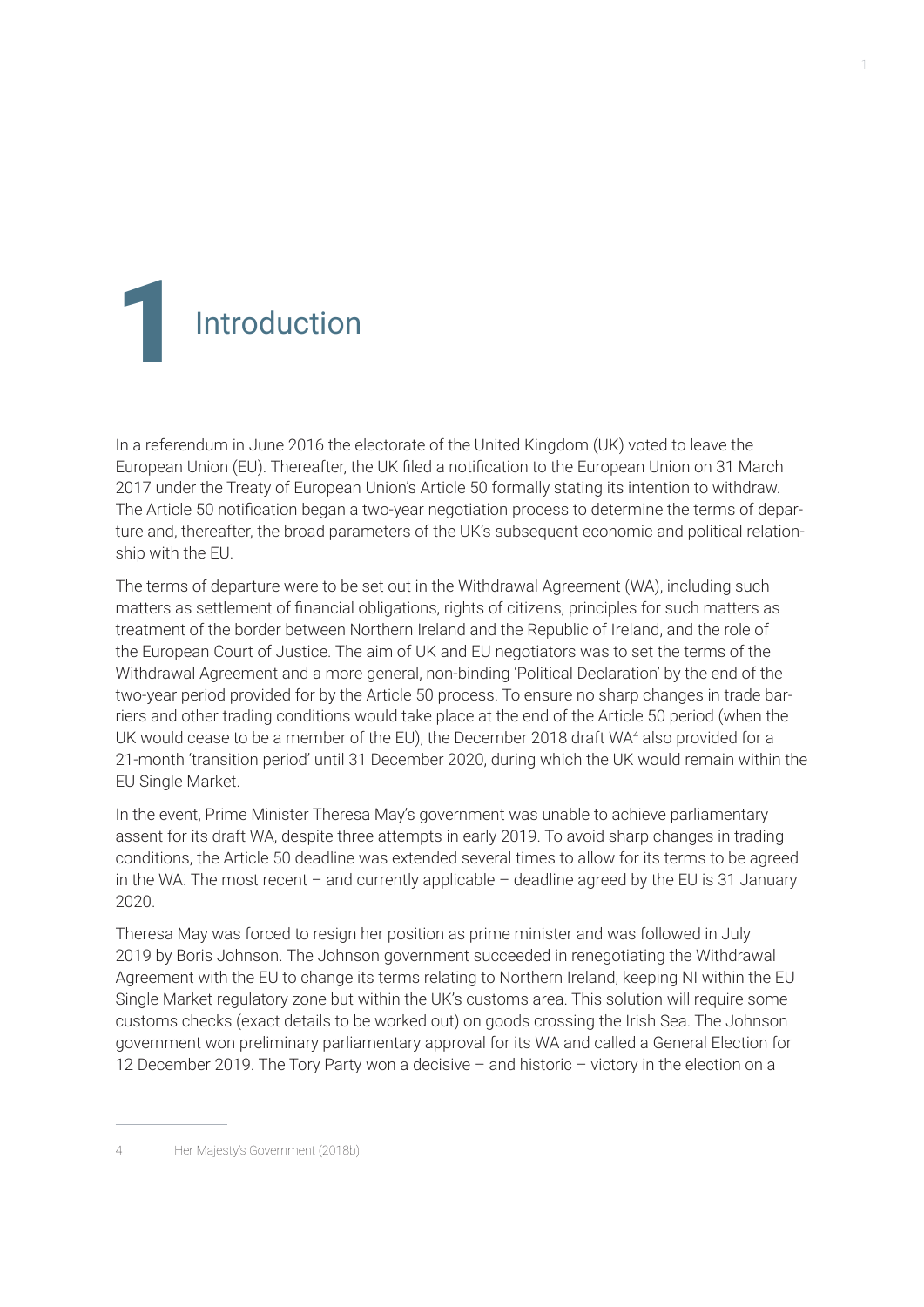manifesto featuring a commitment to 'get Brexit done'. It is expected that legislative steps will be taken in the UK to allow the British exit to officially occur on 31 January 2020.

The UK government's current ambition is to sign a trade agreement with the EU by the end of 2020 in order to avoid having to ask the EU to extend the transition period. Press reports suggest that the UK will place a limitation in the implementing legislation that prevents the UK requesting an extension of the transition period beyond the end of 2020, even if a permanent trade and economic agreement is not reached by then. However, given the size of the government's majority, such a restriction could likely be overcome by subsequent legislation.<sup>5</sup>

As previous impact assessments of future UK–EU relationship scenarios have emphasised, it is in the UK's economic interest to negotiate a deep and comprehensive free trade agreement with the EU, with the economic cost of leaving the EU increasing the less comprehensive the agreement is.6 However, the more comprehensive the agreement, the longer the likely period of negotiating and implementing it. Given the scope and many details that will have to be negotiated in the second phase, many observers conclude that much larger Brexit negotiation tasks lie ahead, giving rise to another potential 'No Deal' cliff edge at the end of 2020.<sup>7</sup> Even in the event it falls over such a cliff, the UK would want to negotiate the terms of its future economic and security arrangements with the EU.

There is mounting evidence that uncertainty associated with a lack of clarity about the future UK– EU economic relationship since the UK's referendum choice to leave the EU has already had negative consequences for the UK economy.<sup>8</sup> Among many factors contributing to a weaker economic performance, such as lower levels of consumption, there is evidence that, since the vote to leave the EU, the UK experienced lower trade and foreign direct investment flows than it would have in the absence of the Brexit referendum, even though any new trade barriers have not yet been introduced.<sup>9</sup> That is, the UK and the EU are currently in what the trade literature calls a 'renegotiation period', which emerged after the vote to leave. Even though no formal barriers to trade in the economic relationship between the UK and the EU have been imposed (e.g. the UK is still a member of the Single Market and Customs Union), the likely prospect of an increase in future trade barriers (e.g. tariff and/or non-tariff) may have already led firms to alter their trade and investment decisions. There is evidence that among countries that already have a free trading relationship characterised by relatively low trade barriers, a renegotiation period creates a level of uncertainty about the level of future trade costs.<sup>10</sup> For instance, the case of Brexit is in line with recent renegotiations of trade agreements such as the US–Korea FTA and NAFTA, which began from the position that trade costs could rise to levels above the current levels, potentially deterring firms'

<sup>5</sup> George Parker et al. (2019).

<sup>6</sup> For instance, Her Majesty's Government (2018a) Brexit impact assessment suggests that a closer alignment to the EU, for instance through a Customs Union or a comprehensive free trade agreement, is associated with lower economic cost compared to a UK departure on WTO rules. A similar conclusion was reached by a RAND study assessing the economic implications of alternate Brexit scenarios (Ries et al. 2017).

<sup>7</sup> Durrant et al. (2019).

<sup>8</sup> Springford (2019).

<sup>9</sup> For instance, see Born et al. (2019) or Serwicka & Tamberi (2018).

<sup>10</sup> Crowley et al. (2018).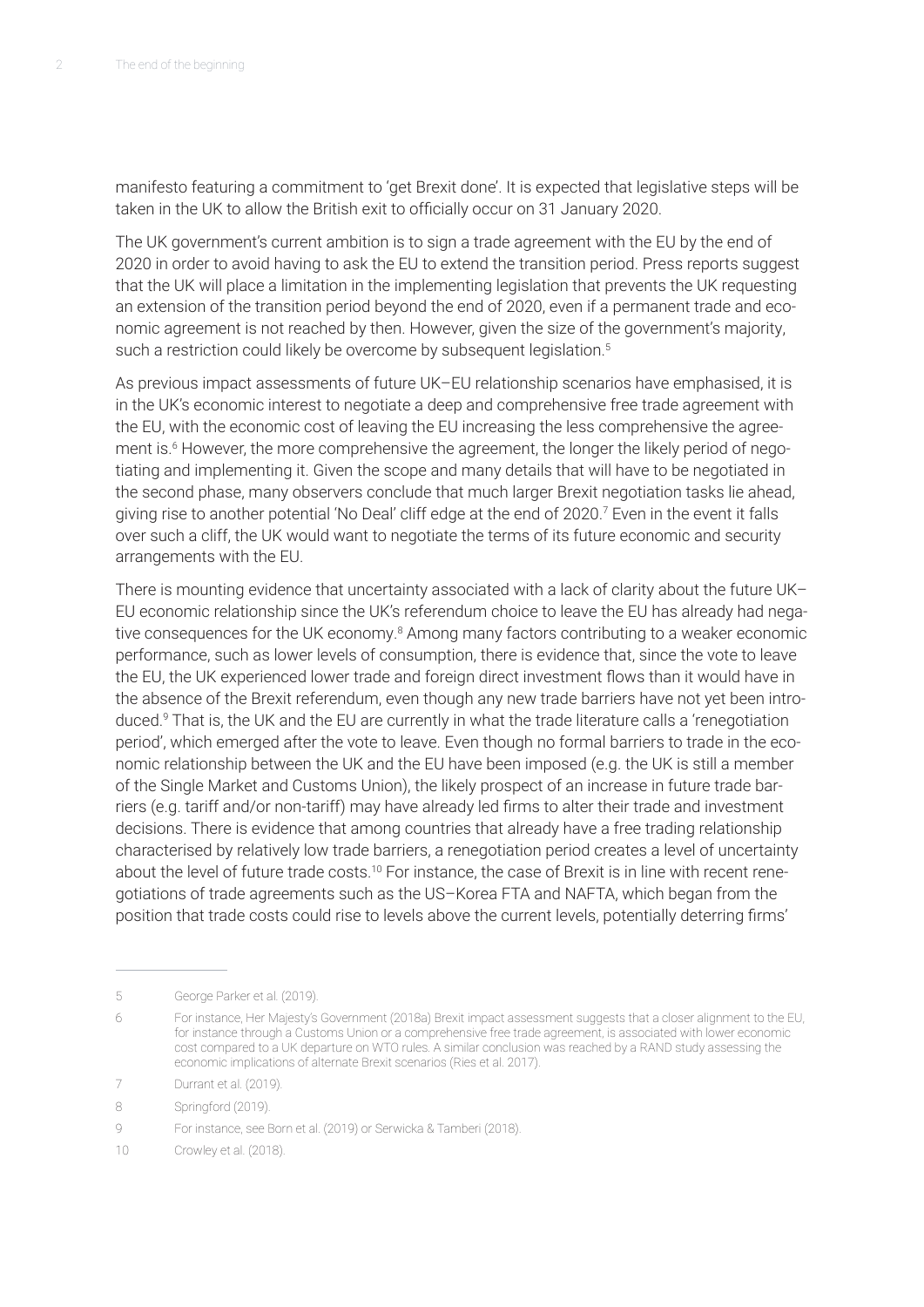decisions to enter export markets.<sup>11</sup> That is, trade policy uncertainty has a trade-deterring effect akin to a non-tariff barrier, with negative economic consequences.<sup>12</sup>

This report examines the potential economic ramifications for the UK of a further and likely longer-lasting period of renegotiation of the terms of the future economic relationship between the UK and the EU. Our analysis focuses on the potential negative consequences of the uncertainty around future UK–EU trade policies, and related foreign direct investment (FDI) flows. Our analytical approach draws on parameter estimates from existing literature on the changes in UK trade and FDI flows since the vote to leave, and applies them in a macroeconomic model to estimate how continuing trade policy uncertainty during the renegotiation period could affect the UK's overall economy, measured as gross domestic product (GDP). While the main focus is on the UK, we also provide (in Appendix B) some equivalent estimates for the EU.

In Chapter 2 we discuss the emerging evidence on how the UK economy has performed since the vote to leave the EU. In Chapter 3 we discuss in more detail how trade policy uncertainty can have negative effects on trade and FDI, and the potential economic implications for the UK associated with a renegotiation period until the new UK–EU trading relationship is established. Chapter 4 presents conclusions and policy implications. Appendix A also provides methodological notes on the macroeconomic model and sources of data used in the analysis.

<sup>11</sup> See Graziano et al. (2018).

<sup>12</sup> Osnago et al. (2015).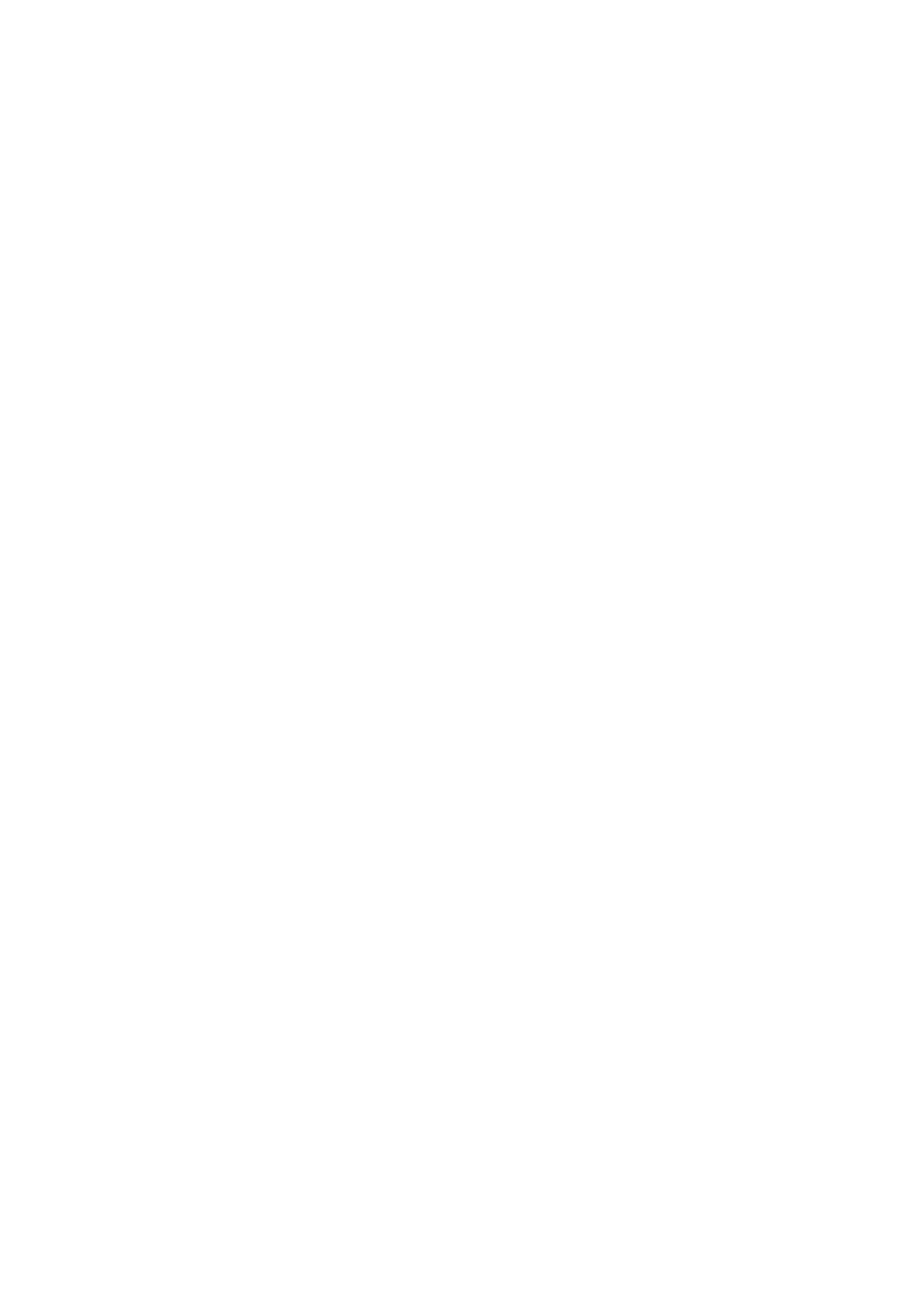## The UK since the vote to leave the EU

The UK was due to leave the EU at the end of March 2019, pursuant to the UK filing in March 2017 of its intent to leave under Article 50 of the Treaty of European Union, which started a twoyear clock. However, then-Prime Minister Theresa May was not, in three attempts, able to secure approval of the negotiated WA from the House of Commons. To provide more time to agree a mutually acceptable solution, the European Council extended (unanimously) the Article 50 deadline three times, the last of which set a date of 31 January 2020. In order to find a compromise, Theresa May reached out to opposition parties, but cross-party talks with the Labour party failed to find agreement on a path forward and May was forced to resign. Boris Johnson was elected by members of the Conservative party as the new Conservative Party Leader, and became prime minister on 22 July 2019. Prime Minister Johnson renegotiated May's WA with EU leaders to remove provisions that would have kept Northern Ireland in the Single Market for an indeterminate future, to prevent a hard border being established between UK and EU customs territories in Ireland after Brexit (provisions known collectively as the 'backstop'). During the negotiation of the WA, Johnson stated that he would be willing to take the UK out of the EU without a ratified WA if necessary, which he phrased as leaving the EU by the end of October *'do or die'*. 13 This commitment was made despite evidence that a no-deal Brexit – a scenario where the UK crashes out of the EU without a ratified WA – would have a detrimental long-term impact on the UK economy, with UK government estimates suggesting a loss in GDP of between 6.3 to 9 per cent over 15 years.14 A previous analysis by RAND estimated a potential loss in GDP of 4.9 per cent over ten years under a no-deal scenario.15 After calling a general election for 12 December 2019, Johnson secured a comfortable majority and the government is expected to secure approval for the WA in Parliament, resulting in the UK formally leaving the EU by the end of January 2020. This will set in motion the negotiation of the future economic and security relationship between the UK and the EU, which will occur during a transition period that is currently set to end by December 2020. The current position of the UK government is to negotiate and ratify a free trade agreement by the end of 2020.

<sup>13</sup> BBC (2019).

<sup>14</sup> Her Majesty's Government (2016). A previous analysis by RAND estimated a potential loss in GDP of 4.9 per cent over ten years (Ries et al. 2017).

<sup>15</sup> Ries et al. (2017).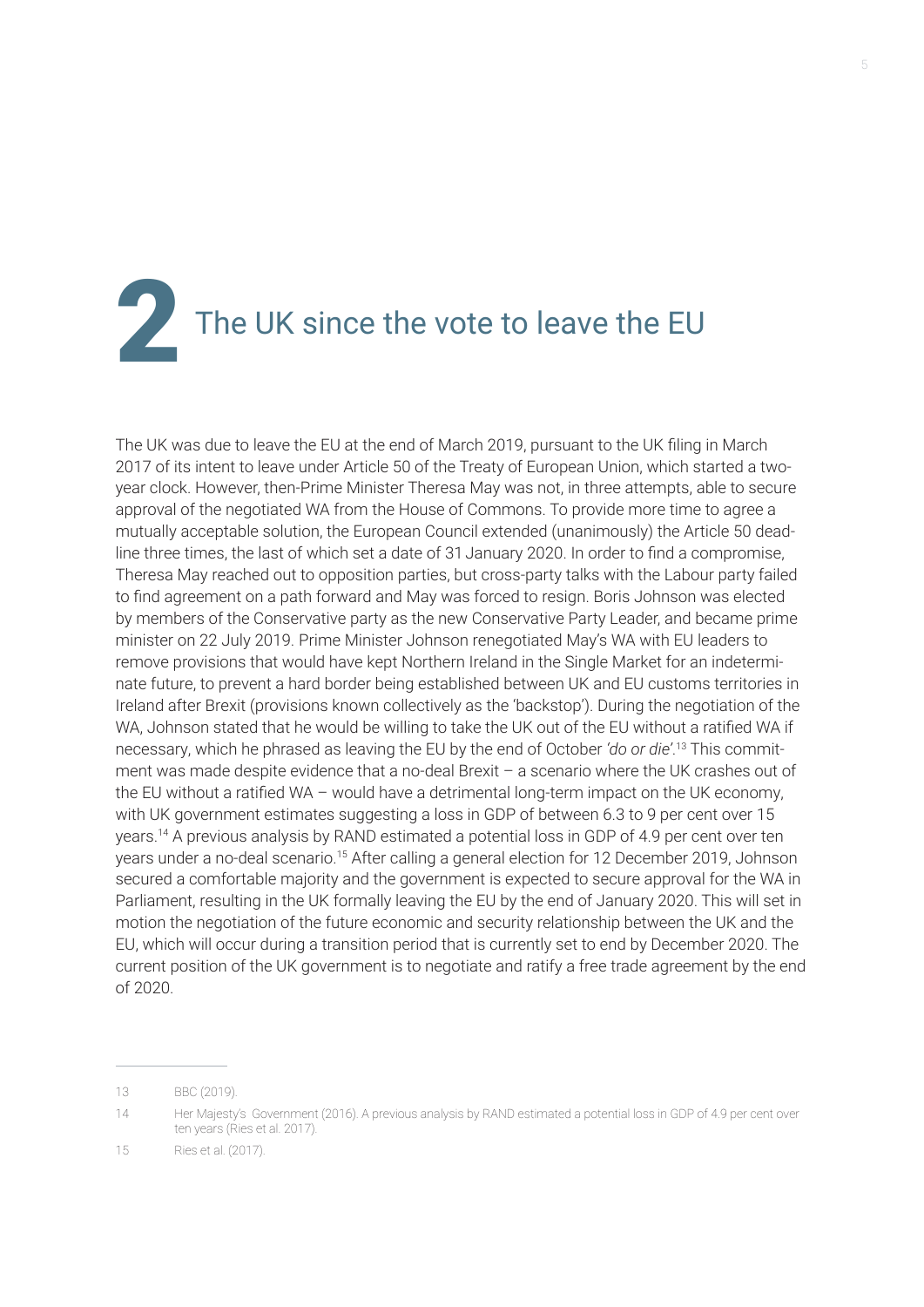While the long-term economic implications of Brexit will depend on the specifics of any agreement that may be reached between the UK and the EU, there is mounting evidence that the UK's decision to leave the EU may already have had negative consequences for the UK economy. Before the EU referendum in June 2016, Her Majesty's Treasury under then-Chancellor George Osborne predicted that a win by the Leave campaign would lead to an immediate economic recession in the aftermath of a vote to leave the European Union.<sup>16</sup> A similar prediction was made by the Bank of England at the time. Neither forecast materialised and the UK economy continued to grow after June 2016, albeit at a slower pace.<sup>17</sup> The Treasury and Bank of England forecasts were criticised at the time, and since, for exaggerating the economic consequences from the referendum, and were termed as *'Project Fear'* by prominent members of the Leave side.<sup>18</sup> As Tetlow and Stojanovic (2018) point out, Her Majesty's Treasury forecast of an immediate recession was inherently wrong as it assumed a series of factors that did not happen, including that (1) households and businesses would immediately drop their spending; (2) the Bank of England would not cut interest rates; and (3) the Chancellor would immediately raise taxes and cut public spending.19

Nevertheless, even though the UK has not yet technically left the European Union – so has full access to the EU Single Market and tariff-free access to countries with which the EU has free trade agreements (FTAs) – there is emerging evidence that the UK's decision to leave the EU has adversely affected its economy.

#### **The UK's economic performance and living standards since the vote to leave the EU**

The Centre for European Reform (CER) estimates that at the end of the second quarter of 2019, the UK economy was 2.9 per cent smaller than it would have been if the UK had voted to remain in the European Union.20 Furthermore, the CER assessed that the negative GDP effect of the Brexit vote seems to be increasing over time.<sup>21</sup> The authors highlighted that higher levels of inflation and lower business investment due to the UK's decision to leave the EU accounted for the detrimental impact on economic growth.

In a 2019 study, Born et al. came to a similar conclusion by considering the unexpected outcome of the Brexit vote as a natural experiment, and calculating the associated UK output loss. Similar to the CER estimates, the authors found that the Brexit vote caused a cumulative UK GDP loss of about 1.7 to 2.5 percentage points by the end of 2018.<sup>22</sup> Born at al. identified a reduction in private consumption and a reduction in total investment as important drivers for the estimated GDP gap between the actual UK and a counterfactual or 'doppelganger' version in which the UK

<sup>16</sup> Her Majesty's Treasury (2016).

<sup>17</sup> Such as predicted pre-referendum by the International Monetary Fund (IMF), the National Institute of Economic and Social Research (NIESR) and the Organization for Economic Cooperation and Development (OECD).

<sup>18</sup> Maidment (2019).

<sup>19</sup> Tetlow & Stojanovic (2018).

<sup>20</sup> Springford (2019a).

<sup>21</sup> Previous estimates by CER for the fourth quarter in 2018 showed that the GDP effect was 2.5 per cent.

<sup>22</sup> Born et al. (2019).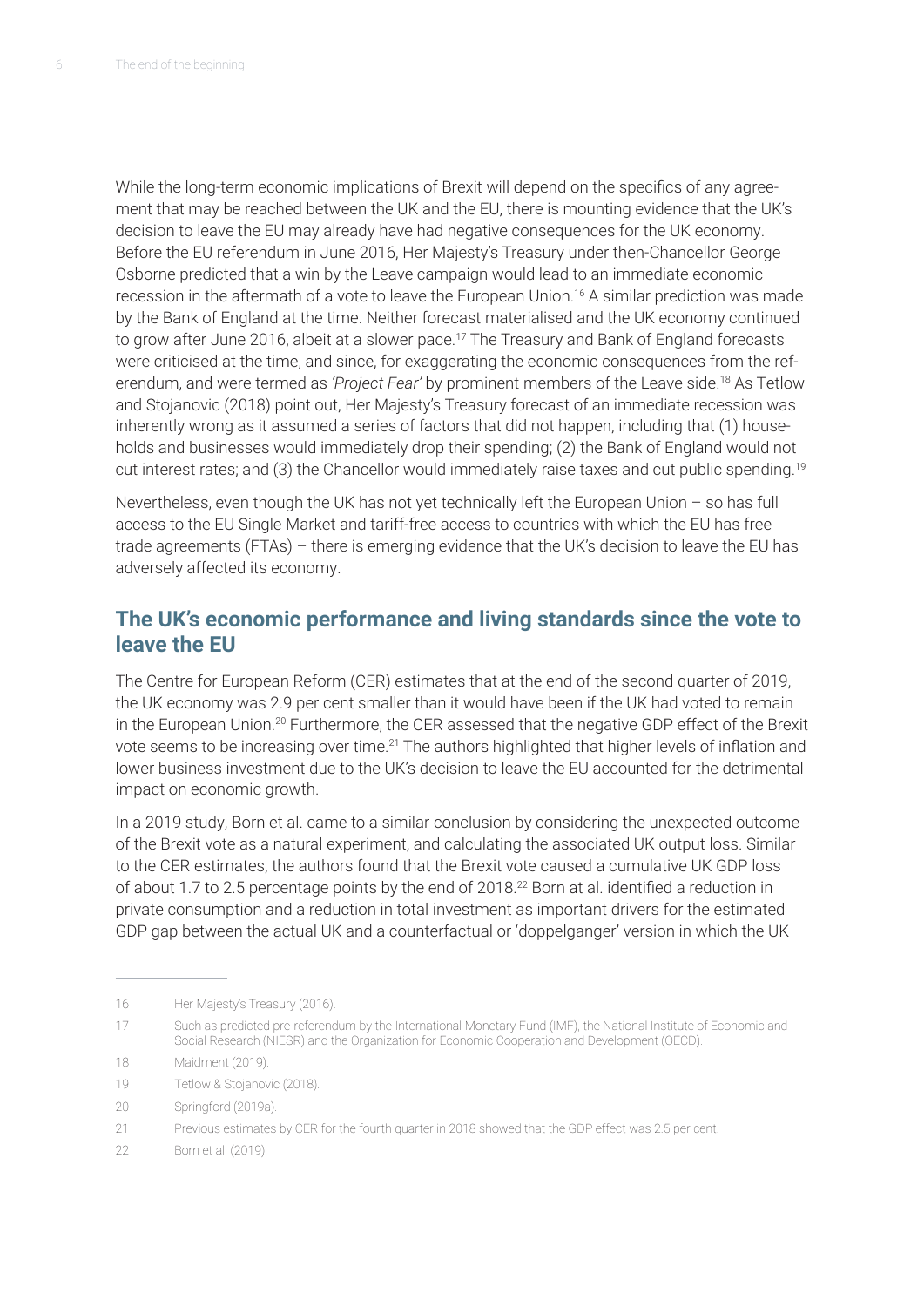had not voted to leave the EU.<sup>23</sup> Generally, the decline in investment is considered to be a sign that the uncertainty around the Brexit process is a potential driver of relatively sluggish UK economic growth.<sup>24</sup> A survey among UK businesses suggests that Brexit created a large and persistent uncertainty shock for firms, with about 40 per cent of businesses stating that Brexit is a top source of uncertainty, especially driven by the uncertain timing of any transition arrangements and the future UK–EU economic relationship.<sup>25</sup> However, overall it is not clear whether the reason for the decline in overall GDP is purely driven by uncertainty around Brexit, or driven by the anticipation of lower future living standards after Brexit, leading economic agents (e.g. consumers and businesses) to adjust their behaviour under the expectation that the UK would be permanently economically poorer. Born et al. (2019) estimate that uncertainty explains about 20 per cent of the overall decline in GDP for the actual UK compared to its 'doppelganger'.

Furthermore, private consumption may have been adversely affected by the substantial depreciation of the pound, which induced consumer prices to rise during the course of 2017. The inflation induced by a steep fall in sterling directly after the referendum may have had a detrimental impact on UK living standards. As Breinlich et al. (2017) highlight, UK inflation rose sharply following the EU referendum, and the annual consumer price index (CPI) increased from 0.4 per cent in June 2016 to 3 per cent in September 2017.<sup>26</sup> The fall in the pound led to an increase in the local currency cost of imports, both in final and intermediate goods. Firms are passing-through at least some of these costs to consumers, increasing the cost of living. Inflation rates have since reverted to an annual average of about 1.8 per cent, but remain at a significantly higher level than before the referendum.<sup>27</sup>

#### **UK's foreign trade and investment performance since the referendum**

There is a growing literature suggesting that trade policy uncertainty may represent a substantial barrier to trade. Exporting firms have to make decisions in conditions of uncertainty, and assess the risk associated with potential (future) increases in barriers to trade in destination markets when deciding to export. Exporters may delay export investment decisions if the risks are evaluated to be too high.<sup>28</sup> Uncertainty with regard to the trade environment  $-$  for example changes

27 Office for National Statistics (2019).

<sup>23</sup> Note that many studies in this area use the synthetic control method (SCM). The idea behind SCM is to construct a 'synthetic' or 'doppelganger' UK as a weighted average of other similar countries that have not been affected by the policy change (in this case the UK's vote to leave the EU). The weights are calculated using information on variables that predict the outcome variable of interest (e.g. GDP) in the pre-treatment or intervention period from a donor pool of non-affected countries. Specifically, the method algorithm derives a series of weights for each country in the donor pool and, assuming that these weights do not change, they are applied to compute the counterfactual country. Beside pure empirical studies based on SCM, some recent research has applied structural economic models to assess the economic implications of Brexit, such as Faccini & Palombo (2019). They predict similar GDP effects of a cumulative decline in UK GDP of over 2 percentage points through the end of 2018.

<sup>24</sup> Reid (2019).

<sup>25</sup> Bloom et al. (2019).

<sup>26</sup> Breinlich et al. (2017).

<sup>28</sup> For instance, Handley (2014) finds that uncertainty over future trade conditions induced Australian firms to delay entering new export markets.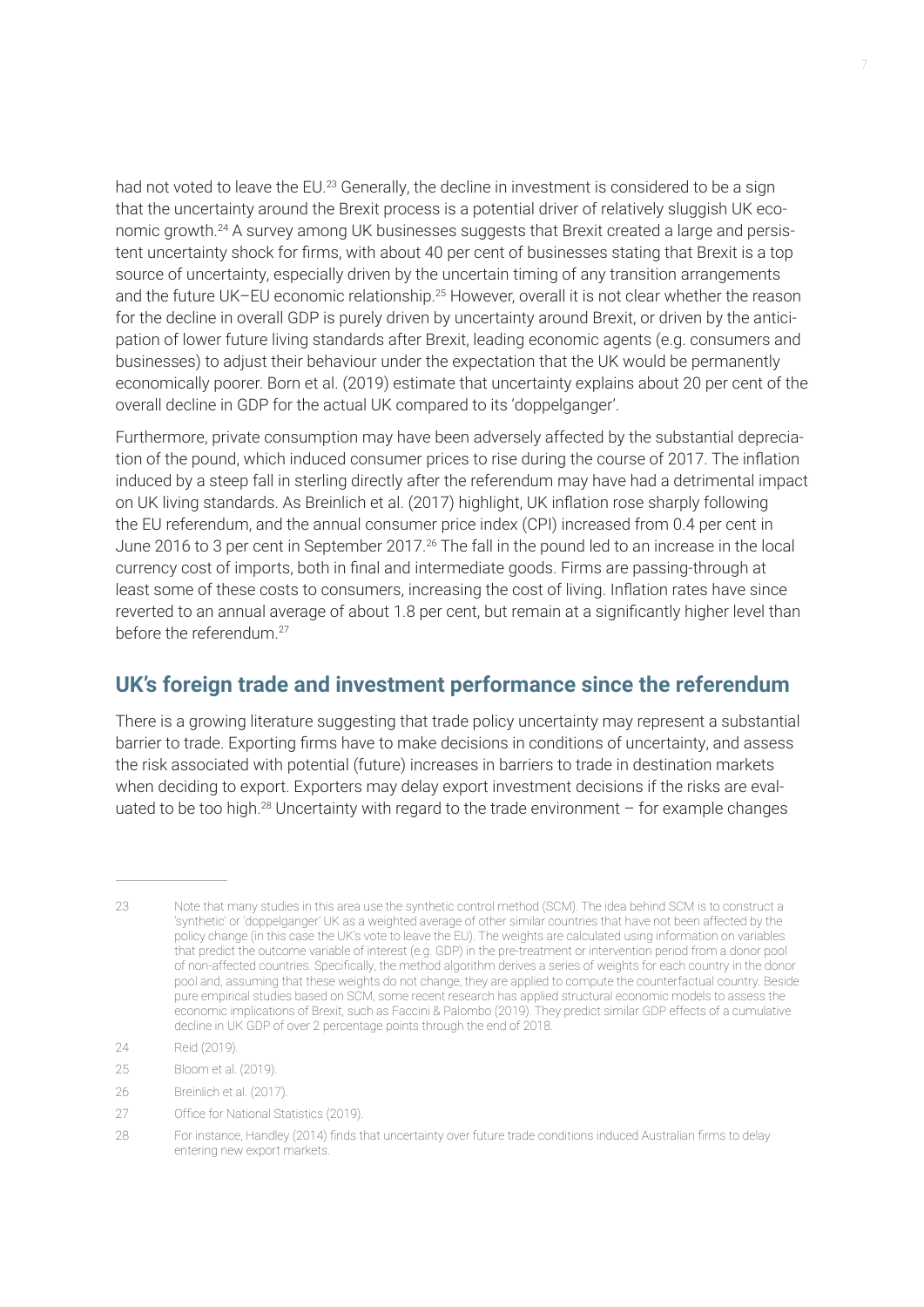in trade policy or protectionist remedies against imports<sup>29</sup> – has been shown to have adverse economic effects, increasing the fixed costs of entering an export market and potentially having a negative effect on the number of firms active in trading (extensive margin), or the number of products or services traded in terms of volumes (intensive margin).<sup>30</sup> That is, entering trade agreements could have an uncertainty-reducing motive and the reduction of the risk of future trade-policy reversals could have a positive impact on trade.<sup>31</sup> Furthermore, there is evidence that trade policy uncertainty can affect FDI flows. When countries already highly economically integrated through deep trade agreements and highly interlinked cross-border supply chains enter a period of trade policy uncertainty due to a renegotiation period, the incentives for foreign investments are deterred.32

While most studies have examined the effect of *decreases* in trade policy uncertainty, Brexit represents an example where trade policy uncertainty is *increasing*. A new future trade arrangement to be negotiated between the UK and the EU would likely create new barriers to trade between the UK and the EU, which currently is almost frictionless. In what follows we describe the existing evidence on the effects of trade policy uncertainty due to Brexit in the UK in relation to trade and FDI.

#### **Trade**

A future new trade arrangement between the UK and the EU would likely place new barriers to trade between the UK and the EU, which is currently barrier-free. Evidence suggests that such uncertainty about the future UK-EU trading relationship has adversely affected UK trade. Crowley et al. find that the UK's decision to leave the EU created substantial uncertainty for UK firms deciding whether to enter EU export markets.<sup>33</sup> Using detailed data at the firm- and product-level, the authors find that the vote to leave induced almost 4,000 firms to exit from exporting products to the EU, and by the end of year 2016, entry of firms into EU export markets would have been 5.1 per cent higher if UK exporters had not faced increased policy uncertainty after the Brexit referendum. This corresponds to a value of lost trade of about £3.9 billion. Born et al. investigate the effects of the Brexit referendum on total UK imports and exports (not distinguished by region).<sup>34</sup>

<sup>29</sup> Examples include, among others: (a) ending an existing agreement (e.g. Brexit); (b) renegotiating an agreement (e.g. NAFTA); or (c) starting a trade war (e.g. China–United States).

<sup>30</sup> One way countries have historically reduced uncertainty about international economic policies is to form or join international associations and agreements such as the World Trade Organisation (WTO), or preferential trade agreements (PTAs). At the WTO, member countries commit not to raise tariffs above levels 'bound' by commitments they make to each other. Reciprocal bindings and other rules are set in periodic multilateral negotiations and adopted by consensus. WTO membership imposes trade policy discipline by having such commitments and rules to resolve disagreements about their application (Osnago et al. 2015).

<sup>31</sup> Limao & Maggi (2015). For instance, Handley and Limao (2015) showed that Portugal's accession to the European Community (EC) in 1986 led to an increase of Portuguese firms entering the export market, even in sectors where tariffs had already been low between Portugal and the EC. The study assessed that before accession to the EC, Portuguese exporters believed that there was a positive probability of losing pre-existing preferences in the EC and Spanish markets. The accession to the EC eliminated this uncertainty and as a result, exports increased at the extensive and the intensive margin.

<sup>32</sup> For instance, Cebreros et al. (2019) show a negative effect on FDI inflows to Mexico during the NAFTA renegotiation period.

<sup>33</sup> Crowley et al. (2018).

<sup>34</sup> Born et al. (2019).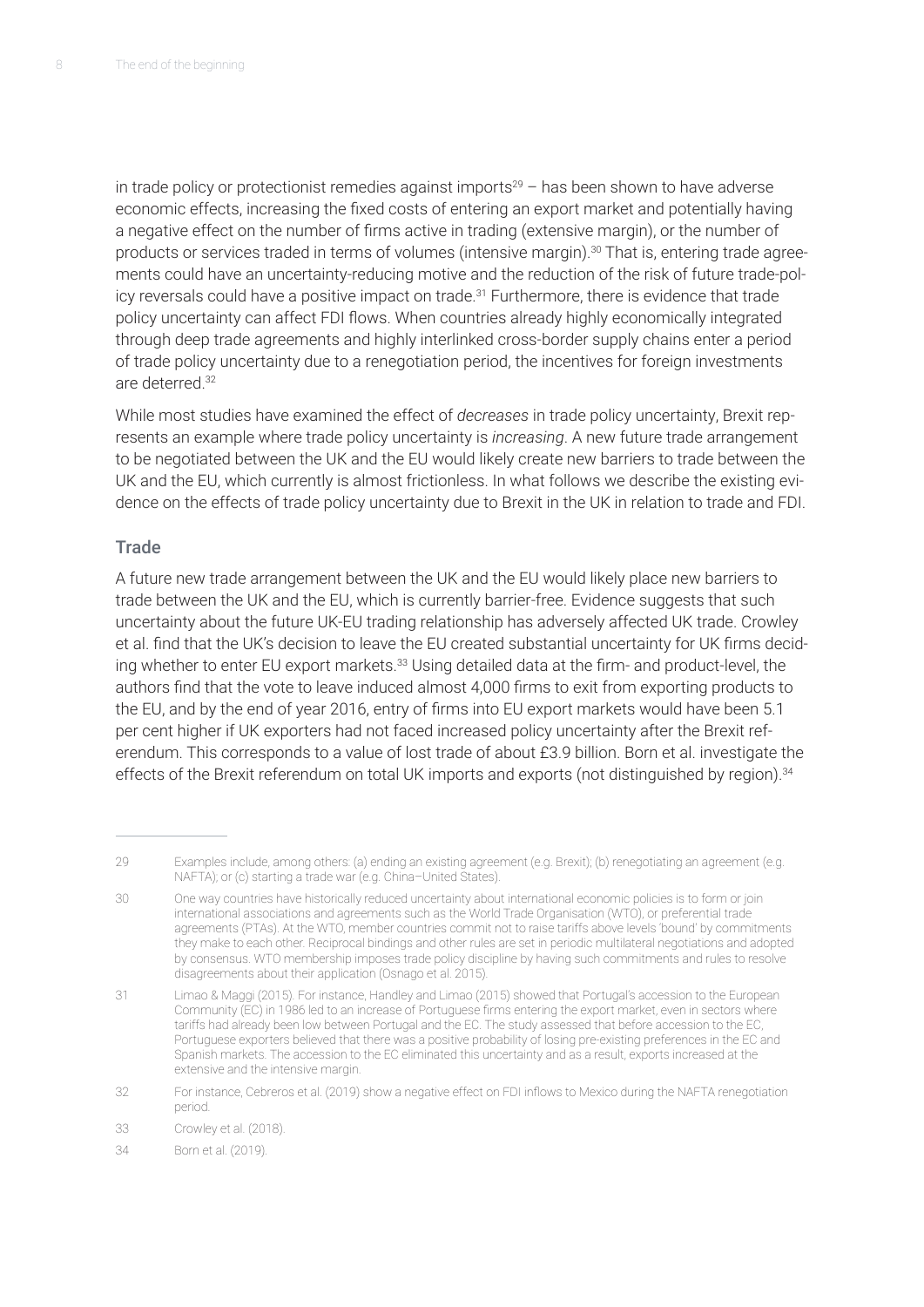They observe an increasing gap between the actual UK and its synthetic 'doppelganger' version, which they mainly attribute to the depreciation of the pound in the aftermath of the referendum. The same study suggests that there is also some empirical evidence that the export gap between the actual UK and its 'doppelganger' is widening, suggesting that the UK export performance may have not been as strong as it could have been if the vote to leave the EU had not occurred.

Studies by Crowley et al. (2018), Born et al. (2019) and Douch et al. (2018a)<sup>35</sup> all treat the unexpected vote to Leave the EU in the referendum of June 2016 as a case of a renegotiation period for trade agreements where although no formal barriers of trade have been imposed, trade is affected by trade policy uncertainty. Douch et al. (2018a) analyse UK–EU and UK–Non-EU bilateral trade values (exports and imports) in goods and how they performed before and after the vote for Brexit. Even after taking into account the exchange rate changes, actual UK exports to the EU were about 13 per cent lower compared to its synthetic 'doppelganger' no-Brexit vote version, and the magnitude of the trade gap effect appears to be stable over time. One could argue this is just a 'Global Britain' effect where the UK focuses more on global export markets in light of its departure from the EU. However, exports to non-EU countries were also lower than one would have expected if the UK had not voted to leave the EU, namely by about 13 per cent, suggesting that trade policy uncertainty, where firms alter their exporting investment decisions accordingly, is associated with underperforming UK trade.

Furthermore, Douch et al. (2018b)<sup>36</sup> assess the impact of the referendum on UK trade in services. Similar to trade in goods, the authors find that the actual UK export performance in the service sector has been below its no-Brexit 'doppelganger' by about 7 per cent. The authors conclude that trade policy uncertainty is affecting UK exports in sectors that are not even subject to tariffs, highlighting the importance of non-tariff barriers when assessing a change in future trade cost associated with a renegotiation period of an existing trade or economic integration agreement.

#### Foreign Direct Investment

The UK is one of the largest global recipients of FDI. Japanese carmakers such as Nissan and Honda are among high-profile foreign investors in the UK. Since the Brexit referendum, both Nissan and Honda announced decisions to reduce or close UK facilities and switch production to Japan.<sup>37</sup> There is evidence that uncertainty about future tariff arrangements may not only have affected current stocks of FDI, but has also led to a downward trend in FDI inflows, with Germany and France overtaking the UK as the largest European FDI recipients since 2017.<sup>38</sup> According to a Financial Times analysis, in the three years since the referendum, the number of jobs created by greenfield investments<sup>39</sup> dropped by about 19 per cent, and the value of foreign capital in

<sup>35</sup> Douch et al. (2018a).

<sup>36</sup> Douch et al. (2018b).

<sup>37</sup> Jack (2019). However, it is important to stress that amid the EU–Japan free trade agreement, Brexit uncertainty may have not been the sole reason for Nissan and Honda's decisions to cease UK production, as the trade agreement allows Japanese carmakers tariff-free access to the EU market.

<sup>38</sup> Serwicka & Tamberi (2018).

<sup>39</sup> Representing foreign investment inflows into new production facilities or extensions of existing facilities.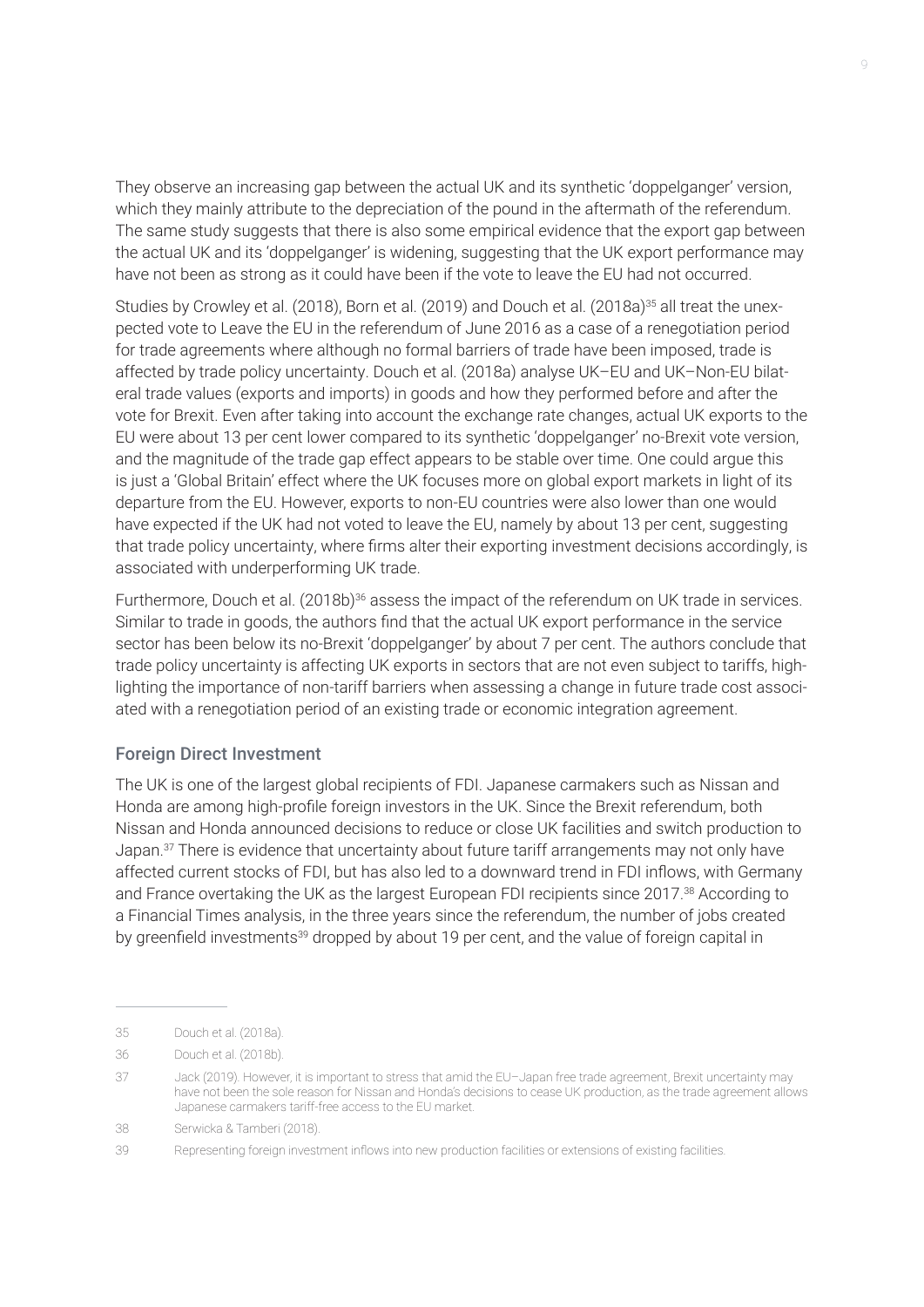greenfield investments into the UK dropped by nearly 30 per cent.<sup>40</sup> Serwicka and Tamberi (2018) examined the inflows of FDI into the UK since the referendum.<sup>41</sup> These authors highlight that there are a variety of reasons why the UK is an attractive destination for FDI.<sup>42</sup> But, following the 2016 Brexit referendum vote, conditions for access to the EU Single Market became uncertain over the longer term. They estimated that potential uncertainty around future border or tariff arrangements could have led to a reduction in UK inward FDI projects by about 16 to 20 per cent, compared to a hypothetical situation in which the UK had not voted to leave the EU. The decline in inward FDI flows seems to be mainly affecting services, while there is little evidence to suggest that manufacturing has been adversely affected by uncertainty.<sup>43</sup> Specifically, the slowdown in inward FDI flows was especially observed in service sectors such as 'software publishers', 'investment management' and 'retail banking'.

Breinlich et al. (2019) investigated the impact of Brexit on UK outward foreign investments.<sup>44</sup> The authors found that the UK's vote to leave led to a 17 per cent increase in the number of UK outward investment transactions into the EU-27 member states. The increase was also found to be mainly driven in the service sector, corresponding to outward investments of about £21.2bn by March 2019. The authors stress that these additional investments mostly occurred at the expense of UK operations.45 There is also evidence that the negative effect on FDI outflows was more pronounced among greenfield investments (increase in UK–EU outflows of about 27 per cent) compared to merger and acquisition transactions (increase in UK–EU outflows of about 13 per cent).<sup>46</sup> Furthermore, there was no evidence that this trend was an effect of a more global and outward-looking UK. The authors found UK outward investments in non-EU OECD countries did not evolve differently to what would have been expected had the UK not voted to leave the EU. And, much as Serwicka and Tamberi (2018) found, Breinlich et al. (2019) also found a reduction in UK FDI inflows – specifically inflows from European firms to the UK – of about 9 per cent or £13.1bn since the referendum.

<sup>40</sup> Romei (2019).

<sup>41</sup> Serwicka & Tamberi (2018).

<sup>42</sup> The authors cite the following factors: (a) English as an official language makes communication with investment partners easier, especially with the United States; (b) a business friendly environment and generally a culture that promotes free trade; and (c) easy access to the EU Single Market, which offers businesses almost free access to a market of 500 million consumers.

<sup>43</sup> Note that Serwicka & Tamberi (2018) find that for both the actual UK and its doppelganger version FDI inflows into manufacturing are declining, suggesting that the trend is related to a more pronounced global slowdown rather than being specifically Brexit related. The authors argue that manufacturing firms rely heavily on a broader network of suppliers and relatively larger capital investments, making it difficult to make swift adjustments to production processes. In contrast, service providers rely relatively less on heavy machinery, making them more mobile in the short run.

<sup>44</sup> Breinlich et al. (2019).

<sup>45</sup> Reflecting investments by UK firms that would otherwise have invested domestically, rather than abroad.

<sup>46</sup> Greenfield investments refer to FDI where, for instance, a firm sets up operations in a foreign country and establishes new facilities, such as offices, manufacturing facilities, among others. Mergers and acquisitions represent an acquisition of a foreign company that is already established.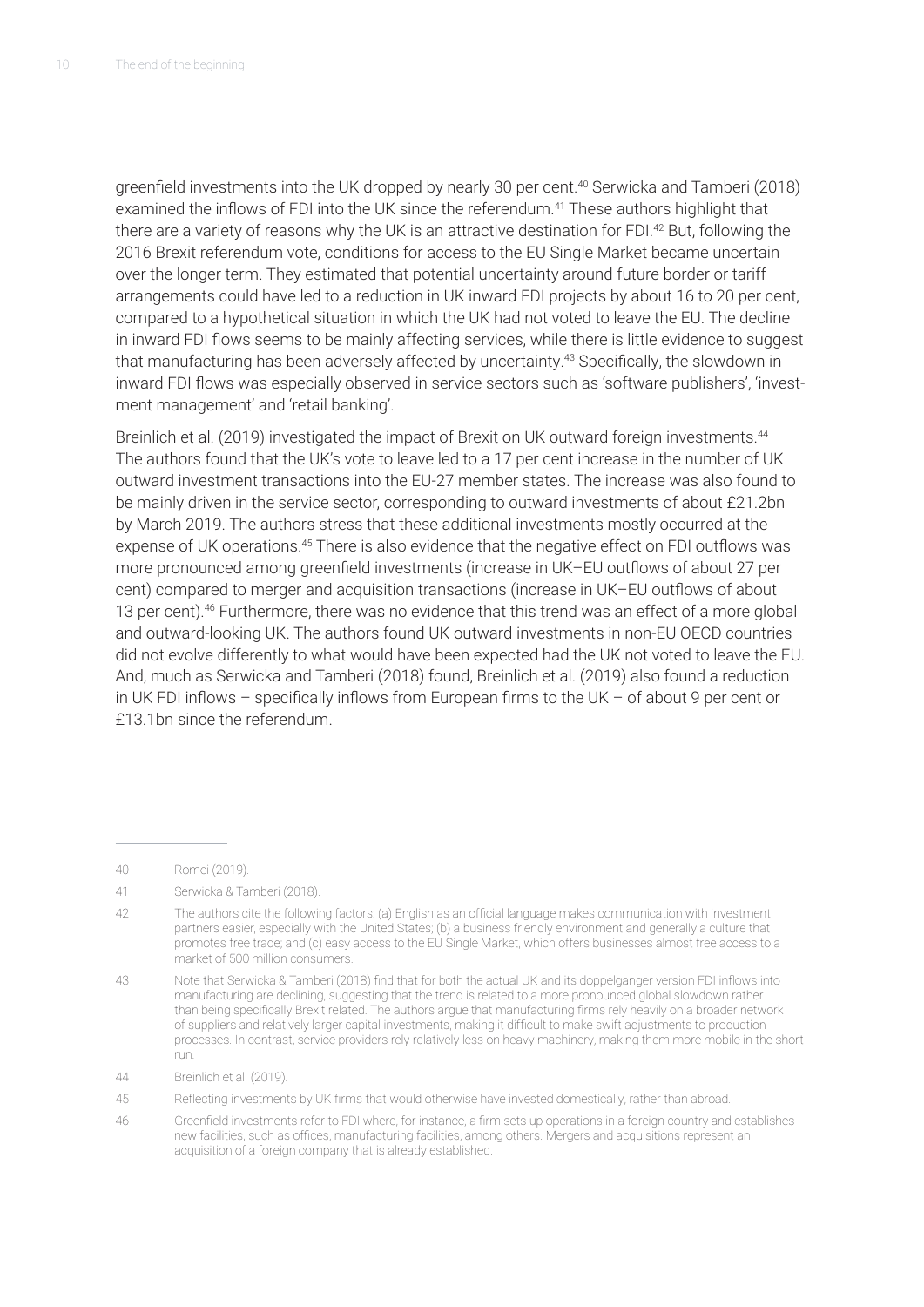#### **Implications**

The evidence reviewed in this chapter suggests that even though the UK remains closely aligned to the EU rulebook until (at least) the end of December 2020 – with no official change in its economic relationship with the other 27 EU member states – the UK has already experienced some negative economic consequences of the referendum decision to leave the EU. While there are different mechanisms at work that also negatively affect the UK's overall economic performance, two factors directly associated with trade policy uncertainty have been negatively affected, namely trade and foreign direct investment. That is, until the future UK–EU economic relationship is determined, both parties remain in a renegotiation period in which there is a non-zero probability that future trade costs (e.g. tariffs or non-tariffs barriers) will be higher than under current commitments. The political declaration (PD) is vague about the nature of the future UK–EU trading relationship, and while the PD envisaged a comprehensive free trade agreement with special arrangements for Ireland, most details were left to be negotiated during the planned transition period. At some point during 2020, the UK may decide whether to extend the transition period in order to secure a comprehensive free trade agreement with the EU. In the meantime, the UK must be negotiating new agreements with countries with which it currently benefits from free trade agreements through EU membership, and completely new agreements with other partners such as the United States.

In the next chapter we examine the potential economic implications going forward for the UK and the EU with regards to trade policy uncertainty during the prolonged renegotiation period.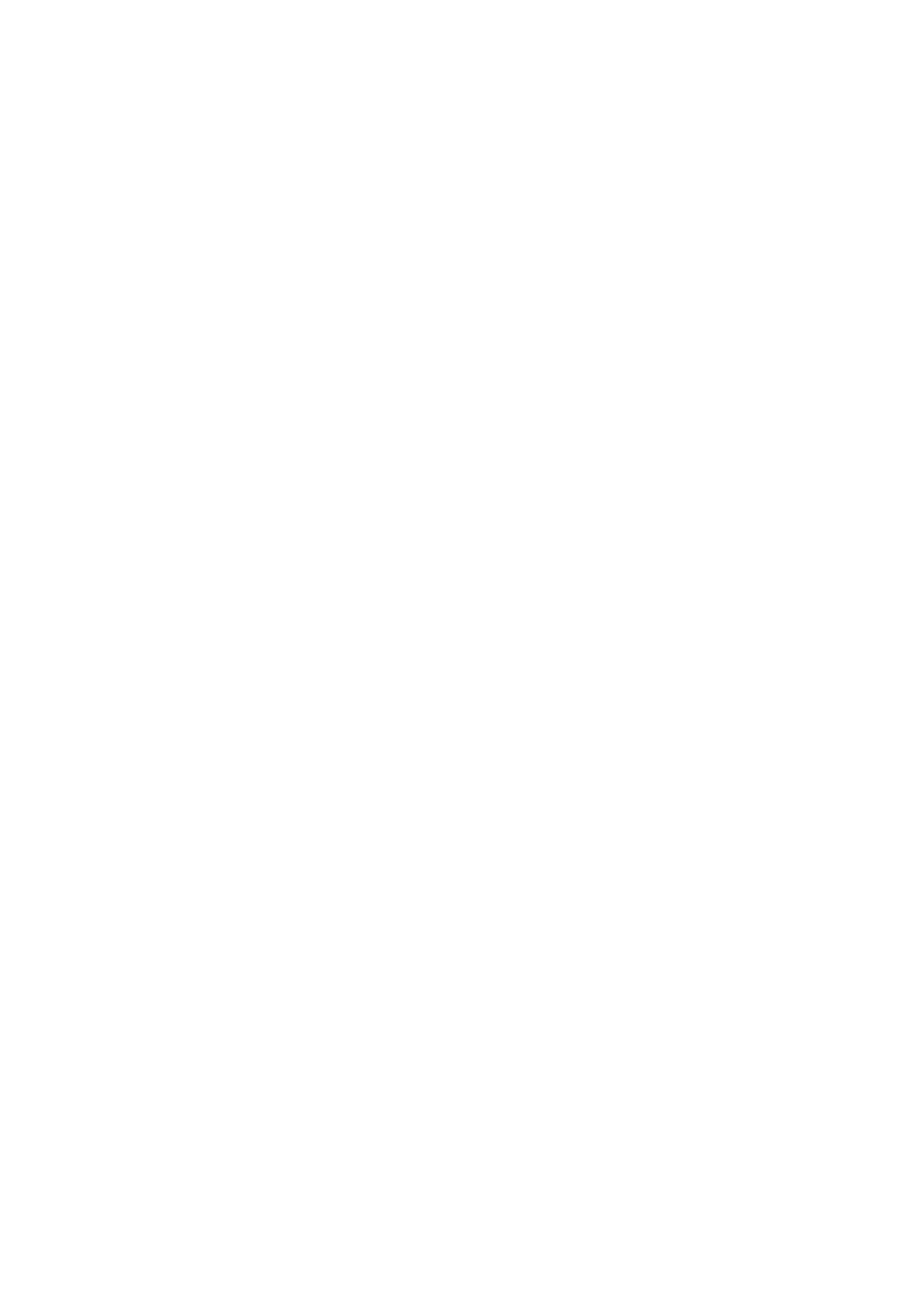## Estimating the macroeconomic implications of trade policy uncertainty related to the<br>3 ongoing UK–EU renegotiation period

Our approach for estimating the potential macroeconomic implications of a prolonged renegotiation period between the UK and EU centres on the effects of trade policy uncertainty. Our analysis focuses on two factors:

**Trade**: during the period in which an existing trading arrangement is renegotiated, uncertainty about the future effective trade cost can have a negative effect on the extensive (e.g. number of firms or products participating in trade) and intensive (e.g export per firm or product) margin of trade.

**Foreign investment**: uncertainty about future trading arrangements can influence foreign investment decisions. The UK is an attractive destination for foreign investments for several reasons, one of which is that it currently benefits from barrier-free entry into the EU Single Market. An increase in barriers to trade and investment between the UK and EU may deter foreign investors, with potentially negative effects on FDI inflows. Simultaneously, if UK firms want to keep operating in the EU, they may have to set up subsidiaries in the EU, potentially increasing UK FDI outflows.

To examine the potential effects of the trade policy uncertainty associated with the renegotiation period of the UK–EU future trading relationship, we draw on a macroeconomic model to estimate the potential changes in UK GDP in relation to trade and FDI.<sup>47</sup> The modelling approach starts with a computation of the economic projection for the economy using the current underlying economic situation in conjunction with how the future population (including the labour supply) might evolve over the next ten years. This is the so-called 'status quo' or 'baseline scenario', and is subsequently compared against a 'what-if' scenario in which various parameters are changed and their effects are analysed. In the analysis, the baseline scenario represents a hypothetical world in which the UK does not experience a renegotiation period with the EU.<sup>48</sup>

<sup>47</sup> The macroeconomic model is a computational general equilibrium (CGE) model, similar in nature to the economic trade model applied by the Her Majesty's Government (2018a) analysis to assess the economic implications of the Withdrawal Agreement versus other potential Brexit scenarios, such as a modelled 'No Deal'.

<sup>48</sup> E.g. either a situation in which the UK has not voted to leave the EU, or a UK that has negotiated its future economic and trading relationship before exiting the EU.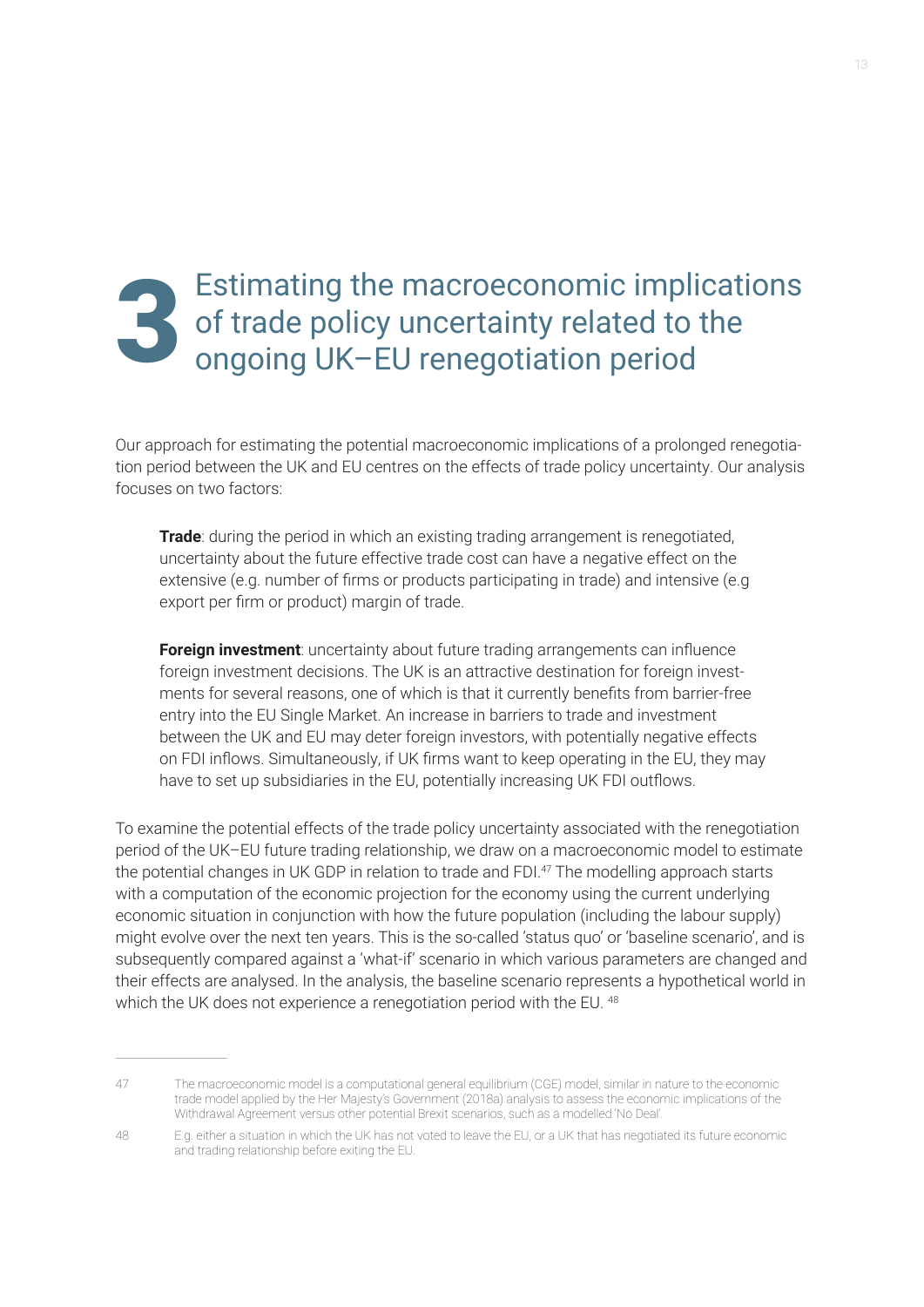For the purpose of this analysis we focus on changes in trade and FDI associated with potential trade policy uncertainty during a prolonged renegotiation period. The analysis draws on information from existing studies on how trade and FDI may have already changed since the vote to leave the EU, and examines the effects on UK GDP if these existing trends continue. It is important to highlight that the analysis does not represent an economic forecast of the economy as it only considers the potential effects associated with the trade policy uncertainty during a prolonged renegotiation period, all else equal. In reality there are many other factors that would influence the economy's performance (e.g. technological developments or fiscal and monetary policies). Hence the estimates presented in this report show the relative effects between the baseline without trade policy uncertainty and a scenario in which trade policy uncertainty is present, but in all scenarios the economy is expected to grow.<sup>49</sup> All values reported are in 2019 \$ and are discounted to reflect the net-present value.<sup>50</sup>

Figure 3.1 and Table 3.1 provide a summary of how the potential trade policy uncertainty during a prolonged renegotiation period may affect UK GDP, based on changes in trade and FDI combined.

Our estimates are based on previous assessments of how trade policy uncertainty may have affected trade and FDI since the 2016 UK vote to leave the EU. For example, our estimates for trade are based on studies that have measured that UK exports (at the extensive and intensive margin) to the EU and the rest of the world are about 13 per cent lower compared to a hypothetical world where the UK voted to stay in the EU.<sup>51</sup> The estimates for FDI inflows and outflows are based on studies by Breinlich et al.<sup>52</sup> and Serwicka & Tamberi.<sup>53</sup> As there is a large degree of uncertainty inherent to any modelling exercise for each of these parameters we follow a Monte-Carlo approach and draw random parameters around these estimates from the literature. That is, for each parameter one thousand samples are taken and separately modelled.<sup>54</sup>

As illustrated in Figure 3.1 and Table 3.1, we estimate that the economic effects of trade policy uncertainty associated with changes in trade and FDI are tangible.

For instance, we estimate that by the end of the initially planned transition period in 2020, based on trade policy uncertainty affecting trade and FDI, the UK GDP would be 0.17 percentage points lower compared to the baseline. This corresponds to about \$5.5bn by the end of 2020. If the renegotiation period was to last longer, by 2025 the estimated effect is a 0.39 percentage point lower UK GDP compared to the baseline. The effect is increasing over time and by 2029, it is estimated to be minus 0.55 percentage points. Using estimates from HM Treasury that 1 per cent of

<sup>49</sup> Appendix A describes the economic modelling approach and the associated data sources in more detail.

<sup>50</sup> Using a discount rate of 5 per cent.

<sup>51</sup> Douch et al. (2018a).

<sup>52</sup> Breinlich et al. (2019).

<sup>53</sup> Serwicka & Tamberi (2018).

<sup>54</sup> That leads to a range of estimates and we provide the 95 percent probability that the estimated value lies within the range. Parameters are drawn from a uniform distribution, with thousand draws taken for each parameter. The specific sections below on trade and FDI provide more detail.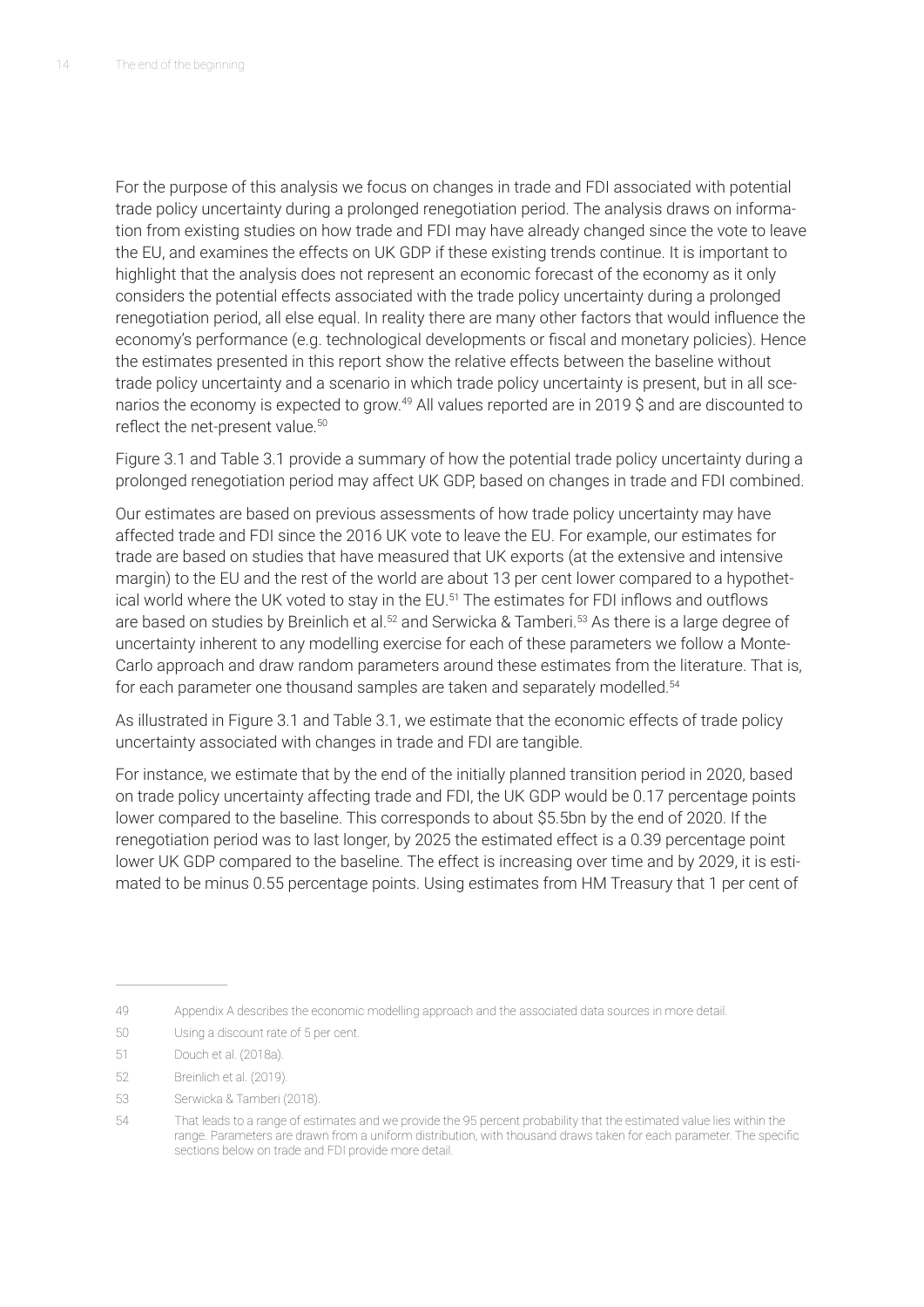



*NOTE: This figure reports the estimates for the effects on UK GDP by year from a reduction in trade and changes to FDI associated with increased trade policy uncertainty during the potential duration of the renegotiation period between the UK and the EU. The percentage change needs to be read in comparison to the baseline economic projection of the UK. In both scenarios – the baseline and the counterfactual – it is assumed that the UK experiences economic growth, but under the counterfactual scenario with changes in trade and FDI due to trade policy uncertainty, UK growth would be smaller compared to baseline. The figures reflect the 95% confidence interval, reflecting that* 

foregone GDP is associated with £7.6bn (\$9.5bn) of extra borrowing annually, then the cost to the UK public finances by 2020 would be about \$1.6bn, increasing to almost \$3.8bn by 2025.<sup>55</sup>

In what follows we describe separately for trade and FDI the assumptions behind analysis and their separate effects on UK and EU GDP and UK public finances.

<sup>55</sup> Her Majesty's Government (2016). The same calculation has been conducted by Springford (2019b). We used a UK Pound Sterling to US Dollar exchange rate of 1.25.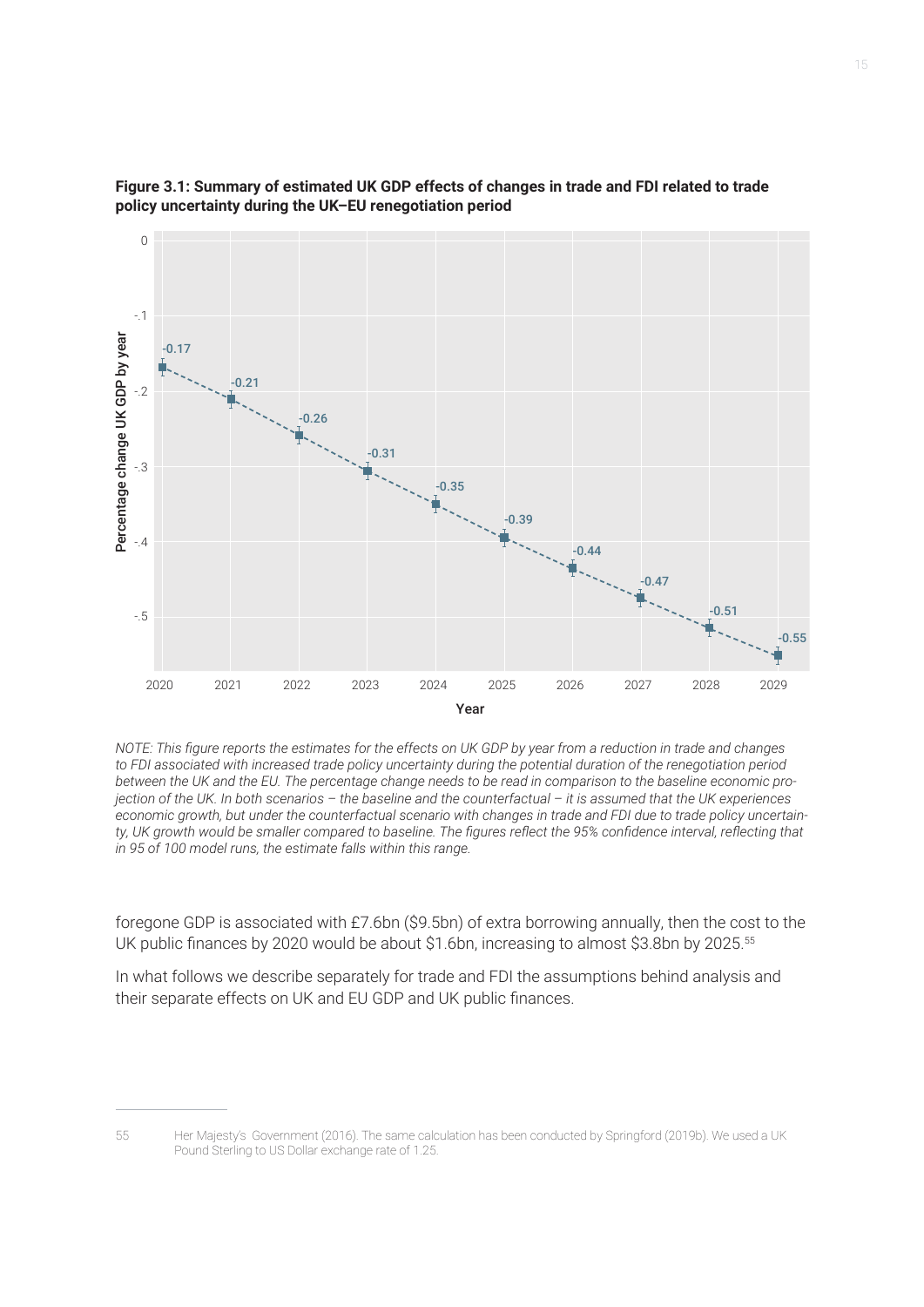|      | <b>UK Real GDP</b> |         |           |            |          |           |            | <b>UK Public Finances</b> |           |
|------|--------------------|---------|-----------|------------|----------|-----------|------------|---------------------------|-----------|
| Year | %                  | LB      | <b>UB</b> | \$ Billion | LB       | <b>UB</b> | \$ Billion | LB                        | <b>UB</b> |
| 2020 | $-0.17$            | $-0.18$ | $-0.16$   | $-5.49$    | $-5.81$  | $-5.19$   | $-1.60$    | $-1.70$                   | $-1.49$   |
| 2021 | $-0.21$            | $-0.22$ | $-0.20$   | $-7.06$    | $-7.37$  | $-6.74$   | $-2.00$    | $-2.11$                   | $-1.89$   |
| 2022 | $-0.26$            | $-0.27$ | $-0.25$   | $-8.72$    | $-9.05$  | $-8.38$   | $-2.46$    | $-2.57$                   | $-2.36$   |
| 2023 | $-0.31$            | $-0.32$ | $-0.29$   | $-10.67$   | $-11.00$ | $-9.91$   | $-2.91$    | $-3.01$                   | $-2.80$   |
| 2024 | $-0.35$            | $-0.36$ | $-0.34$   | $-12.06$   | $-12.40$ | $-11.72$  | $-3.32$    | $-3.43$                   | $-3.22$   |
| 2025 | $-0.39$            | $-0.41$ | $-0.38$   | $-13.86$   | $-14.20$ | $-13.51$  | $-3.75$    | $-3.85$                   | $-3.64$   |
| 2026 | $-0.44$            | $-0.45$ | $-0.42$   | $-15.48$   | $-15.83$ | $-15.14$  | $-4.13$    | $-4.24$                   | $-4.03$   |
| 2027 | $-0.47$            | $-0.49$ | $-0.46$   | $-17.02$   | $-17.37$ | $-16.66$  | $-4.51$    | $-4.61$                   | $-4.40$   |
| 2028 | $-0.51$            | $-0.53$ | $-0.50$   | $-18.56$   | $-18.93$ | $-18.21$  | $-4.89$    | $-4.99$                   | $-4.78$   |
| 2029 | $-0.55$            | $-0.56$ | $-0.54$   | $-20.32$   | $-20.69$ | $-19.97$  | $-5.24$    | $-5.34$                   | $-5.13$   |

**Table 3.1: Annual UK GDP and public finances effects of changes in trade and FDI**

*NOTE: Entries report the annual GDP effects and effects on public finances (net-borrowing) for the UK associated with changes in UK goods trade and FDI. LB and UB represent the lower and upper bounds of the parameter estimate (95% confidence interval). The values are reported as percentage points difference to the baseline and as \$ values (2019, US Dollar).*

#### **Trade**

As noted in Chapter 2, UK goods exports (and potentially service exports) to the EU have been smaller in the period 2016 to 2018 compared to a hypothetical world where the UK did not decide to leave the EU. This is despite the fact that the UK had not left the EU's Single Market or Customs Union, and UK goods exporters therefore did not experience any real tariff or non-tariff constraints in exporting to other EU member states.

With regards to the effects on trade, we draw on the findings by Douch et al. that trade policy uncertainty due to the renegotiation period between the UK and the EU has led to reduced trade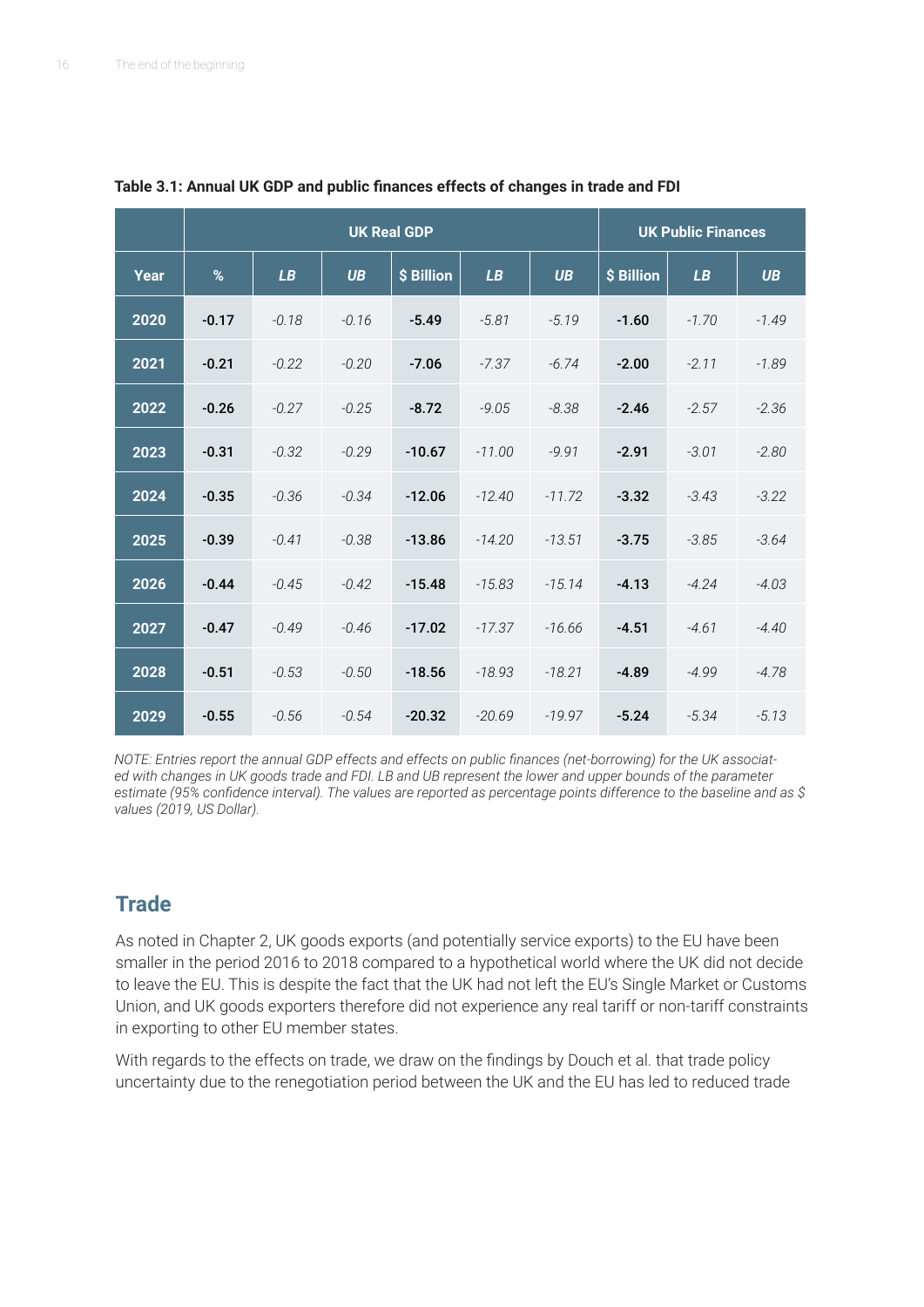at the extensive and the intensive margin.56 For instance, UK goods exports to the EU have decreased by about 13 per cent, and goods exports to the rest of the world have also fallen by about 13 per cent since the Brexit vote. The study also finds that the gap between the actual UK export performance and its 'doppelganger' version is relatively stable over time. That is, trade policy uncertainty de facto may have acted as a non-tariff barrier to trade and has led to lower UK exports overall.<sup>57</sup> Note that Douch et al. (2018b) also find a negative effect of the Brexit referendum on the UK's service exports, not only on its goods trade, showing that not only does the risk of future tariff increases matter, but also the threat of an increase in non-tariff barriers, as there are de-facto no tariffs on services. However, as there is simultaneous evidence that the UK experienced an FDI outflow to the EU mainly in the service sector and hence at least in part, the reduction in UK service exports may have been due to UK firms directly setting up facilities in the EU to circumvent potential future trade barriers and hence by taking into account trade in services and FDI (see next section). In order to be cautious and not double-count some of the effects, we therefore focus mainly on trade in goods and not services. Due to the inherent uncertainty about the trade estimates drawn from the literature, we use the 13 per cent reduction in trade as an upper-bound estimate, and draw related random model parameters for the potential trade effect from a uniform distribution.<sup>58</sup>

In order to examine the corresponding economic effects of changes in trade in the macroeconomic model, we have to transform the percentage changes in terms of trade into an 'ad-valorem-equivalent' (AVE), which represents the equivalent of imposing a tariff. In order to translate the trade effect into an AVE we follow the standard technique to estimate changes in non-tariff barriers based on trade effects, by using the percentage change in trade and dividing it by the estimated elasticity of substitution by sector.59

Table 3.2 reports the annual estimated changes in GDP and corresponding changes in UK public finance. By the end of 2020 we estimate that UK GDP would be 0.11 percentage points, or about \$3.6bn, lower due to reductions in trade in goods compared to the UK GDP in the baseline scenario. The estimated reduction in GDP could be associated with \$1.04bn extra borrowing by the end of 2020. If the renegotiation period between the UK and EU was to last longer than the initially planned transition period, by 2025 the estimated effect on GDP is minus 0.33 percentage points, or about \$11.6bn. The estimated effect from a reduction in trade increases further, and is minus 0.48 percentage points (\$17.7bn) by 2029.<sup>60</sup>

<sup>56</sup> Douch et al. (2018a).

<sup>57</sup> See the study by Osnago et al. (2015).

<sup>58</sup> With a corresponding range from 0 to 13 per cent.

<sup>59</sup> Yotov et al. (2016). Note that the elasticity of substitution by sector represents how domestic consumers substitute between domestic and foreign goods in light of trade cost changes. The elasticities by sector are provided by the GTAP 10 database.

<sup>60</sup> We also examined the potential effects on EU-27 GDP of changes in UK exports associated with trade policy uncertainty. The estimates reported in Appendix Table B.1 suggest that the potential losses for the EU, both in relative and absolute terms are much smaller – both in relative and absolute terms – than for the UK.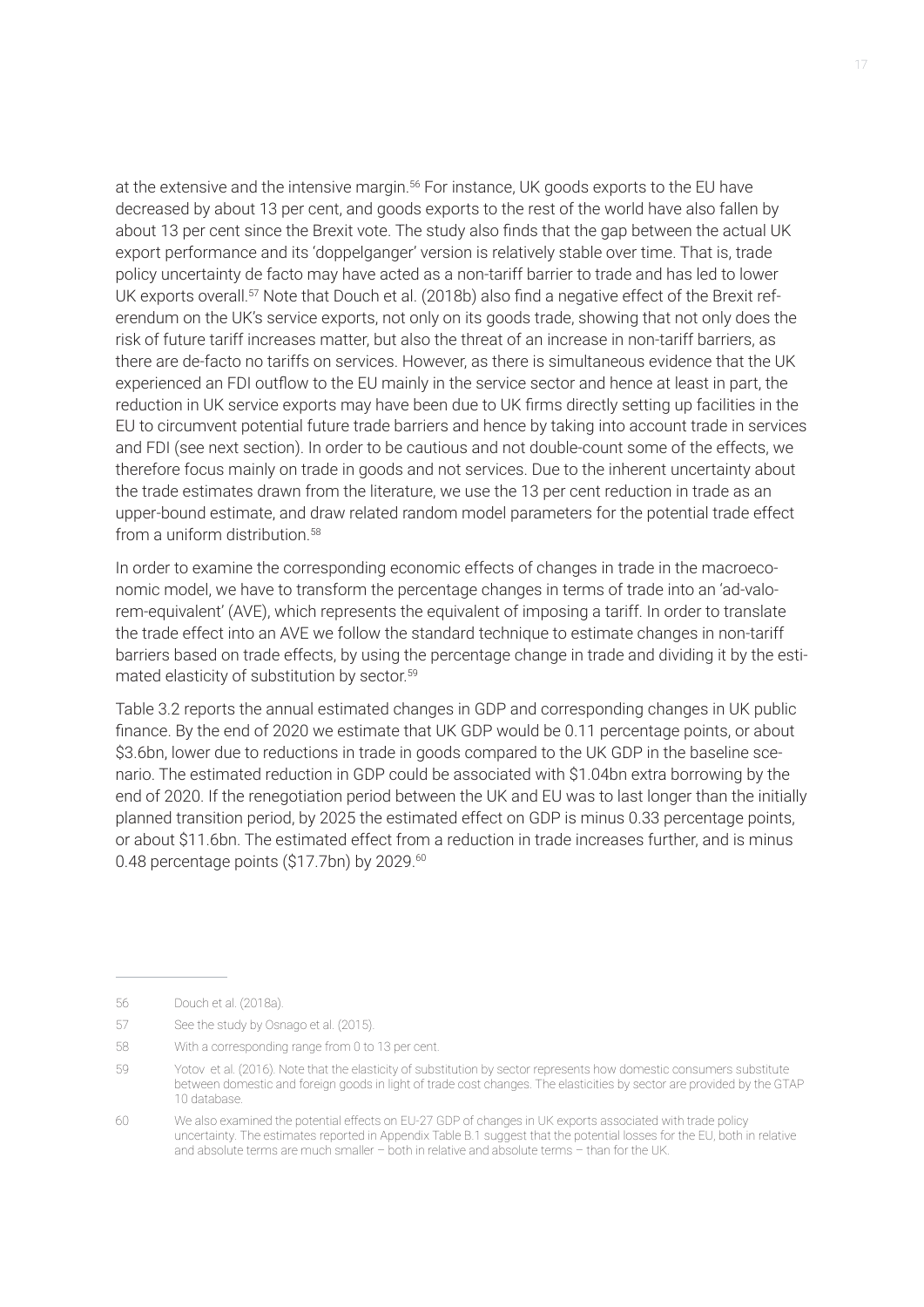|      | <b>UK Real GDP</b> |         |           |            |          |           |            | <b>UK Public Finances</b> |           |
|------|--------------------|---------|-----------|------------|----------|-----------|------------|---------------------------|-----------|
| Year | $\%$               | LB      | <b>UB</b> | \$ Billion | LB       | <b>UB</b> | \$ Billion | LB                        | <b>UB</b> |
| 2020 | $-0.11$            | $-0.12$ | $-0.10$   | $-3.59$    | $-3.89$  | $-3.30$   | $-1.04$    | $-1.13$                   | $-0.96$   |
| 2021 | $-0.15$            | $-0.16$ | $-0.14$   | $-5.03$    | $-5.32$  | $-4.73$   | $-1.44$    | $-1.52$                   | $-1.35$   |
| 2022 | $-0.20$            | $-0.21$ | $-0.19$   | $-6.73$    | $-7.03$  | $-6.42$   | $-1.90$    | $-1.98$                   | $-1.81$   |
| 2023 | $-0.24$            | $-0.25$ | $-0.24$   | $-8.37$    | $-8.67$  | $-8.06$   | $-2.32$    | $-2.41$                   | $-2.24$   |
| 2024 | $-0.29$            | $-0.30$ | $-0.28$   | $-9.99$    | $-10.30$ | $-9.68$   | $-2.74$    | $-2.82$                   | $-2.65$   |
| 2025 | $-0.33$            | $-0.34$ | $-0.32$   | $-11.60$   | $-11.91$ | $-11.28$  | $-3.14$    | $-3.22$                   | $-3.05$   |
| 2026 | $-0.37$            | $-0.38$ | $-0.36$   | $-13.16$   | $-13.48$ | $-12.85$  | $-3.52$    | $-3.61$                   | $-3.44$   |
| 2027 | $-0.41$            | $-0.42$ | $-0.40$   | $-14.70$   | $-15.02$ | $-14.38$  | $-3.89$    | $-3.97$                   | $-3.80$   |
| 2028 | $-0.45$            | $-0.46$ | $-0.44$   | $-16.24$   | $-16.57$ | $-15.92$  | $-4.25$    | $-4.33$                   | $-4.16$   |
| 2029 | $-0.48$            | $-0.49$ | $-0.47$   | $-17.70$   | $-18.03$ | $-17.38$  | $-4.58$    | $-4.67$                   | $-4.50$   |

**Table 3.2: Annual UK GDP and public finances effects of changes in trade** 

*NOTE: Entries report the annual GDP effects and effects on public finances (net-borrowing) for the UK associated*  with a reduction in UK goods trade. LB and UB represent the lower and upper bounds of the parameter estimate *(95% confidence interval). The values are reported as percentage points difference to the baseline and as \$ values (2019, US Dollar).*

#### **FDI**

As reported in Chapter 2, trade policy uncertainty about the future trade and border arrangements with the EU may have also affected foreign investment decisions by firms, with consequences for UK FDI flows.

With regard to FDI, we apply the estimated parameters on how FDI has changed since the vote to leave the EU based on the studies by Breinlich et al.<sup>61</sup> and Serwicka & Tamberi.<sup>62</sup> In the model, FDI flows represent changes in the foreign share of capital, altering the overall level of capital

<sup>61</sup> Breinlich et al. (2019).

<sup>62</sup> Serwicka & Tamberi (2018).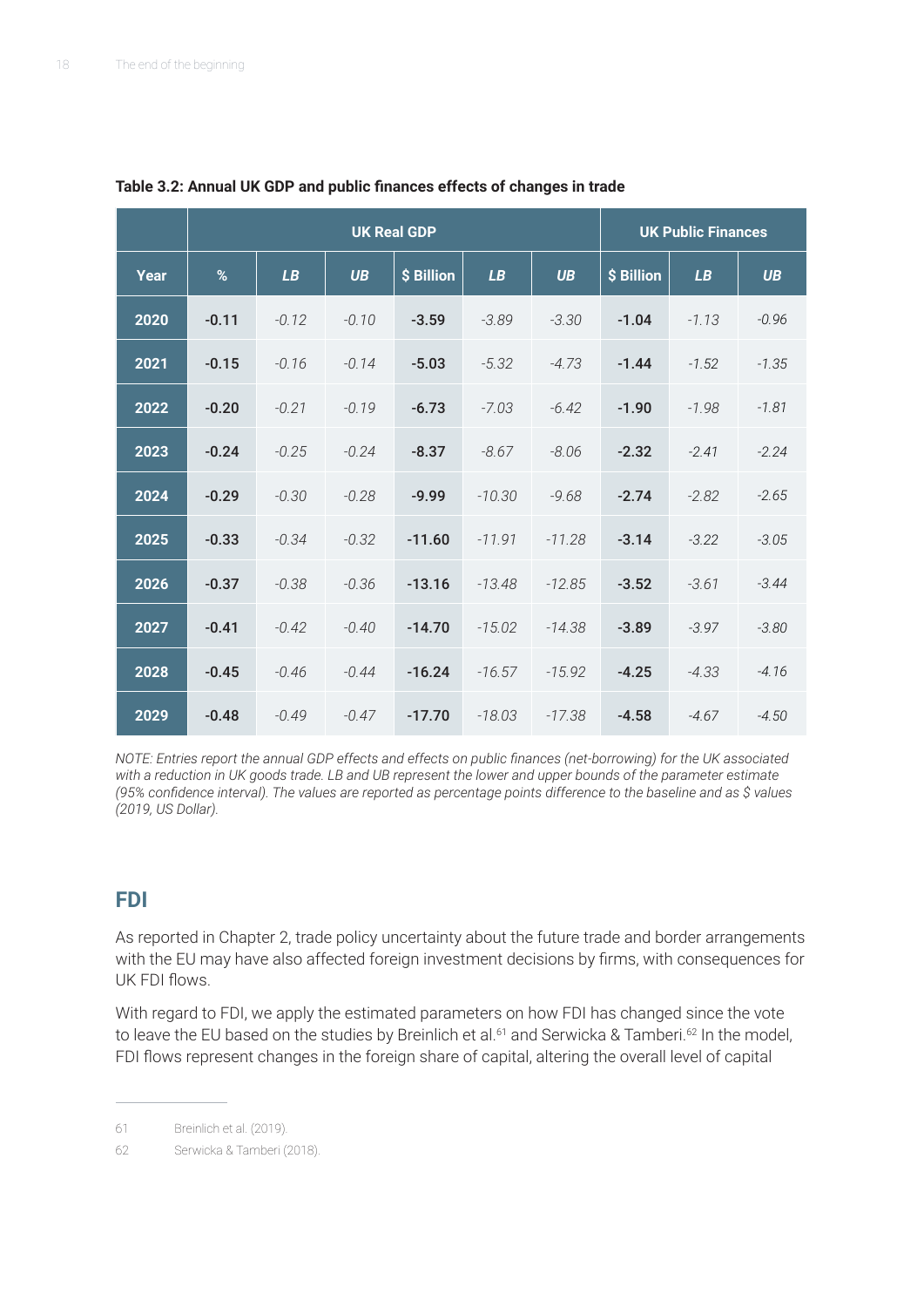available in the economy. To that end we apply the inward FDI parameter estimates by Serwicka & Tamberi (2018) and outward FDI parameters by Breinlich et al. (2019) with regards to greenfield investments. Serwicka & Tamberi (2018) estimate that UK greenfield inward investments have decreased by about 16 per cent (equivalent of about \$5.3bn). According to Breinlich et al. (2019), UK outward greenfield investments to the EU have increased by about 27 per cent. As it is not fully certain that all FDI greenfield investments by UK firms in the EU would have otherwise been made in the UK, we assume that the increase in UK FDI outflows to the EU was 13.5 per cent,<sup>63</sup> with the equivalent value of about \$6bn.<sup>64</sup> That is, uncertainty around future trade arrangements might be leading to a net-reduction of UK productive capital.<sup>65</sup> Note that we mainly focus on greenfield investment as it tends to be a true addition to a country's capital stock, whereas mergers and acquisitions often represent only a change in ownership. There is also evidence suggesting that greenfield investments tend to have a more direct growth-enhancing effect, whereas mergers and acquisitions may lead to a productivity increase in the longer term.<sup>66</sup> In this analysis we only focus on the net-change in UK capital associated with changes in greenfield FDI investments, and do not explicitly take into account any potential effects on (total factor) productivity.

Due to the inherent uncertainty about the FDI estimates drawn from the literature we use the percentage reductions in FDI inflows and outflows as an upper bound estimate, and draw related random model parameters for the potential FDI effect from a uniform distribution.<sup>67</sup>

The annual GDP effects associated with the changes in FDI for the UK are reported in Table 3.3. By the end of 2020 we estimate that UK GDP would be 0.06 percentage points lower compared to the UK GDP in the baseline scenario, corresponding to about \$1.9bn and associated with about \$0.55bn extra borrowing. By 2025 the absolute reduction in UK GDP is estimated to be about \$2.2bn, which corresponds to about \$0.61bn of extra borrowing. Should the renegotiation period last until 2029, it is estimated that UK GDP would be lower by about \$2.5bn, corresponding to about \$0.65bn in extra borrowing.<sup>68</sup>

<sup>63</sup> Half of the 27 per cent estimated by Breinlich et al. (2019).

<sup>64</sup> Using average greenfield investment project annual transactions and corresponding value per transaction from 2010 to 2019, based on information provided in Breinlich et al. (2019).

<sup>65</sup> Note that within the macroeconomic model, capital invested abroad creates capital income through the foreign rent of capital. That is, a net-reduction of UK capital investment due to the increased outflow of UK capital means the capital is not invested in the UK, but yields a return in the form of rental payments.

<sup>66</sup> See for instance Harms & Meon (2018). The DCGE model applied for the modelling has no endogenous link between FDI and total factor productivity, and hence we do not take into account the potential positive effect on GDP due to improved productivity. That is, the effects presented in this section are likely an underestimate of the effects of FDI.

<sup>67</sup> With a corresponding range from 0 to 16 per cent for FDI inflows and 0 to 13.5 per cent for FDI outflows to the EU.

<sup>68</sup> We also examined the potential effects on the GDP of changes in UK FDI flows with respect to the EU. The estimates reported in Appendix Table B.2 suggest that the due to some increased UK FDI outflows, the EU would experience an increase in UK capital, but the overall effects on EU-27 GDP are negligible (e.g. increase of 0.007 percentage points compared to baseline by 2025).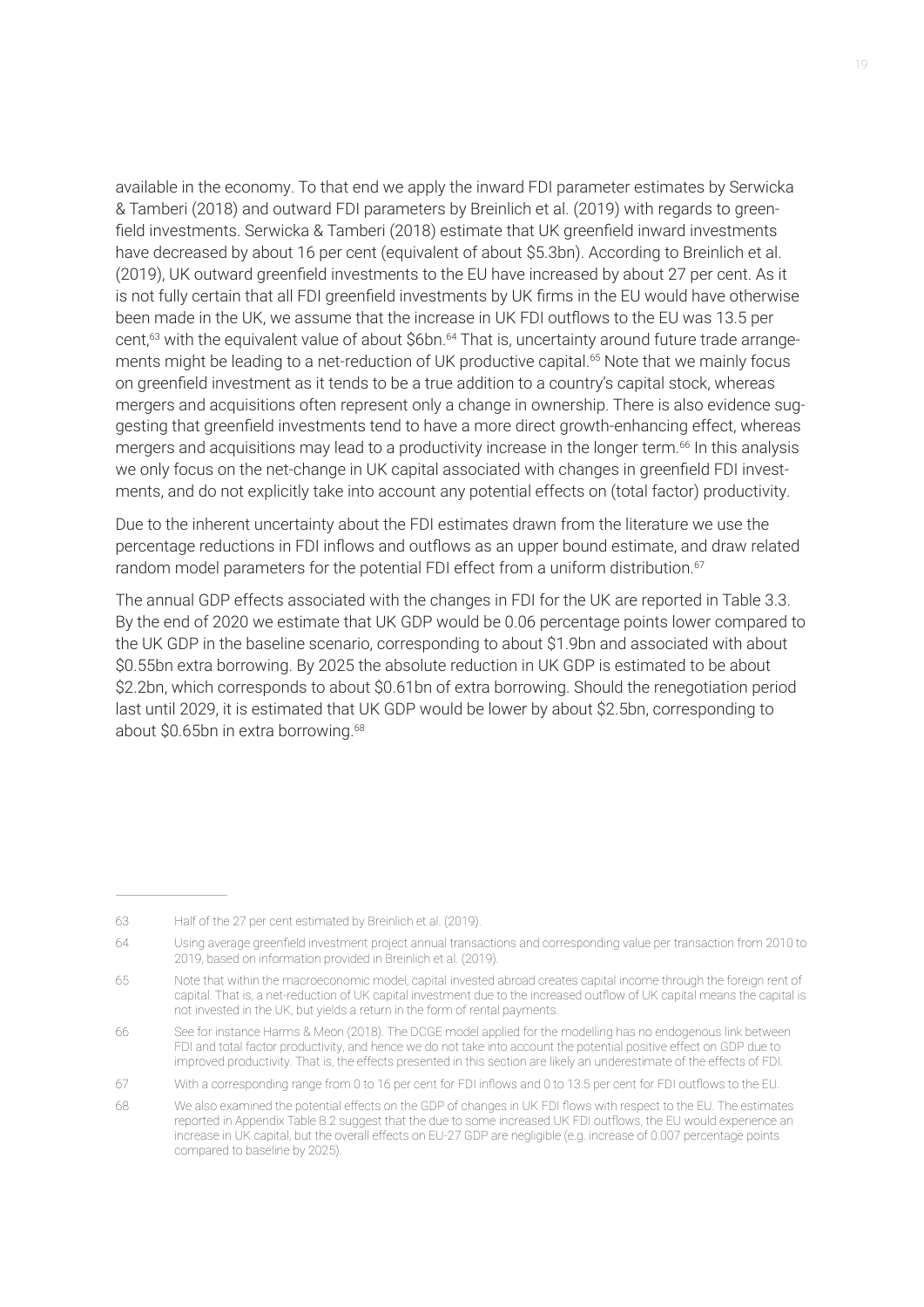|      | <b>UK Real GDP</b> |         |           |            |         |           |            | <b>UK Public Finances</b> |           |
|------|--------------------|---------|-----------|------------|---------|-----------|------------|---------------------------|-----------|
| Year | $\%$               | LB      | <b>UB</b> | \$ Billion | LB      | <b>UB</b> | \$ Billion | LB                        | <b>UB</b> |
| 2020 | $-0.06$            | $-0.06$ | $-0.06$   | $-1.90$    | $-1.97$ | $-1.83$   | $-0.55$    | $-0.57$                   | $-0.53$   |
| 2021 | $-0.06$            | $-0.06$ | $-0.06$   | $-1.96$    | $-2.03$ | $-1.89$   | $-0.56$    | $-0.58$                   | $-0.54$   |
| 2022 | $-0.06$            | $-0.06$ | $-0.06$   | $-2.01$    | $-2.08$ | $-1.94$   | $-0.57$    | $-0.59$                   | $-0.55$   |
| 2023 | $-0.06$            | $-0.06$ | $-0.06$   | $-2.10$    | $-2.17$ | $-2.03$   | $-0.58$    | $-0.60$                   | $-0.56$   |
| 2024 | $-0.06$            | $-0.06$ | $-0.06$   | $-2.15$    | $-2.22$ | $-2.07$   | $-0.59$    | $-0.61$                   | $-0.57$   |
| 2025 | $-0.06$            | $-0.07$ | $-0.06$   | $-2.25$    | $-2.32$ | $-2.17$   | $-0.61$    | $-0.63$                   | $-0.59$   |
| 2026 | $-0.06$            | $-0.07$ | $-0.06$   | $-2.30$    | $-2.37$ | $-2.22$   | $-0.61$    | $-0.63$                   | $-0.59$   |
| 2027 | $-0.07$            | $-0.07$ | $-0.06$   | $-2.35$    | $-2.43$ | $-2.28$   | $-0.62$    | $-0.64$                   | $-0.60$   |
| 2028 | $-0.07$            | $-0.07$ | $-0.06$   | $-2.43$    | $-2.51$ | $-2.36$   | $-0.64$    | $-0.66$                   | $-0.62$   |
| 2029 | $-0.07$            | $-0.07$ | $-0.07$   | $-2.51$    | $-2.59$ | $-2.44$   | $-0.65$    | $-0.67$                   | $-0.63$   |

**Table 3.3: Annual UK GDP and public finances effects of changes in FDI** 

*NOTE: entries report the annual GDP effects and effects on public finances (net-borrowing) for the UK associated with changes in UK FDI flows (inwards and outwards). LB and UB represent the lower and upper bounds of the parameter estimate (95% confidence interval). The values are reported as percentage points difference to the baseline and as \$ values (2019, US Dollar).*

#### **Implications**

Our analysis indicates that uncertainty around the future trading relationship between the UK and the EU could have some tangible economic implications for the UK, with the estimated effects increasing with the length of the renegotiation period.

For trade alone, the UK's weaker exporting performance in light of increased trade policy uncertainty during the UK–EU renegotiation period is estimated to reduce UK GDP by the end of 2020 by about 0.11 per cent, increasing to about 0.33 per cent by 2025. That is compared to a hypothetical world where the UK would not be in a renegotiation period with the EU about its future trading relationship, which represents the baseline scenario. The evidence suggests that in light of uncertainty about the final arrangements for trade with the EU, UK-based companies may hold back in introducing new product lines for continental and overseas markets, cut back in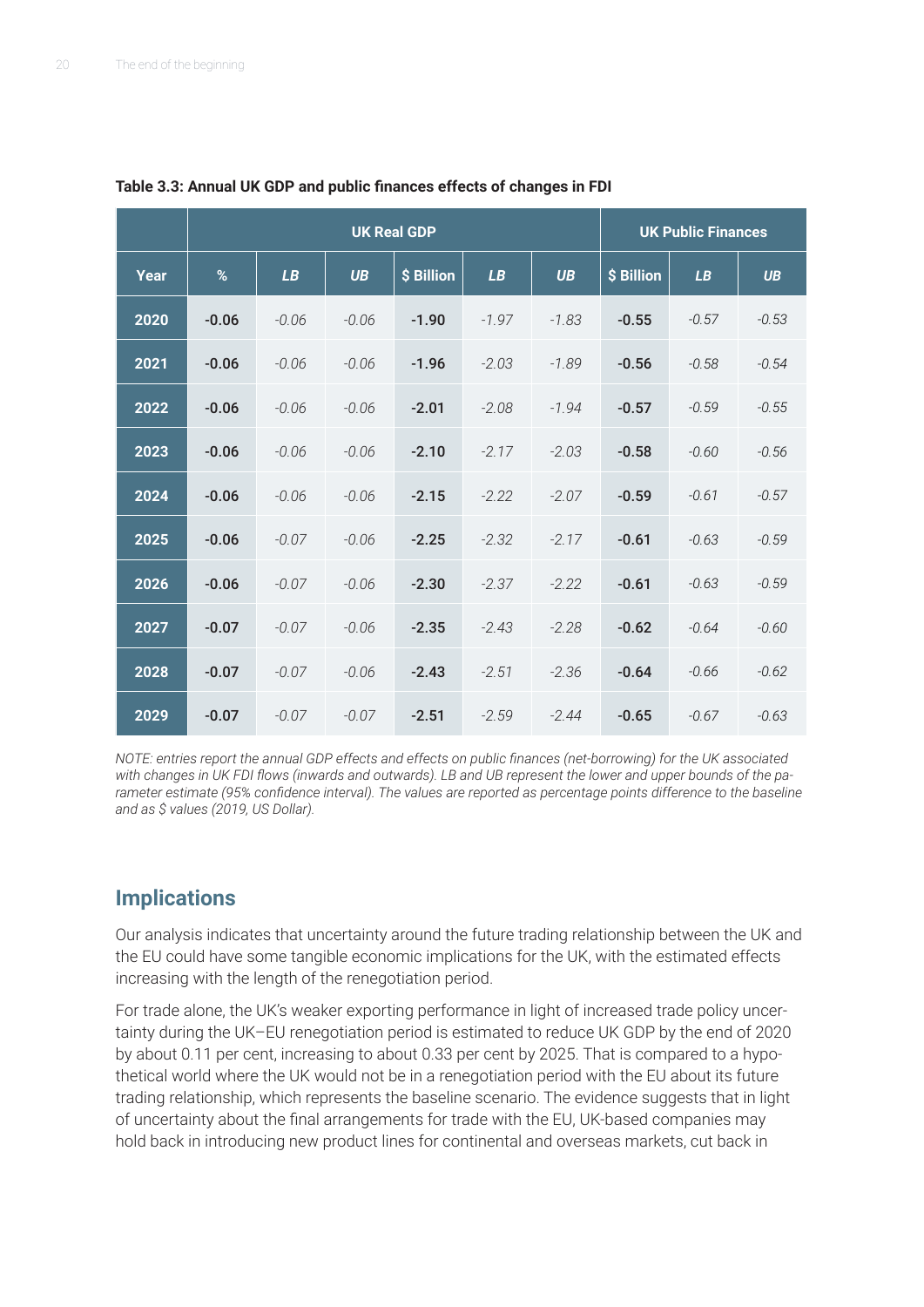investment in advertising and marketing support, and in the case of agricultural commodities, perhaps reduce planting intentions or livestock herd size. As exports also serve as income source to finance imports, a reduction in UK trade would also mean potentially lower living standards for UK consumers.

Furthermore, our analysis suggests that changes to UK FDI flows (inward and outward flows) have a smaller effect than the trade effect alone. Based on existing research it is assumed that foreign firms, including both EU firms and non-EU firms, are projected to reduce their investments in the UK because of the uncertainties associated with the unresolved nature of Britain's relationships with the EU, which make it difficult to plan or to import or export to or from the EU from UK facilities. Furthermore, there is evidence that UK companies could be setting up subsidiaries in the EU in order to keep market access in continental Europe.<sup>69</sup> It is estimated that the net effect of a reduction in FDI inflows and an increase in FDI outflows (e.g. measured as capital that would have otherwise been invested in the UK) would be a reduction of annual UK GDP of 0.06 percentage points compared to baseline by the end of 2020.

Taking together the trade and inward and outward foreign direct investment effects associated with prolonged trade policy uncertainty during the renegotiation period, we estimate that by the end of 2020, the estimated effect is a 0.17 percentage point lower UK GDP compared to the baseline, increasing to 0.39 percentage points by 2025. This would correspond to a cost to the UK public finances in terms of extra borrowing of almost \$1.6bn by 2020, and increase to \$3.75bn by 2025.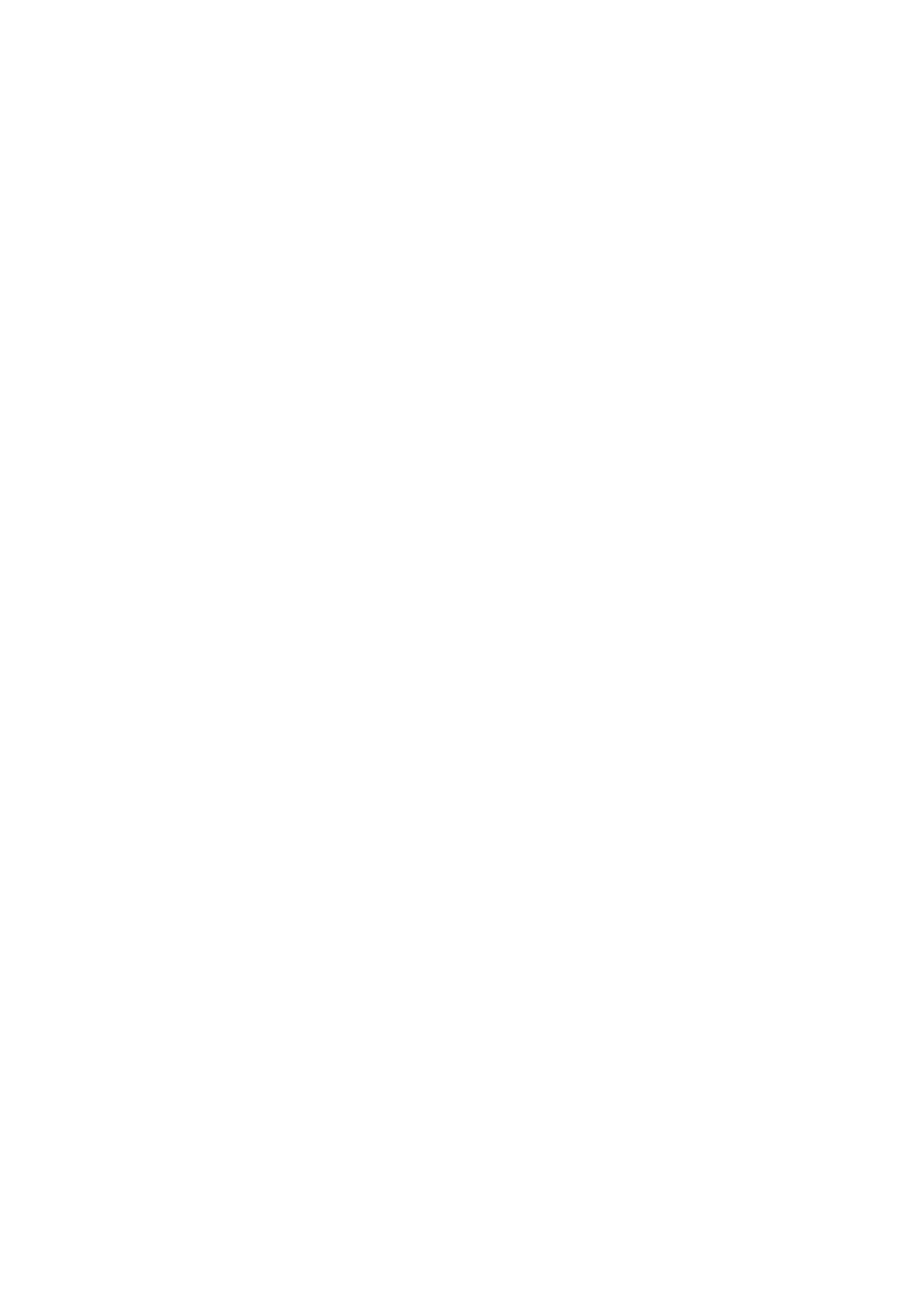

A 2017 RAND Europe study on Brexit examined the likely economic costs of the various Brexit scenarios, such as an FTA, a Customs Union, continued membership in the Single Market, or 'no deal' (which was termed 'WTO rules').<sup>70</sup> A second RAND Europe study considered the possible effects of Brexit on defence and security cooperation in Europe.<sup>71</sup> Another study, in conjunction with Kings College and the University of Cambridge, utilised 'discrete choice' methods to ascertain what the British public really wanted to result from the vote to exit the European Union.72

The past three years of Brexit developments may only be the beginning of a new chapter between Britain and its European Union neighbours. The main negotiation of the future relationship begins now, and it may take considerable time. Accordingly, the present study looks beyond the current 31 January 2020 deadline for Brexit to assess the costs to the British and EU economies of the uncertainty about the final destiny of the UK–EU trade and economic relationship. There has been much focus on whether and when the UK may formally leave the European Union, but relatively little on what happens the day after, and during the extended period of time before new arrangements have been negotiated, ratified and implemented.

Chapter 2 of this study presented background on the debate that took place in Britain once the referendum decision had been taken, how the divided nation came to reject a withdrawal agreement negotiated with the European Union, and how the date of effective Brexit was put back to 31 January 2020. The chapter explored the findings of a number of studies that examined the impact of such uncertainty – mainly on the British economy – during the more than three-and-ahalf years between the referendum on 23 June 2016 and the date Brexit is expected to become a reality: 31 January 2020. Using a variety of analytical techniques and data sources, studies have established that the British economy performed relatively worse than its peers during this period. The negative effects have been associated with lower levels of consumption and investment, as domestic investors held off making new commitments. Moreover, uncertainty around the future trading relations with the EU have been associated with higher trade policy uncertainty, potentially affecting firms' foreign trade and investment decisions; banks, brokers and other service firms moved operations to the continent; and value-added manufacturing chains marked time. For both

<sup>70</sup> Ries et al. (2017).

<sup>71</sup> Black et al. (2017).

<sup>72</sup> Grant et al. (2018).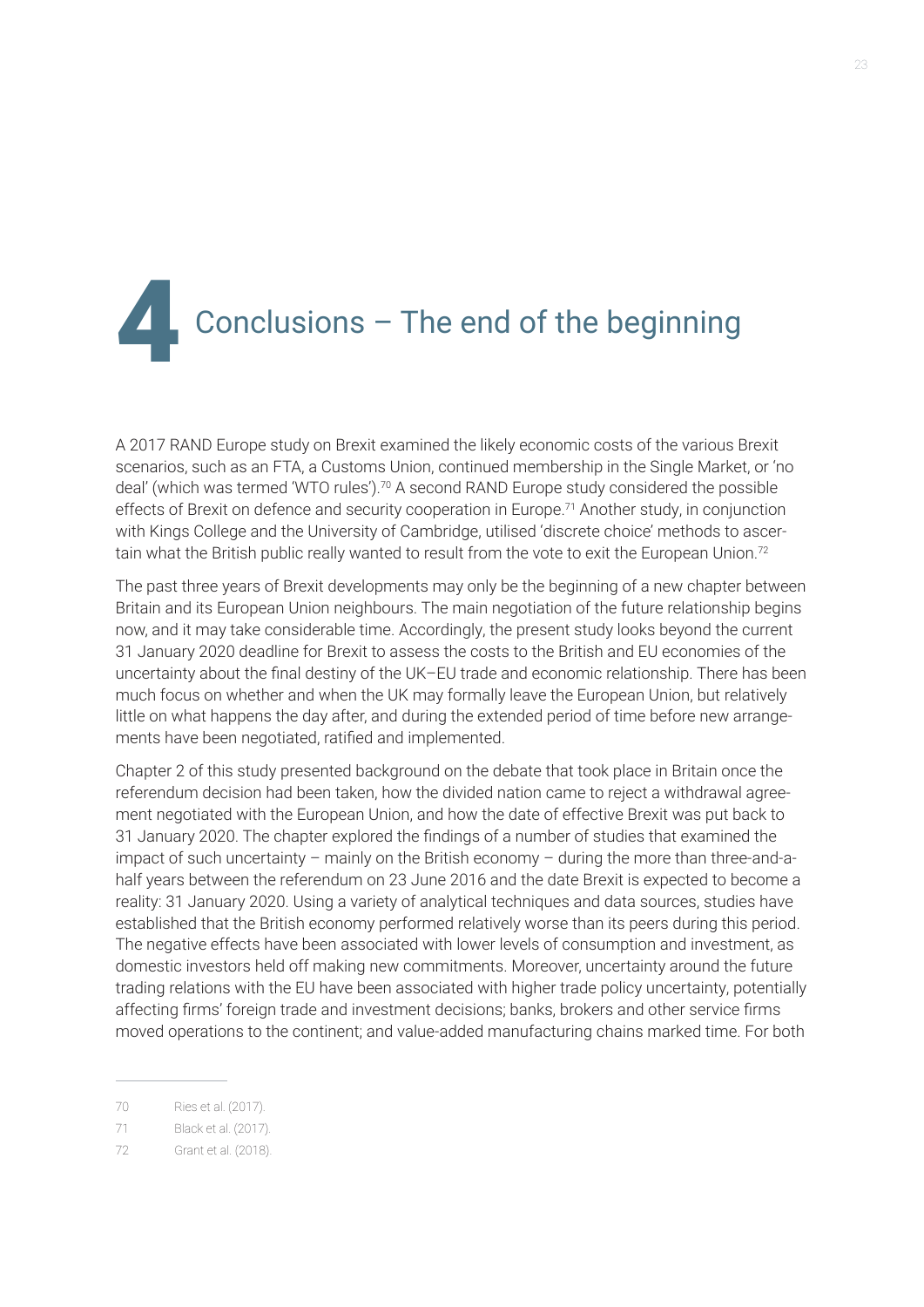trade and FDI flows, the existing evidence suggests that the UK would have performed better if it had not voted to leave the EU in June 2016, even in light of the fact that the terms of the economic relationship with Britain's EU partners (and the rest of the world) changed little during this three year period. That is, the expected future increase in trade barriers, either through tariffs or non-tariff barriers (e.g. increased regulatory burden) may have already had negative implications for the UK economy, and may continue as long as the future relationship is not established.

Chapter 3 of this study looked past the expected 31 January 2020 departure date, using a macroeconomic model to develop estimates as to the magnitude of prolonged trade policy uncertainty associated with the renegotiation of the UK–EU trading relationship. The trade policy uncertainty in this renegotiation period will not be related to *whether or not the UK withdraws*, but be associated with the *very unsettled nature of the UK's long-term terms of trade* and applicable regulatory provisions for exchanges with the EU, and to a much lesser extent, other major industrial countries. (We assume that, even after departing from the EU, the UK will continue to offer least developed countries one-way tariff preferences on a basis similar to, if not identical with, that of the EU's 'Everything but Arms' initiative.73)

We estimate that the economic effects of trade policy uncertainty associated with changes in trade and FDI are tangible. By the end of the initially planned transition period on 31 December 2020, based on trade policy uncertainty affecting trade and FDI, the UK GDP would be expected to be 0.17 percentage points lower compared to the baseline where the UK was not in a renegotiation period about its future trading relationship with the EU. If the renegotiation period was to last longer, by 2025 the estimated effect would be a 0.39 percentage point lower UK GDP compared to the baseline. The uncertainty effect would be expected to increase over time – should it last to 2029, GDP is estimated to be minus 0.55 percentage points. Using estimates from HM Treasury that 1 per cent of foregone GDP is associated with about \$9.5bn of extra borrowing annually, the cost to the UK public finances by 2020 would be almost \$1.6bn, increasing to almost \$3.75bn by 2025. The estimated effects on trade tend to be larger than for FDI. For instance, the estimated effect of lower UK exports associated with trade policy uncertainty on UK GDP by 2025 is estimated to be minus 0.33 percentage points, compared to 0.06 percentage points from changes in FDI alone.

Our 2017 study estimated the opportunity cost of the UK changing the nature of its trade and economic regime from a frictionless Single Market to a (for example) 'free trade agreement.' We calculated that if an FTA was in effect from the point of UK departure from the EU, at the end of ten years the UK economy would be 1.9 per cent smaller than it otherwise would have been if it had continued as an EU member state. We also estimated that if the UK had no transition or other preferential trade barrier reducing arrangements with the EU (i.e. 'no deal'), UK GDP would be 4.9 per cent smaller than it would have been if it had remained within the EU. The current analysis focuses on the potential additional costs associated with trade and FDI from increased trade policy uncertainty that apply as long as the trade arrangements are unsettled.

The implications of this additional analysis are that in the upcoming phase of the negotiations with the EU, the UK will need to weigh up the potential short-term economic implications of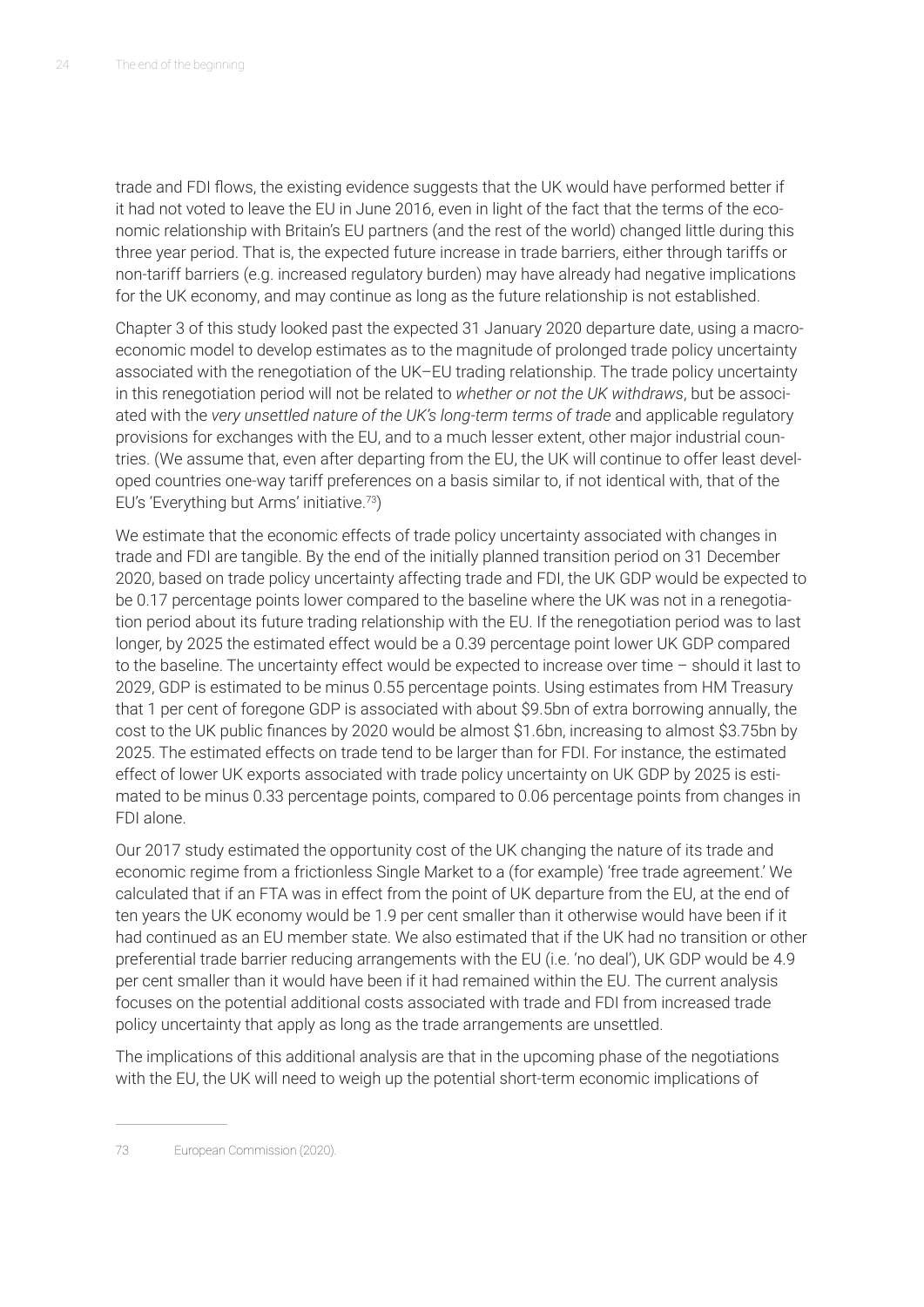prolonged trade policy uncertainty if negotiations last beyond December 31 2020, versus the potential negative long-term economic implications of an agreement that is made quickly but lacks the comprehensiveness required for a broad and deep future UK-EU trading relationship. Britain's allies, especially the United States, will also be concerned by a prolonged period of uncertainty about the UK's security and defence relationships with its neighbours.<sup>74</sup> The prolonged economic implications of increased trade policy uncertainty may also affect Britain's ability to fund defence modernisation initiatives.

In all these senses, 31 January 2020 will be just the end of the beginning.

<sup>74</sup> Black et al. (2017).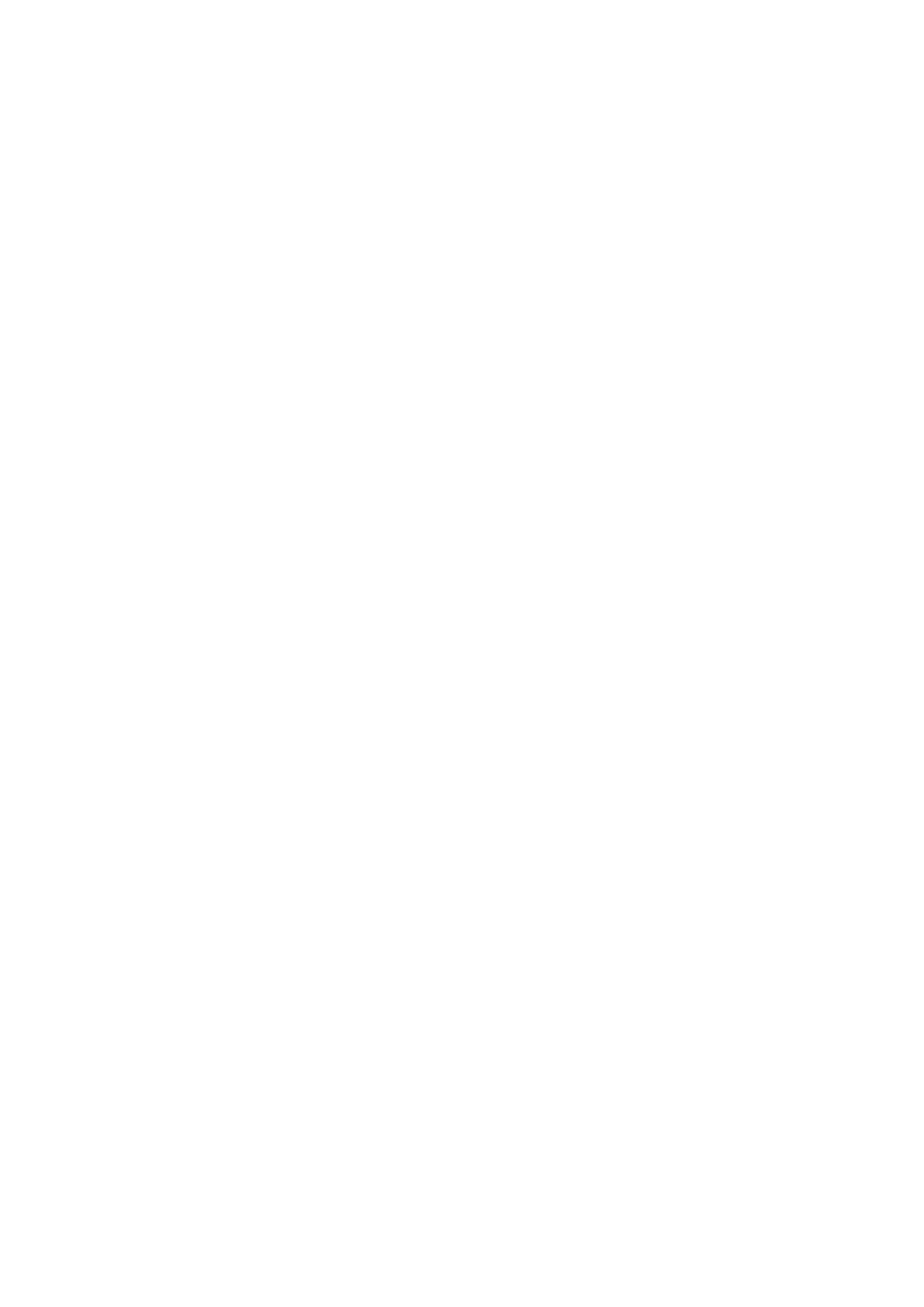## References

BBC. 2019. 'Boris Johnson wins race to be Tory leader and PM.'As of 8 January 2020: <https://www.bbc.com/news/uk-politics-49084605>

Black, James, Alex Hall, Kate Cox, Marta Kepe & Erik Silfversten. 2017. 'Defence and security after Brexit: Understanding the possible implications of the UK's decision to leave the EU – Compendium report.' RAND Europe. RR-1786-RC. As of 8 January 2020: [https://www.rand.org/pubs/research\\_reports/RR1786.html](https://www.rand.org/pubs/research_reports/RR1786.html)

Bloom, Nicholas, Philip Bunn, Scarlet Chen, Paul Mizen, Pawel Smietanka, Greg Thwaites & Garry Young. 2019. 'Brexit and Uncertainty: Insights from the Decision Maker Panel.' Bank of England, Staff Working Paper No 780. February 2019. As of 8 January 2020: https://www.bankofengland.co.uk/-/media/boe/files/working-paper/ 2019/brexit-and-uncertainty-insights-from-the-decision-maker-panel. [pdf?la=en&hash=29A36FBC73CE71760D28C1201A889AF050EFC2D0](https://www.bankofengland.co.uk/-/media/boe/files/working-paper/2019/brexit-and-uncertainty-insights-from-the-decision-maker-panel.pdf?la=en&hash=29A36FBC73CE71760D28C1201A889AF050EFC2D0)

Born, Benjamin, Gernot J. Mueller, Moritz Schularick & Petr Sedlacek. 2019. 'The Costs of Economic Nationalism: Evidence from The Brexit Experiment.' *The Economic Journal* 129 (623): 2722–2744. As of 8 January 2020:

<https://academic.oup.com/ej/advance-article/doi/10.1093/ej/uez020/5506774>

Breinlich, Holger, Elsa Leromain, Dennis Novy & Thomas Sampson. 2017. 'The Brexit Vote, Inflation and UK Living Standards.' Centre for Economic Performance, CEP Brexit Analysis No.11. As of 8 January 2020: <http://cep.lse.ac.uk/pubs/download/brexit11.pdf>

Breinlich, Holger, Elsa Leromain, Dennis Novy & Thomas Sampson. 2019. 'Voting With Their Money: Brexit and Outward Investment by UK Firms.' Centre for Economic Performance, CEP Discussion Paper No.1637. As of 8 January 2020: <http://cep.lse.ac.uk/pubs/download/dp1637.pdf>

Cebreros, Alfonso, Daniel Chiquiar, Aldo Heffner & Alejandrina Salcedo. 2019. 'Trade Policy Uncertainty and its Effect on Foreign Direct Investment and Export Participation: Evidence From Mexico.' Bank of Mexico.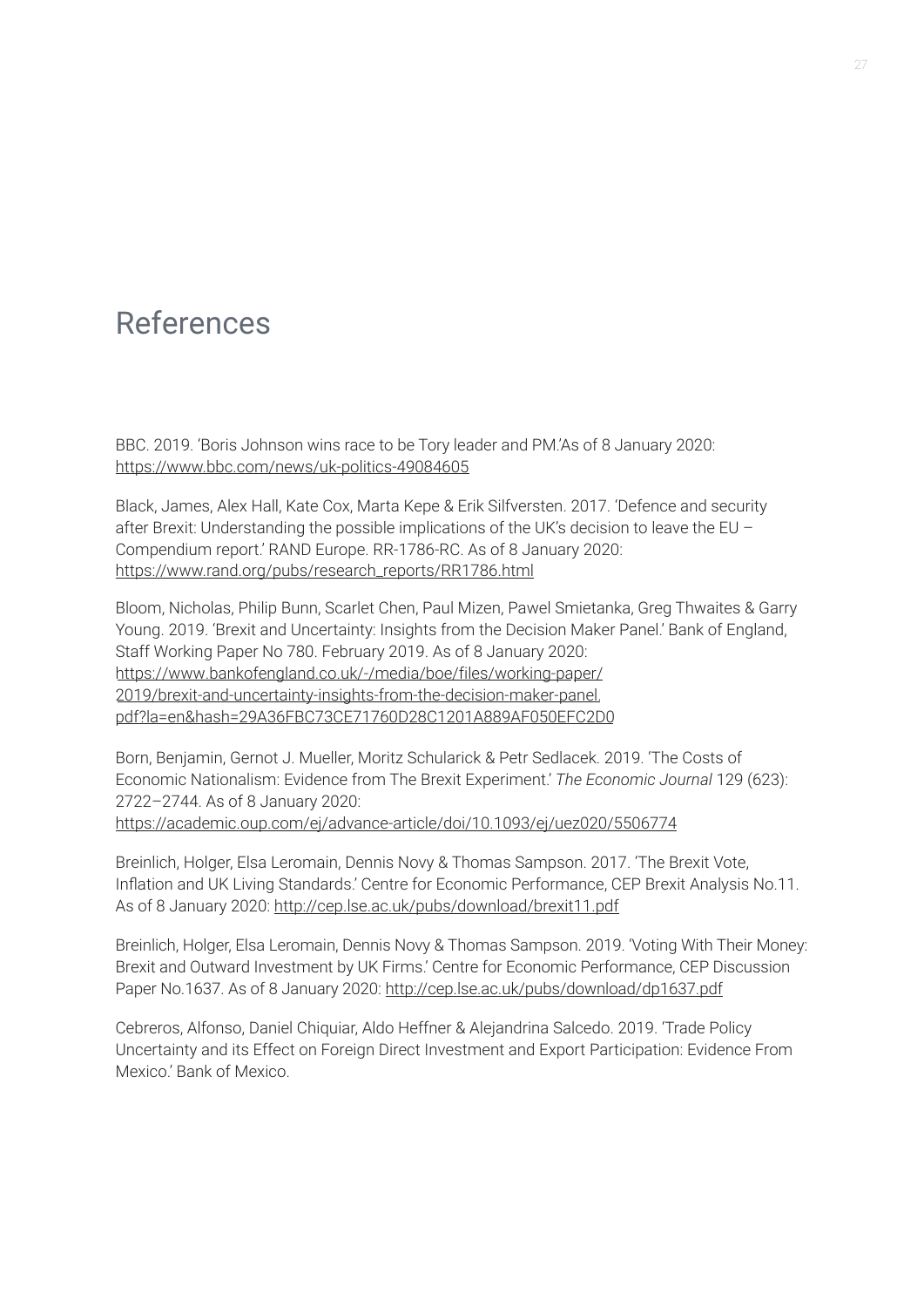Crowley, Meredith, Oliver Exton & Lu Han. 2018. 'Renegotiation of Trade Agreements and Firm Exporting Decisions: Evidence from the Impact of Brexit on UK Exports.' Cambridge University, Cambridge-INET Working Paper Series No: 2018/10. As of 8 January 2020: <https://www.repository.cam.ac.uk/handle/1810/280300>

Douch, Mustapha, T. Huw Edwards & Christian Soegaard. 2018a. 'Estimating The Trade Effects of the Brexit Announcement Shock.' The UK in a Changing Europe. 28 September. As of 8 January 2020:<http://ukandeu.ac.uk/estimating-the-trade-effects-of-the-brexit-announcement-shock>

Douch, Mustapha, T. Huw Edwards & Christian Soegaard. 2018b. 'UK services exports in the aftermath of the Brexit announcement shock', Warwick Economics Research Papers, October 2018.

Durrant, Tim, Alex Stojanovic, Georgina Wright, Lewis Lloyd & Elliott Christensen. 2019. 'Negotiating Brexit. Preparing for talks on the UK's future relationship with the EU.' Institute for Government, April 2019. As of 8 January 2020:

[https://www.instituteforgovernment.org.uk/sites/default/files/publications/negotiating-brexit](https://www.instituteforgovernment.org.uk/sites/default/files/publications/negotiating-brexit-preparing-talks-uk-future-relationship-eu-FINAL_1.pdf)preparing-talks-uk-future-relationship-eu-FINAL\_1.pdf

European Commission. 2020. 'Everything But Arms.' As of 8 January: <https://trade.ec.europa.eu/tradehelp/everything-arms>

Faccini, Renato & Edoardo Palombo. 2019. 'Policy Uncertainty in Brexit UK.' Mimeo. As of 8 January 2020: [https://docs.wixstatic.com/ugd/1755f1\\_bdcf0a3a27c54cd8880f55b7a054cf1a.pdf](https://docs.wixstatic.com/ugd/1755f1_bdcf0a3a27c54cd8880f55b7a054cf1a.pdf)

Global Trade Analysis Project. 2020. 'GTAP 10 Data Base.' As of 8 January: <https://www.gtap.agecon.purdue.edu/databases/v10/index.aspx>

Grant, Jonathan, Charlene Rohr, David Howarth, Hui Lu & Alexandra Pollitt. 2018. 'What Sort of Brexit Do the British People Want? A Longitudinal Study Examining the "Trade-Offs" People Would Be Willing to Make in Reaching a Brexit Deal.' The Policy Institute at King's College London, October 2018. As of 8 January 2020:

[https://www.kcl.ac.uk/policy-institute/assets/what-sort-of-brexit-do-the-british-people-want-2018.](https://www.kcl.ac.uk/policy-institute/assets/what-sort-of-brexit-do-the-british-people-want-2018.pdf) pdf

Graziano, Alejandro, Kyle Handley & Nuno Limao. 2018. 'Brexit Uncertainty and Trade Disintegration.' NBER Working Paper 25334, December 2018. As of 8 January 2020: <https://www.nber.org/papers/w25334.pdf>

Handley, Kyle. 2014. 'Exporting under Trade Policy Uncertainty: Theory and Evidence.' *Journal of International Economics* 94(1): 50–66.

Handley, Kyle & Nuno Limao. 2015. 'Trade and Investment under Policy Uncertainty: Theory and Firm Evidence.', *American Economic Journal: Economic Policy*, 2015, Vol (7): 189-222.

Harms, Philipp & Pierre-Guillame Meon. 2018. 'Good and Useless FDI: The Growth Effects of Greenfield Investments and Mergers and Acquisitions.' *Review of International Economics*, 2018, Vol (26): 37–59.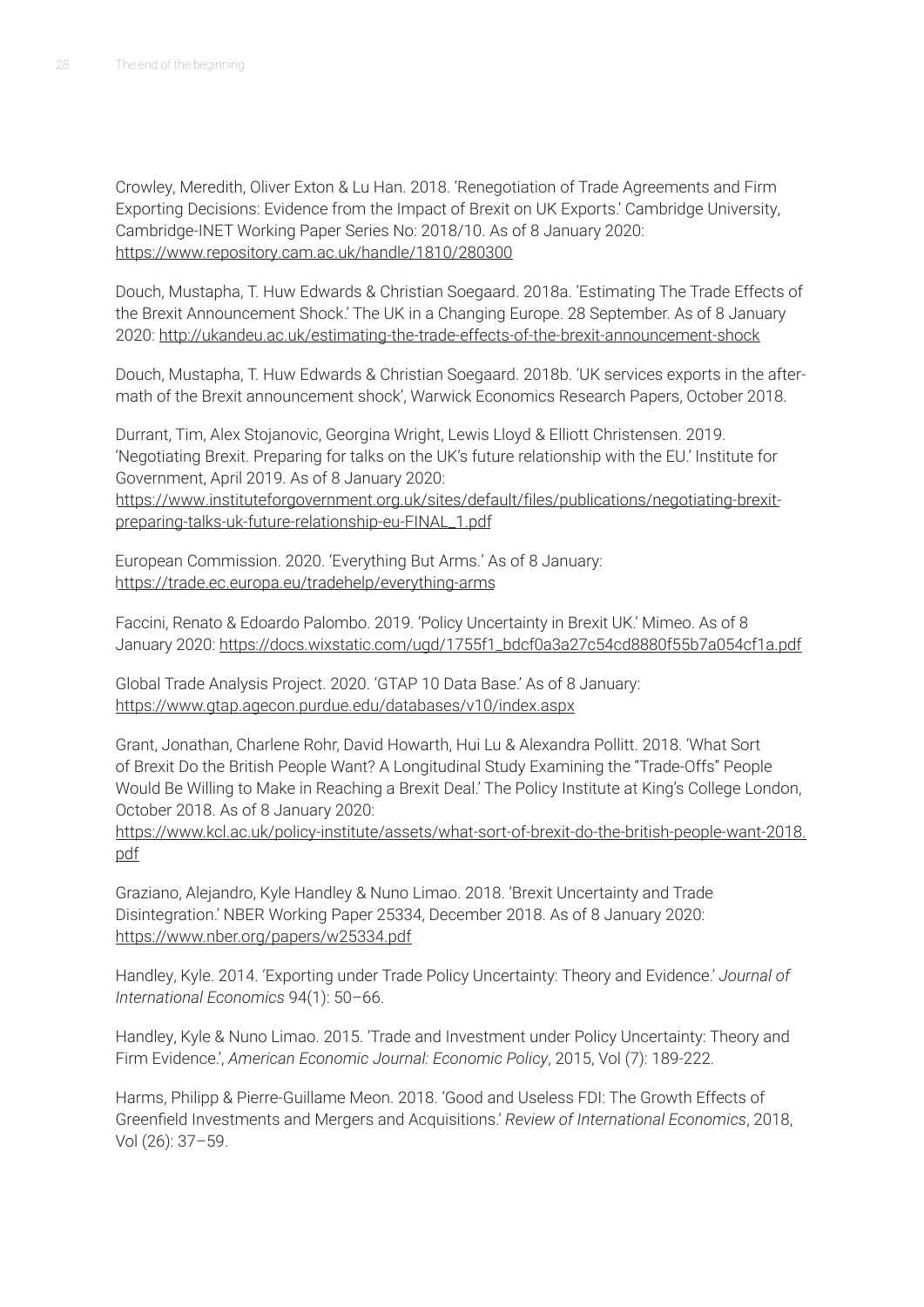Her Majesty's Government. 2018a. 'EU Exit: Long-term Economic Analysis.' London: Her Majesty's Government, Cm9742. London: Her Majesty's Government. November 2018. As of 8 January 2020: [https://assets.publishing.service.gov.uk/government/uploads/system/uploads/attachment\\_data/](https://assets.publishing.service.gov.uk/government/uploads/system/uploads/attachment_data/file/760484/28_November_EU_Exit_-_Long-term_economic_analysis__1_.pdf) file/760484/28\_November\_EU\_Exit\_-\_Long-term\_economic\_analysis\_\_1\_.pdf

Her Majesty's Government. 2018b. 'Agreement on the Withdrawal of the United Kingdom of Great Britain and Northern Ireland from the European Union and the European Atomic Energy Community.' London: Her Majesty's Government. November 2018. As of 8 January 2020: [https://assets.publishing.service.gov.uk/government/uploads/system/uploads/attachment\\_data/](https://assets.publishing.service.gov.uk/government/uploads/system/uploads/attachment_data/file/759019/25_November_Agreement_on_the_withdrawal_of_the_United_Kingdom_of_Great_Britain_and_Northern_Ireland_from_the_European_Union_and_the_European_Atomic_Energy_Community.pdf) file/759019/25 November Agreement on the withdrawal of the United Kingdom of Great Britain\_and\_Northern\_Ireland\_from\_the\_European\_Union\_and\_the\_European\_Atomic\_Energy\_ Community.pdf

Her Majesty's Treasury. 2016. 'The Immediate Economic Impact of Leaving the EU.' London: Her Majesty's Government, Cm 9292. London: Her Majesty's Treasury. May 2016. As of 8 January 2020: [https://assets.publishing.service.gov.uk/government/uploads/system/uploads/attachment\\_data/](https://assets.publishing.service.gov.uk/government/uploads/system/uploads/attachment_data/file/524967/hm_treasury_analysis_the_immediate_economic_impact_of_leaving_the_eu_web.pdf) file/524967/hm\_treasury\_analysis\_the\_immediate\_economic\_impact\_of\_leaving\_the\_eu\_web.pdf

Jack, Simon. 2019. 'Honda: Is Japan losing faith in the UK?' BBC, February 18. As of 8 January 2020: <https://www.bbc.com/news/business-47285076>

Limao, Nuno & Giovanni Maggi. 2015. 'Uncertainty and Trade Agreements.' *American Economic Journal: Microeconomics* Vol 7, No 4: 1–42.

Maidment, Jack. 2019. 'Brexit Secretary Stephen Barclay LAUGHS at Chancellor Philip Hammond's claim that a No Deal would cost the Treasury £90BILLION.' *Daily Mail*, 17 July. As of 8 January 2020:

[https://www.dailymail.co.uk/news/article-7256153/Stephen-Barclay-LAUGHS-Chancellors-claim-](https://www.dailymail.co.uk/news/article-7256153/Stephen-Barclay-LAUGHS-Chancellors-claim-No-Deal-Brexit-cost-Treasury-90bn.html)No-Deal-Brexit-cost-Treasury-90bn.html

Office for National Statistics. 'UK Consumer price inflation, UK: January 2019.' March 2019. As of 8 January 2020:

[https://www.ons.gov.uk/economy/inflationandpriceindices/bulletins/consumerpriceinflation/](https://www.ons.gov.uk/economy/inflationandpriceindices/bulletins/consumerpriceinflation/january2019) january2019

Osnago, Alberto, Roberta Piermartini & Nadia Rocha. 2015. 'Trade policy uncertainty as Barrier to Trade.' World Trade Organisation, WTO Working Paper ERSD-2015-05.

Parker, George, James Blitz, Sebastian Payne & Jim Brunsden.2019. 'Boris Johnson to shut door on extending Brexit transition.' *Financial Times*, December 17. As of 8 January 2020: <https://www.ft.com/content/739a46f6-202b-11ea-b8a1-584213ee7b2b>

Reid, Helen. 2019. 'Brexit uncertainty has cost Britain £600 million a week – Goldman Sachs.' Reuters, April 2019. As of 8 January 2020:

https://uk.reuters.com/article/uk-britain-eu-goldmansachs/

[brexit-uncertainty-has-cost-britain-600-million-a-week-goldman-sachs-idUKKCN1RD1T8](https://uk.reuters.com/article/uk-britain-eu-goldmansachs/brexit-uncertainty-has-cost-britain-600-million-a-week-goldman-sachs-idUKKCN1RD1T8)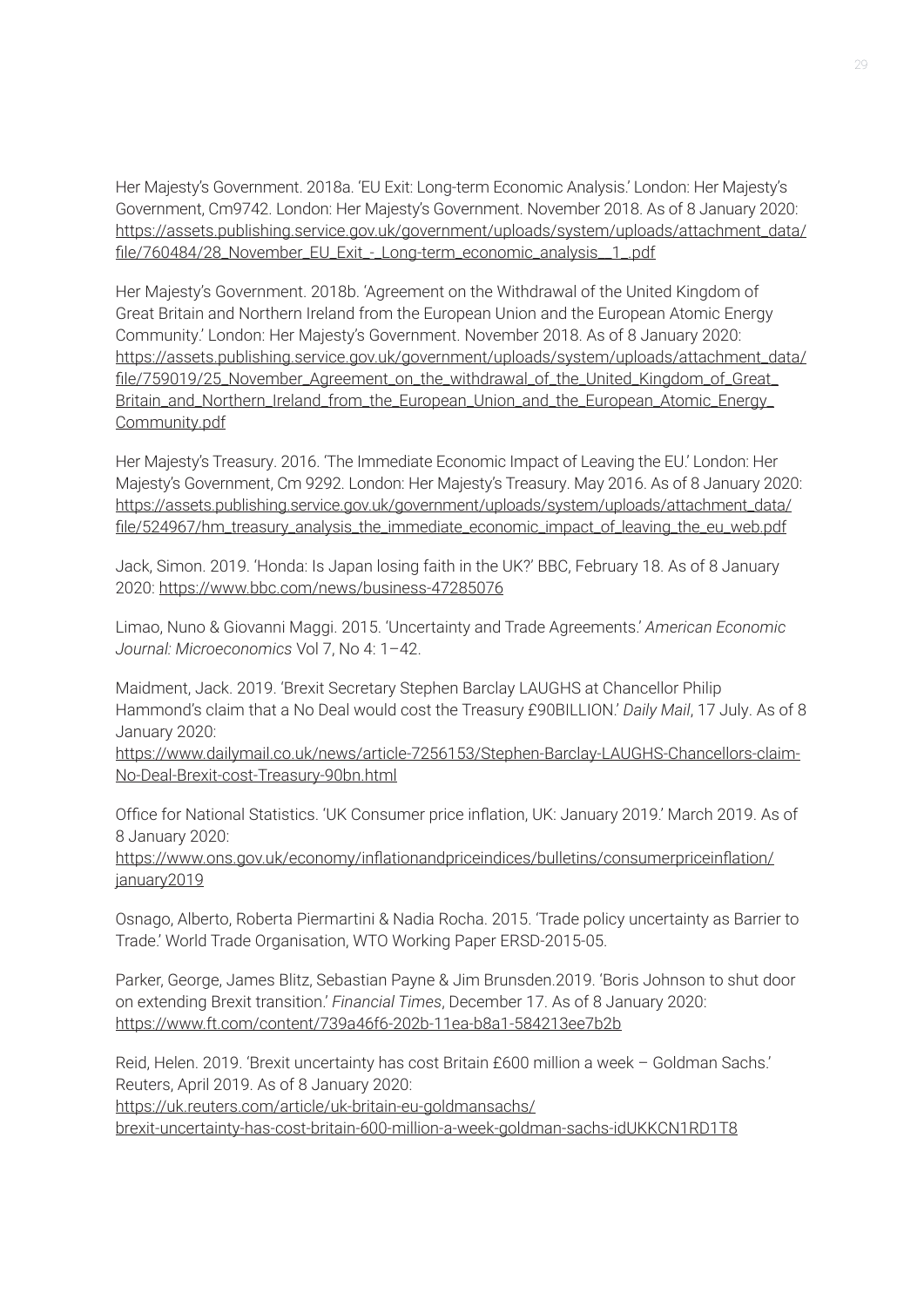Ries, Charles, Marco Hafner, Troy D. Smith, Frances G. Burwell, Daniel Egel, Eugeniu Han, Martin Stepanek & Howard J. Shatz. 2017. 'After Brexit – Alternate forms of Brexit and their implications for the United Kingdom, the European Union and the United States.' RAND Europe, December 2017. RR-2200-RC. As of 8 January 2020: [https://www.rand.org/pubs/research\\_reports/RR2200.html](https://www.rand.org/pubs/research_reports/RR2200.html)

Romei, Valentina. 2019. 'Brexit has a chilling effect on UK inward investments.' *Financial Times*, August 21. As of 8 January 2020:

<https://www.ft.com/content/bdc9f940-bb92-11e9-b350-db00d509634e>

Serwicka, Ilona & Nicolo Tamberi. 2018. 'Not Backing Britain: FDI Inflows Since the Brexit Referendum.' UK Trade Policy Observatory, University of Sussex, Briefing Paper 23, October 2018. As of 8 January 2020:

http://blogs.sussex.ac.uk/uktpo/publications/ [not-backing-britain-fdi-inflows-since-the-brexit-referendum/](http://blogs.sussex.ac.uk/uktpo/publications/not-backing-britain-fdi-inflows-since-the-brexit-referendum/)

Springford, John. 2019a. 'The Cost of Brexit to December 2018: Towards Relative Decline?' *CER Insight*, January 2019. As of 8 January 2020: [https://www.cer.eu/sites/default/files/insight\\_JS\\_29.3.19\\_revised.pdf](https://www.cer.eu/sites/default/files/insight_JS_29.3.19_revised.pdf)

Springford, John. 2019b. 'The Cost of Brexit to September 2018: Towards Relative Decline?' *CER Insight*, March 2019. As of 8 January 2020: [https://www.cer.eu/sites/default/files/insight\\_JS\\_27.1.19\\_revised.pdf](https://www.cer.eu/sites/default/files/insight_JS_27.1.19_revised.pdf)

Tetlow, Gemma & Alex Stojanovic. 2018. 'Understanding the economic impact of Brexit.' The Institute for Government, October 2018. As of 8 January 2020: [https://www.instituteforgovernment.org.uk/sites/default/files/publications/2018%20IfG%20%20](https://www.instituteforgovernment.org.uk/sites/default/files/publications/2018%20IfG%20%20Brexit%20impact%20%5Bfinal%20for%20web%5D.pdf) Brexit%20impact%20%5Bfinal%20for%20web%5D.pdf

United Nations. 2019. 'World Population Prospects 2019.' As of 8 January 2020: <https://population.un.org/wpp/>

Yotov, Yoto, Roberta Piermartini, Jose-Antonio Monteiro & Mario Larch. 2016. 'An Advanced Guide to Trade Policy Analysis: The Structural Gravity Model'. World Trade Organisation. As of 8 January 2020: [https://www.wto.org/english/res\\_e/booksp\\_e/advancedwtounctad2016\\_e.pdf](https://www.wto.org/english/res_e/booksp_e/advancedwtounctad2016_e.pdf)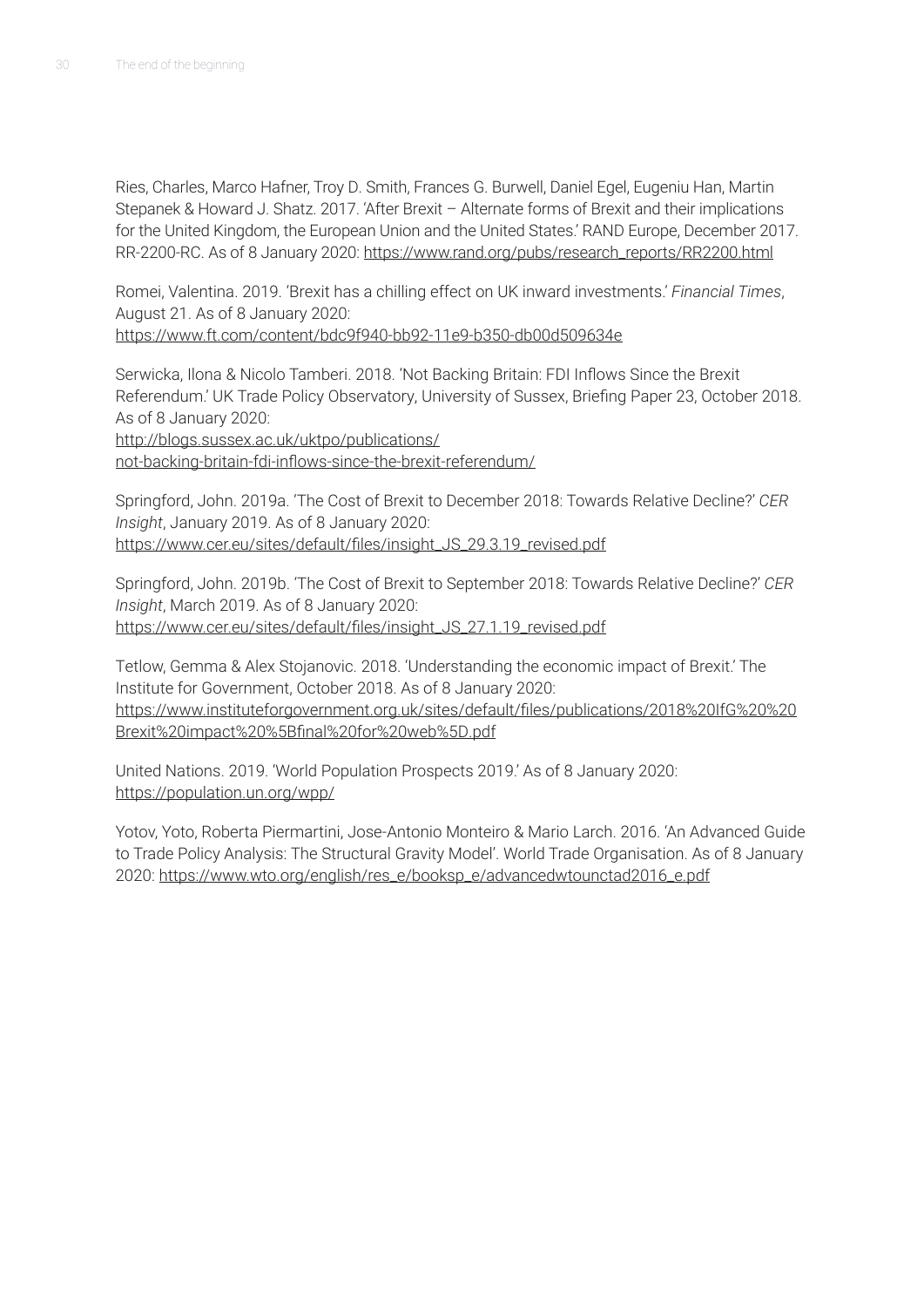## Appendix A: The macroeconomic model

#### **Model description**

The macroeconomic model used in this analysis is a computational general equilibrium (CGE) model. A CGE model fits economic data to a large set of equations with the aim of capturing the structure of the economy and the behavioural response of its agents, including households, firms and the government, among others. The model provides a framework to simulate the effects of shocks or policy changes and to trace their impact on key economic variables, such as GDP, income, trade, government expenditure, investment, private consumption or inequality.

The economic impact of the economic shock being modelled is estimated by comparing the economy before and after the shock. The output estimates produced by a CGE model set out the potential longer term effects of different 'what-if' scenarios. The analysis is not a forecast of a country's economy over a specific timeframe and does not estimate the short-term transitional impacts associated with business cycles. The output parameters represent estimates of the potential difference to the level of the economy at baseline across a wide set of economic metrics, including GDP, GDP per capita, consumption, consumption per capita, real wages, investment or government expenditure.

The CGE model assumes the underlying economy will grow in the long-run (e.g. due to growth in total factor productivity or technological change), but any shock to the economy will affect the overall growth path. In general, a 'shock' could take many different forms – for instance a change in economic policy – and in the case of this analysis, an increase in trade uncertainty due to the consequences of the Brexit decision.

The pre-shock baseline economic projection is generated by fitting the model equations and the behavioural parameters to the base-year data, with the base year reflecting the current structure of the economy. Each modelled 'shock' is considered to change the composition of different parameters in the model economy – such as labour and capital – and the model economy subsequently responds, adapting to the shock by changing the weights of each of the inputs and adjusting prices and quantities until the system is again in a new equilibrium. The dynamic component in the CGE modelling framework stems from the underlying demographic cohort-component sub-model, which provides the future path of the labour supply within an economy. The labour supply (e.g. for different skill groups) and the overall population stocks in the model are projected into the future using an accompanying cohort-component model. The demographics sub-model makes the model dynamic over time as it predicts the future populations of each of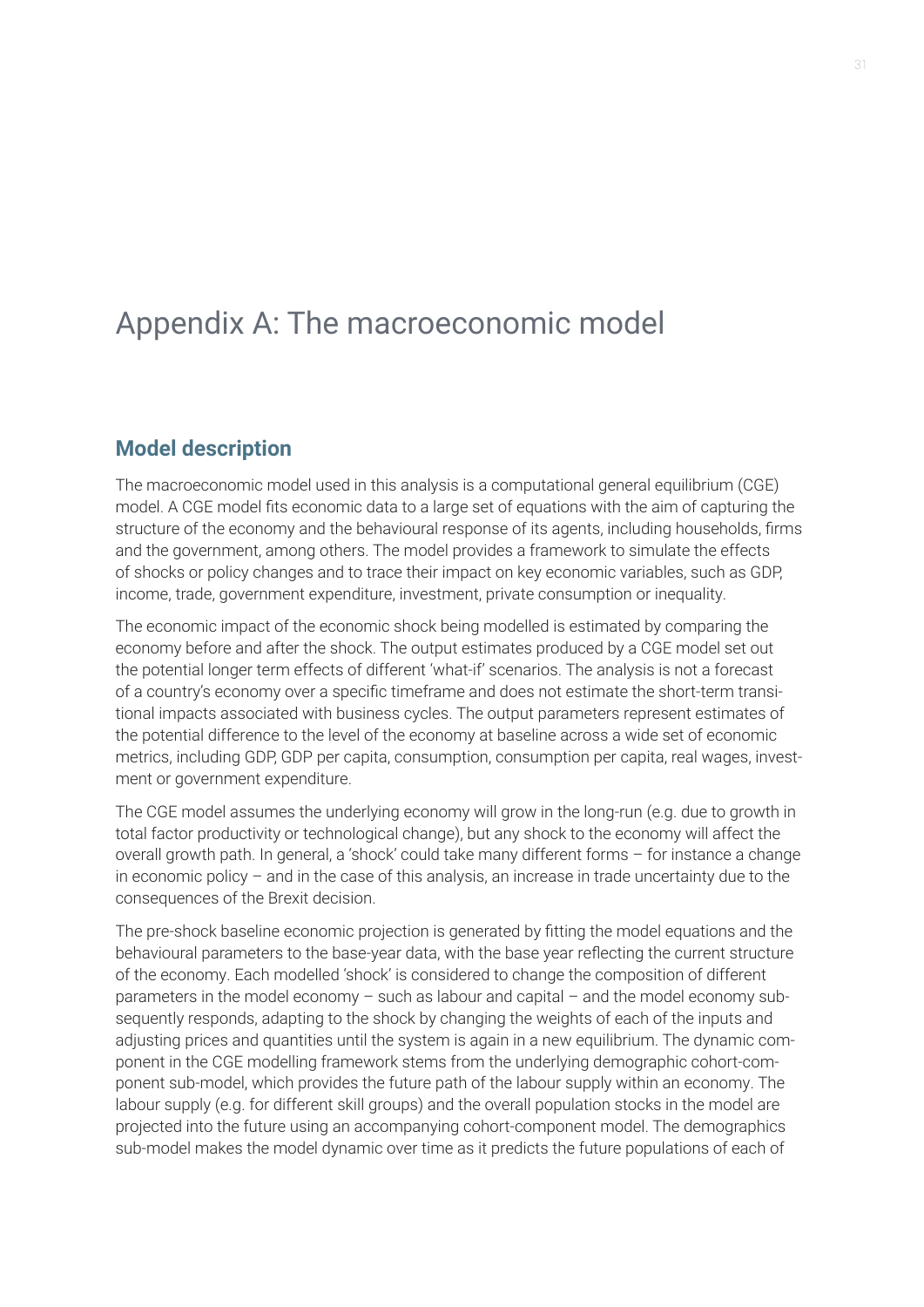the countries in the analysis using information on age and gender-specific mortality and fertility rates, as well as potential (net-) migration flows.

#### **Calibrating the model to reflect the UK situation: the data inputs**

The base year underlying economic data used for the purpose of this analysis is from the Global Trade Analysis Project (GTAP) database. Overall, GTAP covers 140 countries for 57 GTAP commodity categories, and includes all bilateral trade patterns, production, consumption and intermediate inputs of commodities and services. For the purpose of this analysis, we used the version GTAP 10.75 From the GTAP database, we assembled a Social Accounting Matrix (SAM) for the specific countries and regions included in the analysis, including the UK, the EU-27, the United States and the rest of the world (ROW).

The SAM is a complex table expressed in terms of incomes and expenditures, i.e. a double-entry accounting method. GTAP includes SAMs for individual countries, based on national accounts data (e.g. use-supply tables, input-output tables) and information from household survey data and trade data. GTAP collects and coordinates country SAMs from researchers across the world, and cleans and standardizes the data. Furthermore, the GTAP database includes detailed sectorial information for up to 57 sectors, but in order to make the model tractable we followed Her Majesty's Government analysis and aggregated the 57 different sectors into 11 sectors:<sup>76</sup>

- Chemicals, pharmaceuticals, rubber and plastic;
- Machinery, electronics and aerospace;
- Motor vehicles and parts;
- Other manufacturing;
- Agri-food including fisheries;
- Business services;
- Financial services;
- Construction;
- Public administration, defence, education and health;
- Other services:
- Networks.

As described above, the dynamic component of the economic model stems from the population forecasts, which project how the labour supply and the overall population of a country will evolve over time. Specific data for the cohort component population model, including age- and gender-specific mortality rates, fertility rates and (net-) migration rates come from the UN Population Database.<sup>77</sup>

We calibrated the model to reflect the UK economic growth forecast at the time of 2019 with about a 1.5 per cent annual increase in real GDP, which follows guidance from the Office for Budget Responsibility (OBR).

<sup>75</sup> Global Trade Analysis Project (2020).

<sup>76</sup> Her Majesty's Government (2016).

<sup>77</sup> United Nations (2019).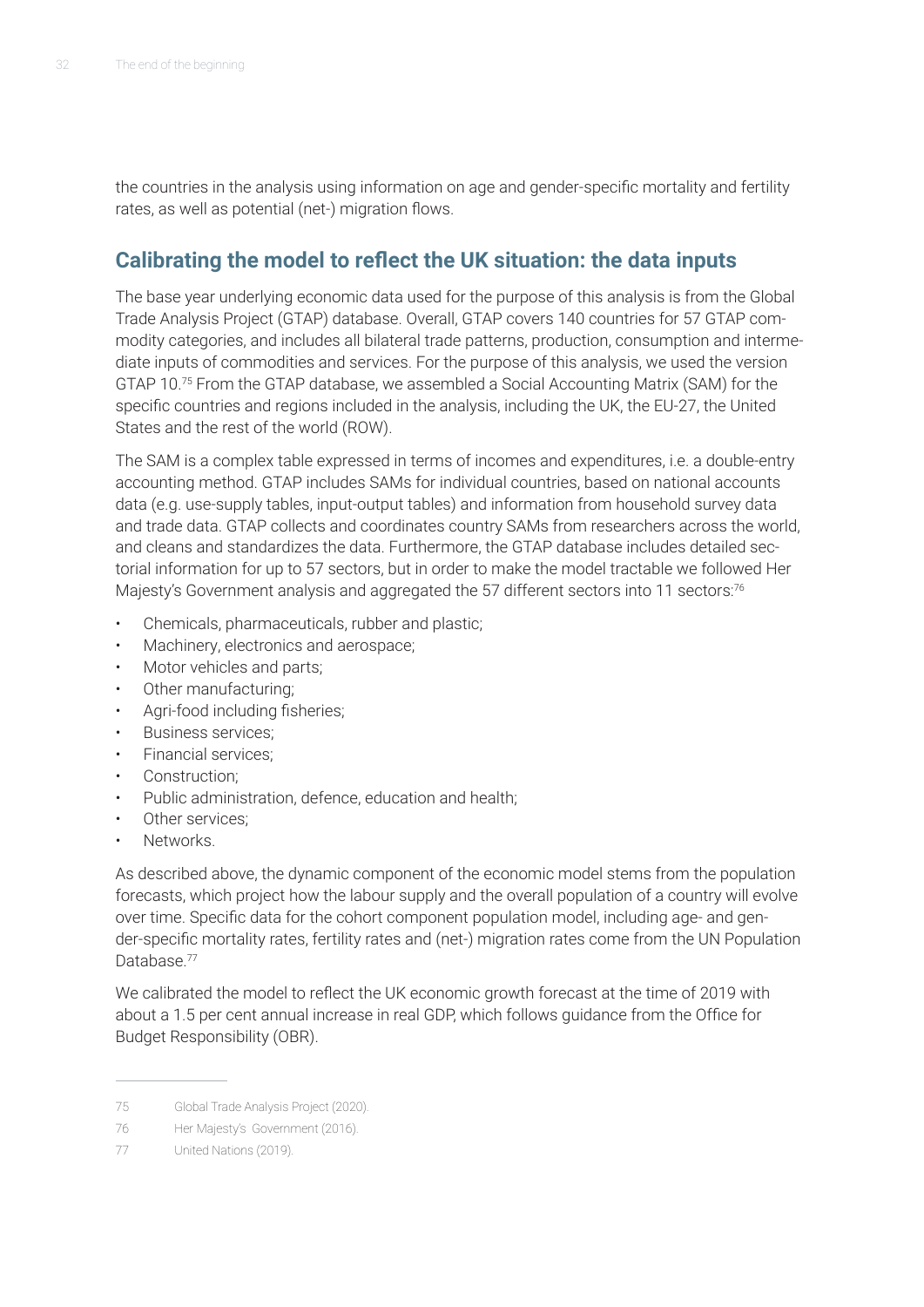## Appendix B: GDP effects for the EU-27

Tables B.1 and B.2 report the estimated changes in EU-27 GDP due to changes in UK exports and changes in FDI, as discussed in Chapter 3 of the report.

|      | <b>EU-27 GDP</b> |         |           |            |         |           |  |  |  |  |
|------|------------------|---------|-----------|------------|---------|-----------|--|--|--|--|
| Year | %                | LB      | <b>UB</b> | \$ Billion | LB      | <b>UB</b> |  |  |  |  |
| 2020 | 0.00             | $-0.01$ | 0.00      | $-0.77$    | $-0.91$ | $-0.63$   |  |  |  |  |
| 2021 | $-0.01$          | $-0.01$ | $-0.01$   | $-1.56$    | $-1.70$ | $-1.42$   |  |  |  |  |
| 2022 | $-0.01$          | $-0.01$ | $-0.01$   | $-2.37$    | $-2.52$ | $-2.23$   |  |  |  |  |
| 2023 | $-0.02$          | $-0.02$ | $-0.02$   | $-3.21$    | $-3.35$ | $-3.06$   |  |  |  |  |
| 2024 | $-0.02$          | $-0.02$ | $-0.02$   | $-4.08$    | $-4.23$ | $-3.93$   |  |  |  |  |
| 2025 | $-0.03$          | $-0.03$ | $-0.03$   | $-4.96$    | $-5.11$ | $-4.81$   |  |  |  |  |
| 2026 | $-0.03$          | $-0.03$ | $-0.03$   | $-5.89$    | $-6.04$ | $-5.73$   |  |  |  |  |
| 2027 | $-0.03$          | $-0.04$ | $-0.03$   | $-6.82$    | $-6.98$ | $-6.67$   |  |  |  |  |
| 2028 | $-0.04$          | $-0.04$ | $-0.04$   | $-7.78$    | $-7.94$ | $-7.62$   |  |  |  |  |
| 2029 | $-0.04$          | $-0.04$ | $-0.04$   | $-8.78$    | $-8.95$ | $-8.62$   |  |  |  |  |

#### **Table B.1: Annual EU-27 GDP effects of changes in trade**

*NOTE: entries report the annual GDP effects for the EU-27. LB and UB represent the lower and upper bounds of the parameter estimate (95% confidence interval). The values are reported as percentage points difference to the baseline and as \$ values (2019, US Dollar).*